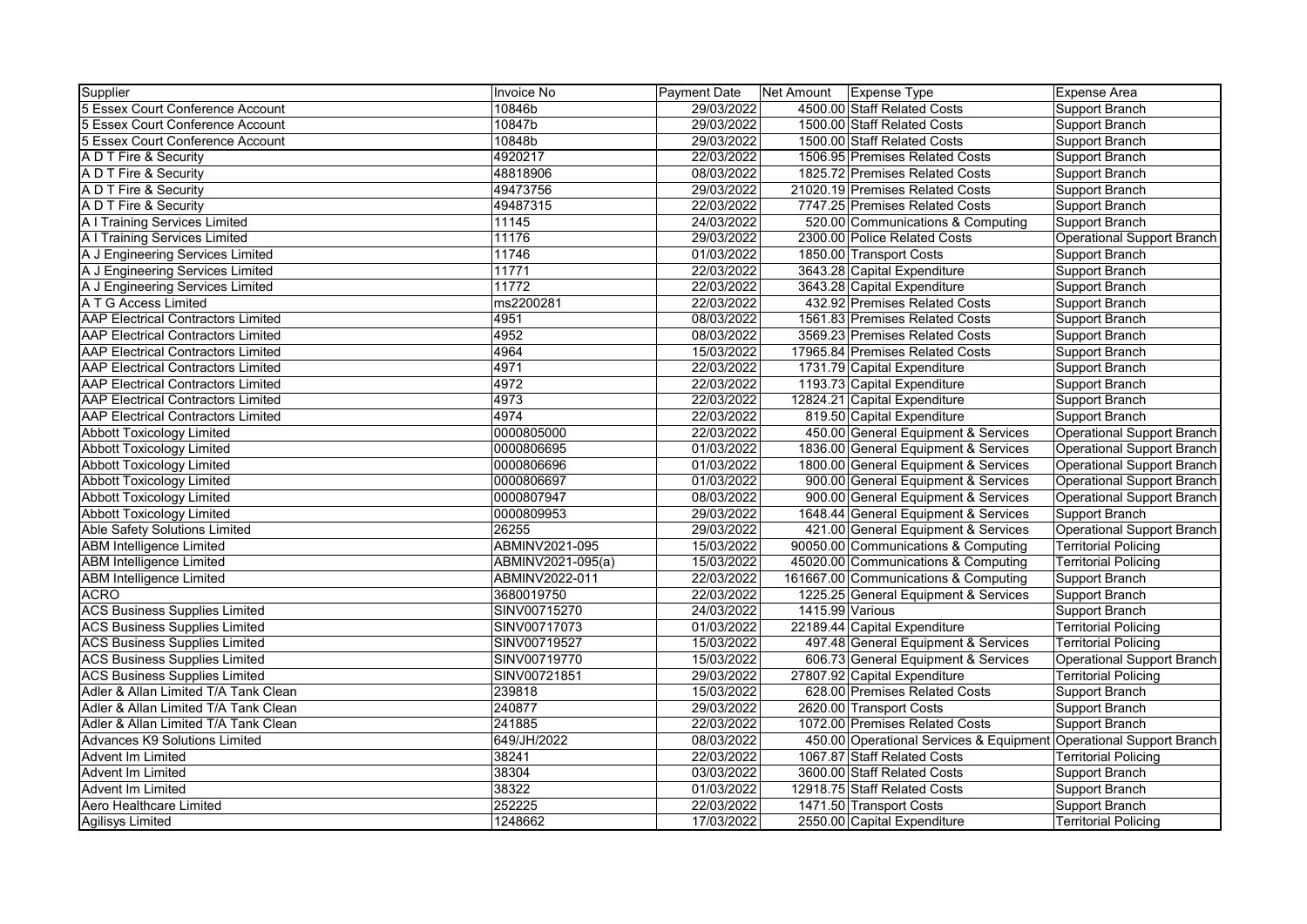| Supplier                                                | Invoice No            | <b>Payment Date</b> | Net Amount   Expense Type |                                      | <b>Expense Area</b>               |
|---------------------------------------------------------|-----------------------|---------------------|---------------------------|--------------------------------------|-----------------------------------|
| <b>Agilisys Limited</b>                                 | 1248663               | 29/03/2022          |                           | 335454.39 Capital Expenditure        | <b>Territorial Policing</b>       |
| Air Serv Limited                                        | 261155                | 15/03/2022          |                           | 420.05 Transport Costs               | Support Branch                    |
| <b>Airwave Solutions Limited</b>                        | 285                   | 29/03/2022          | 623655.69 Various         |                                      | Support Branch                    |
| Alex Ustych                                             | 140378                | 17/03/2022          |                           | 2208.33 General Equipment & Services | Support Branch                    |
| <b>Alex Ustych</b>                                      | 140638                | 24/03/2022          |                           | 1400.00 General Equipment & Services | Support Branch                    |
| <b>Alex Ustych</b>                                      | 140639                | 24/03/2022          |                           | 1000.00 General Equipment & Services | Support Branch                    |
| Alexander Mann Solutions Limited                        | 2504831               | 01/03/2022          |                           | 40398.98 Staff Related Costs         | Support Branch                    |
| Alexander Mann Solutions Limited                        | 2509406               | 08/03/2022          |                           | 23782.03 Staff Related Costs         | Support Branch                    |
| Alexander Mann Solutions Limited                        | 2514121               | 15/03/2022          |                           | 30385.41 Staff Related Costs         | Support Branch                    |
| Alexander Mann Solutions Limited                        | 2518894               | 22/03/2022          |                           | 34281.61 Staff Related Costs         | Support Branch                    |
| Alexander Mann Solutions Limited                        | 2523627               | 29/03/2022          |                           | 36090.57 Staff Related Costs         | Support Branch                    |
| Alliance Automotive UK Ltd T/A Manchester Motor Factors | VMNV811104            | 03/03/2022          |                           | 1200.00 Transport Costs              | Support Branch                    |
| Alliance Automotive UK Ltd T/A Manchester Motor Factors | VMNV817431            | 08/03/2022          |                           | 680.00 Transport Costs               | Support Branch                    |
| Alliance Automotive UK Ltd T/A Manchester Motor Factors | <b>VMNV822077</b>     | 08/03/2022          |                           | 1126.52 Transport Costs              | Support Branch                    |
| Alliance Automotive UK Ltd T/A Manchester Motor Factors | VMNV822911            | 08/03/2022          |                           | 850.00 Transport Costs               | Support Branch                    |
| Alliance Automotive UK Ltd T/A Manchester Motor Factors | <b>VMNV825299</b>     | 15/03/2022          |                           | 455.15 Transport Costs               | <b>Support Branch</b>             |
| Alliance Automotive UK Ltd T/A Manchester Motor Factors | <b>VMNV827515</b>     | 22/03/2022          |                           | 610.00 Transport Costs               | Support Branch                    |
| Alliance Automotive UK Ltd T/A Manchester Motor Factors | <b>VMNV829652</b>     | 29/03/2022          |                           | 826.05 Transport Costs               | Support Branch                    |
| Alliance Disposables Limited                            | 19912500              | 01/03/2022          |                           | 703.41 Cleaning & Refuse Collection  | Support Branch                    |
| Alliance Disposables Limited                            | 19916850              | 01/03/2022          |                           | 488.31 Various                       | Support Branch                    |
| Alliance Disposables Limited                            | 19920402              | 01/03/2022          |                           | 468.36 Cleaning & Refuse Collection  | Support Branch                    |
| Alliance Disposables Limited                            | 19923912              | 01/03/2022          |                           | 613.37 Cleaning & Refuse Collection  | Support Branch                    |
| Alliance Disposables Limited                            | 19956393              | 15/03/2022          |                           | 658.50 Cleaning & Refuse Collection  | <b>Operational Support Branch</b> |
| Alliance Disposables Limited                            | 19956402              | 08/03/2022          |                           | 578.20 Cleaning & Refuse Collection  | <b>Territorial Policing</b>       |
| Alliance Disposables Limited                            | 19961916              | 15/03/2022          |                           | 558.80 Cleaning & Refuse Collection  | <b>Operational Support Branch</b> |
| Alliance Disposables Limited                            | 19965942              | 01/03/2022          |                           | 511.80 Cleaning & Refuse Collection  | <b>Territorial Policing</b>       |
| Alliance Disposables Limited                            | 19975703              | 22/03/2022          |                           | 993.70 Various                       | Support Branch                    |
| Alliance Disposables Limited                            | 19983556              | 29/03/2022          |                           | 565.17 Cleaning & Refuse Collection  | Support Branch                    |
| Alliance Disposables Limited                            | 19983691              | 22/03/2022          |                           | 718.50 Cleaning & Refuse Collection  | Support Branch                    |
| Alliance Disposables Limited                            | 19983717              | 29/03/2022          |                           | 3045.10 Cleaning & Refuse Collection | Support Branch                    |
| <b>Allstar Business Solutions Limited</b>               | E2015048254           | 15/03/2022          | 11558.44 Various          |                                      | Support Branch                    |
| <b>Allstar Business Solutions Limited</b>               | E2015081406           | 15/03/2022          | 1212.24 Various           |                                      | Support Branch                    |
| <b>Allstar Business Solutions Limited</b>               | E2015109024           | 15/03/2022          | 17322.84 Various          |                                      | Support Branch                    |
| <b>Allstar Business Solutions Limited</b>               | E2015120024           | 22/03/2022          | 13892.99 Various          |                                      | Support Branch                    |
| <b>Allstar Business Solutions Limited</b>               | E2015140935           | 22/03/2022          | 1287.39 Various           |                                      | Support Branch                    |
| Altberg Limited                                         | 66640                 | 17/03/2022          | 14676.71 Various          |                                      | Support Branch                    |
| <b>Altberg Limited</b>                                  | 66643                 | 17/03/2022          | 2712.00 Various           |                                      | Support Branch                    |
| <b>Altberg Limited</b>                                  | 67075                 | 01/03/2022          |                           | 2100.76 Uniform Costs                | Support Branch                    |
| <b>Altberg Limited</b>                                  | 67454                 | 24/03/2022          |                           | 1068.39 Uniform Costs                | Support Branch                    |
| <b>Altberg Limited</b>                                  | 67455                 | 22/03/2022          |                           | 430.27 Various                       | Support Branch                    |
| <b>Altia Solutions Limited</b>                          | INV2022-032           | 15/03/2022          |                           | 1130.00 Communications & Computing   | <b>Operational Support Branch</b> |
| <b>Altia Solutions Limited</b>                          | INV2022-071           | 29/03/2022          |                           | 4218.34 Communications & Computing   | Support Branch                    |
| Amznmktplace                                            | H72520220324pusnbxvtj | 44642.00            |                           | 514.15 Communications & Computing    | Operational Support Branch        |
| Amznmktplace                                            | H72520220325afnjxnkox | 44643.00            |                           | 532.96 Communications & Computing    | Operational Support Branch        |
| Amznmktplace                                            | H72520220325tmsfsippe | 44644.00            |                           | 735.67 Communications & Computing    | Operational Support Branch        |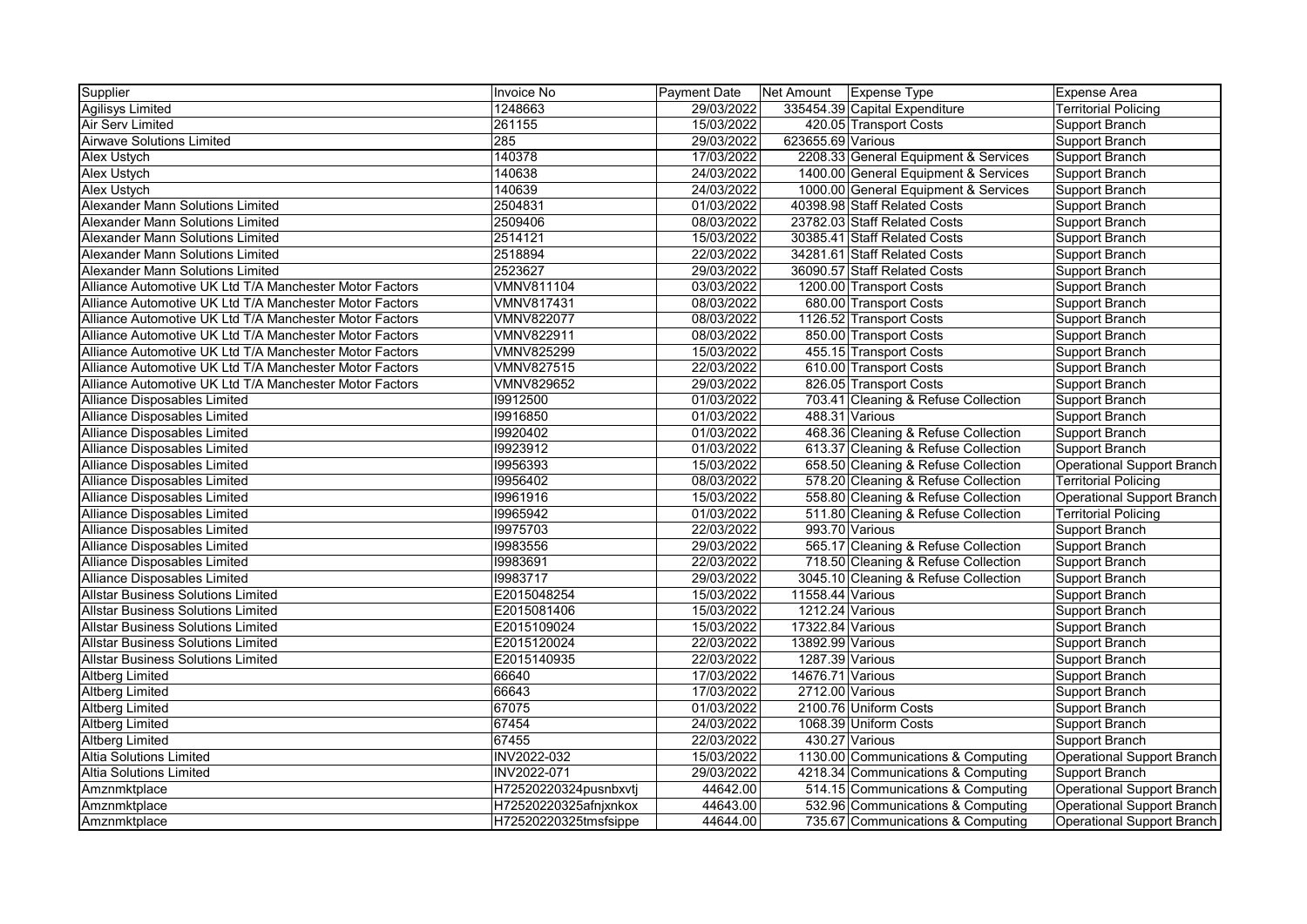| 566.50 Operational Services & Equipment Operational Support Branch<br>625.00 Operational Services & Equipment Operational Support Branch |
|------------------------------------------------------------------------------------------------------------------------------------------|
|                                                                                                                                          |
|                                                                                                                                          |
|                                                                                                                                          |
|                                                                                                                                          |
| 625.00 Operational Services & Equipment Operational Support Branch                                                                       |
|                                                                                                                                          |
| Operational Support Branch                                                                                                               |
|                                                                                                                                          |
|                                                                                                                                          |
|                                                                                                                                          |
|                                                                                                                                          |
|                                                                                                                                          |
|                                                                                                                                          |
|                                                                                                                                          |
|                                                                                                                                          |
| 2703.99 Operational Services & Equipment Operational Support Branch                                                                      |
| 1975.00 Operational Services & Equipment Operational Support Branch                                                                      |
|                                                                                                                                          |
| 1385.86 Operational Services & Equipment Operational Support Branch                                                                      |
|                                                                                                                                          |
|                                                                                                                                          |
| Operational Support Branch                                                                                                               |
|                                                                                                                                          |
|                                                                                                                                          |
|                                                                                                                                          |
|                                                                                                                                          |
|                                                                                                                                          |
| 1266.86 Operational Services & Equipment Operational Support Branch                                                                      |
|                                                                                                                                          |
|                                                                                                                                          |
|                                                                                                                                          |
|                                                                                                                                          |
|                                                                                                                                          |
|                                                                                                                                          |
|                                                                                                                                          |
|                                                                                                                                          |
|                                                                                                                                          |
|                                                                                                                                          |
|                                                                                                                                          |
|                                                                                                                                          |
|                                                                                                                                          |
| Operational Support Branch                                                                                                               |
|                                                                                                                                          |
|                                                                                                                                          |
|                                                                                                                                          |
| <b>Territorial Policing</b>                                                                                                              |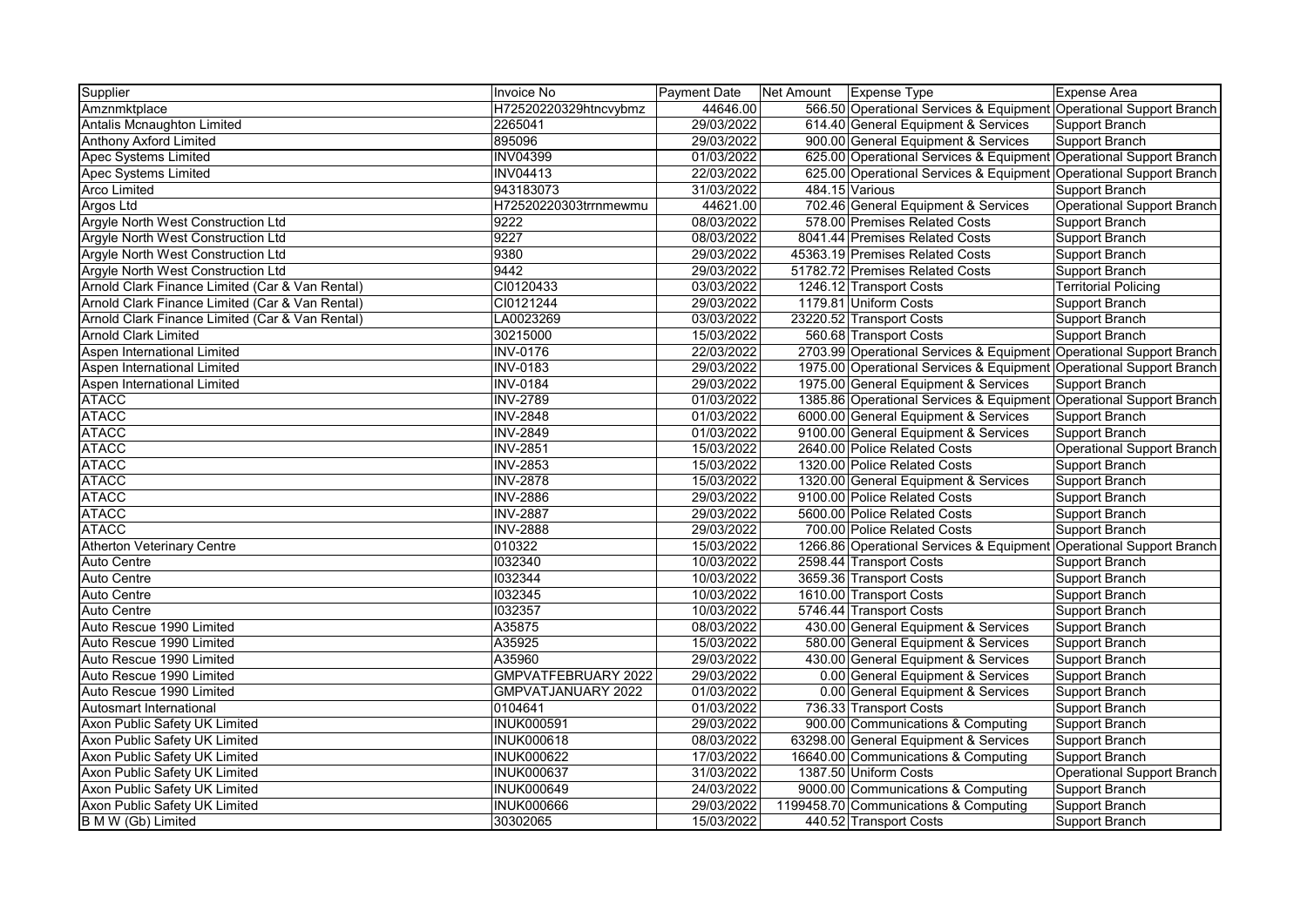| Supplier                        | Invoice No      | Payment Date |                  | Net Amount   Expense Type                | Expense Area                      |
|---------------------------------|-----------------|--------------|------------------|------------------------------------------|-----------------------------------|
| B M W (Gb) Limited              | P190864         | 15/03/2022   |                  | 1322.43 Transport Costs                  | Support Branch                    |
| B M W (Gb) Limited              | P248408         | 01/03/2022   |                  | 492.83 Transport Costs                   | <b>Support Branch</b>             |
| B M W (Gb) Limited              | P258140         | 15/03/2022   |                  | 1406.67 Transport Costs                  | Support Branch                    |
| B M W (Gb) Limited              | P261324         | 08/03/2022   |                  | 7420.08 Transport Costs                  | <b>Support Branch</b>             |
| B M W (Gb) Limited              | P265604         | 15/03/2022   |                  | 1712.25 Transport Costs                  | Support Branch                    |
| B M W (Gb) Limited              | P265605         | 15/03/2022   |                  | 576.51 Transport Costs                   | Support Branch                    |
| B M W (Gb) Limited              | P265606         | 15/03/2022   |                  | 2480.97 Transport Costs                  | Support Branch                    |
| B M W (Gb) Limited              | P270026         | 15/03/2022   |                  | 2698.84 Transport Costs                  | Support Branch                    |
| B M W (Gb) Limited              | P270029         | 15/03/2022   |                  | 1127.79 Transport Costs                  | Support Branch                    |
| <b>B M W (Gb) Limited</b>       | P274576         | 08/03/2022   |                  | 1151.88 Transport Costs                  | <b>Support Branch</b>             |
| B M W (Gb) Limited              | P274577         | 03/03/2022   |                  | 480.00 Transport Costs                   | Support Branch                    |
| B M W (Gb) Limited              | P274578         | 03/03/2022   |                  | 480.00 Transport Costs                   | Support Branch                    |
| B M W (Gb) Limited              | P274583         | 03/03/2022   |                  | 496.67 Transport Costs                   | <b>Support Branch</b>             |
| B M W (Gb) Limited              | P283582         | 10/03/2022   |                  | 969.76 Transport Costs                   | Support Branch                    |
| B M W (Gb) Limited              | P283586         | 10/03/2022   |                  | 636.00 Transport Costs                   | Support Branch                    |
| B M W (Gb) Limited              | P287861         | 29/03/2022   |                  | 497.66 Transport Costs                   | Support Branch                    |
| B M W (Gb) Limited              | P287866         | 29/03/2022   |                  | 5427.80 Transport Costs                  | Support Branch                    |
| B M W (Gb) Limited              | P287868         | 29/03/2022   |                  | 740.44 Transport Costs                   | <b>Support Branch</b>             |
| B M W (Gb) Limited              | P292290         | 24/03/2022   |                  | 513.88 Transport Costs                   | Support Branch                    |
| B M W (Gb) Limited              | P292291         | 24/03/2022   |                  | 522.38 Transport Costs                   | Support Branch                    |
| B M W (Gb) Limited              | P292292         | 24/03/2022   |                  | 1508.35 Transport Costs                  | <b>Support Branch</b>             |
| B M W (Gb) Limited              | P293592         | 29/03/2022   |                  | 1278.04 Transport Costs                  | <b>Support Branch</b>             |
| <b>B O C Gases Limited</b>      | 3066939071      | 15/03/2022   |                  | 858.30 General Equipment & Services      | <b>Operational Support Branch</b> |
| <b>B T Global Services</b>      | 590137          | 01/03/2022   |                  | 177660.28 Communications & Computing     | Various                           |
| <b>B T Global Services</b>      | 590167          | 01/03/2022   | 41511.61 Various |                                          | Various                           |
| <b>B T Global Services</b>      | 590368          | 22/03/2022   |                  | 39197.29 Communications & Computing      | Support Branch                    |
| <b>Badger Software Limited</b>  | <b>BS2185</b>   | 22/03/2022   |                  | 2850.00 Police Related Costs             | Support Branch                    |
| Banner (formerly Supplies Team) | 7298792         | 15/03/2022   |                  | 533.42 General Equipment & Services      | Support Branch                    |
| <b>Barnabas Branston</b>        | 141920          | 29/03/2022   |                  | 1000.00 Staff Related Costs              | Support Branch                    |
| <b>Barnabas Branston</b>        | 134074 B        | 24/03/2022   |                  | 2258.57 Operational Services & Equipment | Support Branch                    |
| <b>Barry Frost</b>              | 0115            | 10/03/2022   |                  | 1316.00 General Equipment & Services     | <b>Support Branch</b>             |
| Bedroq                          | <b>INV-5154</b> | 22/03/2022   |                  | 880.08 General Equipment & Services      | <b>Territorial Policing</b>       |
| Bedroq                          | <b>INV-5158</b> | 08/03/2022   |                  | 145488.00 Capital Expenditure            | <b>Territorial Policing</b>       |
| Bedrog                          | <b>INV-5165</b> | 01/03/2022   |                  | 134898.00 Capital Expenditure            | <b>Territorial Policing</b>       |
| Bedroq                          | <b>INV-5166</b> | 01/03/2022   |                  | 11921.36 Capital Expenditure             | <b>Territorial Policing</b>       |
| Bedroq                          | <b>INV-5167</b> | 01/03/2022   |                  | 4434.82 General Equipment & Services     | <b>Territorial Policing</b>       |
| Bedrog                          | <b>INV-5168</b> | 01/03/2022   |                  | 837.09 Capital Expenditure               | <b>Territorial Policing</b>       |
| Bedroq                          | <b>INV-5179</b> | 01/03/2022   |                  | 33716.09 Communications & Computing      | <b>Support Branch</b>             |
| Bedroq                          | <b>INV-5190</b> | 15/03/2022   |                  | 13864.80 Capital Expenditure             | <b>Territorial Policing</b>       |
| Bedroq                          | <b>INV-5197</b> | 29/03/2022   |                  | 2990.00 Capital Expenditure              | <b>Territorial Policing</b>       |
| Bedroq                          | <b>INV-5205</b> | 29/03/2022   |                  | 33716.09 Communications & Computing      | Support Branch                    |
| Bedroq                          | <b>INV-5212</b> | 29/03/2022   |                  | 2980.37 Capital Expenditure              | <b>Territorial Policing</b>       |
| Bedroq                          | <b>INV-5213</b> | 29/03/2022   |                  | 4470.52 Capital Expenditure              | <b>Territorial Policing</b>       |
| Bedroq                          | <b>INV-5214</b> | 29/03/2022   |                  | 1674.18 Capital Expenditure              | <b>Territorial Policing</b>       |
| Bedroq                          | <b>INV-5218</b> | 29/03/2022   |                  | 7318.53 General Equipment & Services     | <b>Territorial Policing</b>       |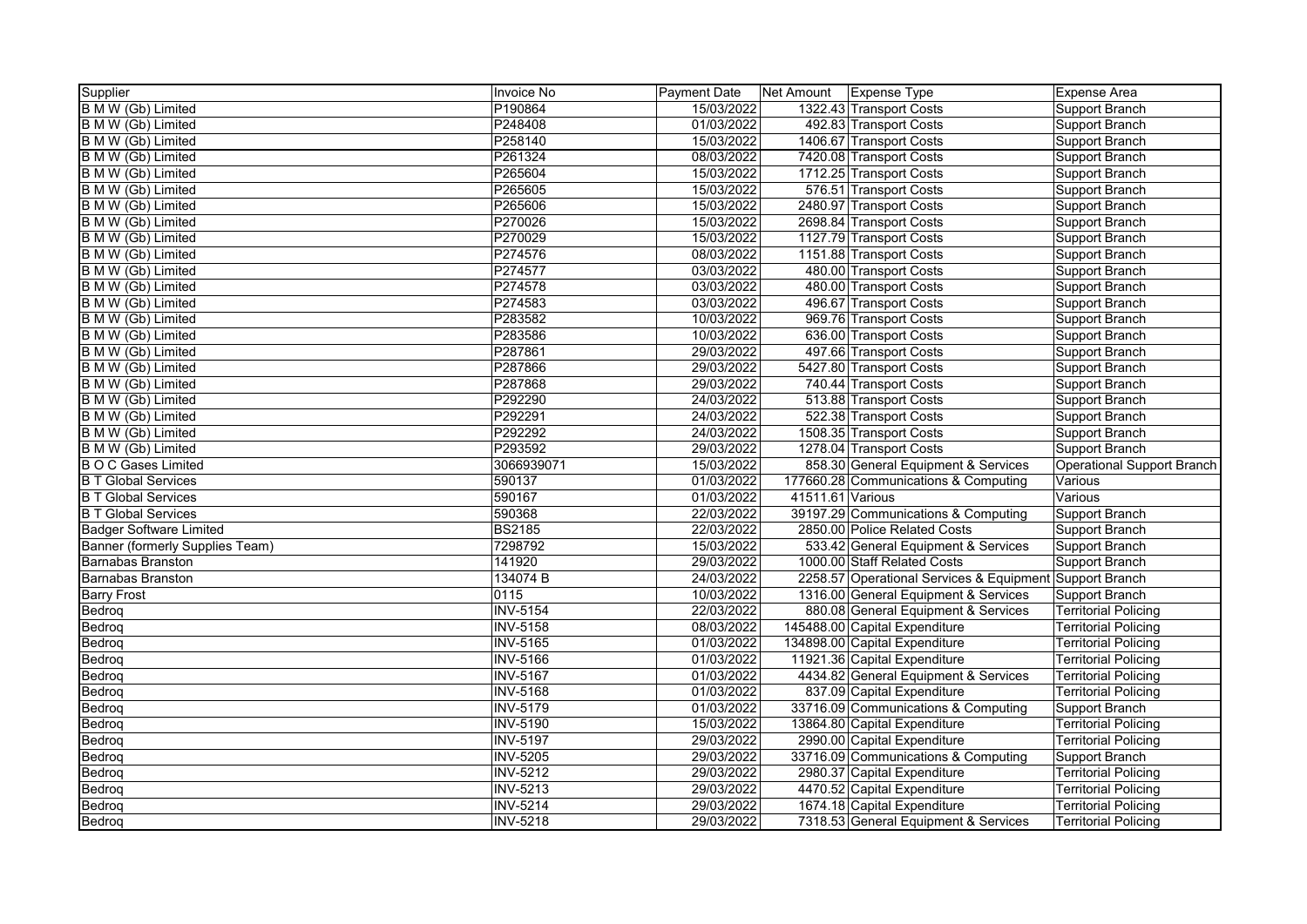| Supplier                               | Invoice No           | Payment Date | Net Amount | <b>Expense Type</b>                                                 | Expense Area                |
|----------------------------------------|----------------------|--------------|------------|---------------------------------------------------------------------|-----------------------------|
| Bedrog                                 | <b>INV-5220</b>      | 29/03/2022   |            | 16359.08 General Equipment & Services                               | <b>Territorial Policing</b> |
| Bedrog                                 | <b>INV-5221</b>      | 29/03/2022   |            | 12484.56 Capital Expenditure                                        | Territorial Policing        |
| Beechwood Equipment                    | 4299                 | 15/03/2022   |            | 4135.30 Operational Services & Equipment Territorial Policing       |                             |
| <b>Beggars Bush Catering</b>           | 167                  | 15/03/2022   |            | 640.00 General Equipment & Services                                 | Support Branch              |
| <b>BFM Glazing Ltd</b>                 | 5454                 | 01/03/2022   |            | 446.92 Premises Related Costs                                       | Support Branch              |
| Bidfood                                | 32610979             | 15/03/2022   |            | 800.57 Operational Services & Equipment Operational Support Branch  |                             |
| <b>Bidfood</b>                         | 50168289             | 01/03/2022   |            | 490.68 Operational Services & Equipment Operational Support Branch  |                             |
| Bidfood                                | 50168329             | 08/03/2022   |            | 491.68 Operational Services & Equipment Operational Support Branch  |                             |
| Bidfood                                | 50186654             | 01/03/2022   |            | 1131.48 Operational Services & Equipment Operational Support Branch |                             |
| Bidfood                                | 50235131             | 01/03/2022   |            | 451.48 Operational Services & Equipment Operational Support Branch  |                             |
| <b>Bidfood</b>                         | 50382012             | 22/03/2022   |            | 558.78 Operational Services & Equipment Operational Support Branch  |                             |
| Bidfood                                | 50382196             | 15/03/2022   |            | 1305.05 Operational Services & Equipment Operational Support Branch |                             |
| <b>Bidfood</b>                         | 50454201             | 22/03/2022   |            | 458.80 Operational Services & Equipment Operational Support Branch  |                             |
| Bidfood                                | 50454597             | 22/03/2022   |            | 576.02 Operational Services & Equipment Operational Support Branch  |                             |
| <b>Bidfood</b>                         | 50471179             | 22/03/2022   |            | 475.38 Operational Services & Equipment Operational Support Branch  |                             |
| <b>Birch Lane Garage Limited</b>       | <b>BLGINV - 1368</b> | 15/03/2022   |            | 430.00 General Equipment & Services                                 | Support Branch              |
| <b>Birch Lane Garage Limited</b>       | <b>BLGINV - 1369</b> | 15/03/2022   |            | 430.00 General Equipment & Services                                 | Support Branch              |
| <b>Birch Lane Garage Limited</b>       | BLGINV - 1371        | 15/03/2022   |            | 430.00 General Equipment & Services                                 | Support Branch              |
| <b>Birch Lane Garage Limited</b>       | BLGINV - 1372        | 15/03/2022   |            | 430.00 General Equipment & Services                                 | Support Branch              |
| <b>Birch Lane Garage Limited</b>       | BLGINV-1374          | 29/03/2022   |            | 430.00 General Equipment & Services                                 | Support Branch              |
| <b>Birch Lane Garage Limited</b>       | BLGINV-1375          | 29/03/2022   |            | 430.00 General Equipment & Services                                 | Support Branch              |
| <b>Birch Lane Garage Limited</b>       | BLGINV-1376          | 29/03/2022   |            | 430.00 General Equipment & Services                                 | Support Branch              |
| Birch Lane Garage Limited              | BLGINV-1377          | 29/03/2022   |            | 430.00 General Equipment & Services                                 | Support Branch              |
| <b>Birch Lane Garage Limited</b>       | BLGINV-1378          | 29/03/2022   |            | 430.00 General Equipment & Services                                 | Support Branch              |
| <b>Birch Lane Garage Limited</b>       | BLGINV-1379          | 29/03/2022   |            | 580.00 General Equipment & Services                                 | Support Branch              |
| <b>Birch Lane Garage Limited</b>       | BLGINV-1380          | 29/03/2022   |            | 430.00 General Equipment & Services                                 | Support Branch              |
| <b>Birch Lane Garage Limited</b>       | BLGINV-1381          | 29/03/2022   |            | 430.00 General Equipment & Services                                 | Support Branch              |
| <b>Birch Lane Garage Limited</b>       | BLGINV-1382          | 29/03/2022   |            | 728.00 General Equipment & Services                                 | Support Branch              |
| <b>Birch Lane Garage Limited</b>       | BLGINV-1386          | 29/03/2022   |            | 430.00 General Equipment & Services                                 | Support Branch              |
| <b>Birch Lane Garage Limited</b>       | BLGINV-1387          | 29/03/2022   |            | 430.00 General Equipment & Services                                 | Support Branch              |
| Birch Lane Garage Limited              | BLGINV-1389          | 29/03/2022   |            | 430.00 General Equipment & Services                                 | Support Branch              |
| <b>Birch Lane Garage Limited</b>       | BLGINV-1390          | 29/03/2022   |            | 440.00 General Equipment & Services                                 | Support Branch              |
| <b>Birch Lane Garage Limited</b>       | BLGINV-1391          | 29/03/2022   |            | 430.00 General Equipment & Services                                 | Support Branch              |
| <b>Birch Lane Garage Limited</b>       | BLGINV-1392          | 29/03/2022   |            | 430.00 General Equipment & Services                                 | Support Branch              |
| <b>Birch Lane Garage Limited</b>       | BLGINV-1393          | 15/03/2022   |            | 0.00 General Equipment & Services                                   | Support Branch              |
| <b>Birch Lane Garage Limited</b>       | BLGINV-1394          | 29/03/2022   |            | 0.00 General Equipment & Services                                   | Support Branch              |
| <b>Boing Rapid Secure Ltd</b>          | 6989                 | 17/03/2022   |            | 670.00 Operational Services & Equipment Support Branch              |                             |
| <b>Bolton Whites Hotel</b>             | 140702590            | 24/03/2022   |            | 5072.50 General Equipment & Services                                | <b>Territorial Policing</b> |
| <b>Brakes</b>                          | 9307125369           | 15/03/2022   |            | 546.36 General Equipment & Services                                 | Support Branch              |
| <b>Brakes</b>                          | 9307130715           | 15/03/2022   |            | 1318.59 General Equipment & Services                                | Support Branch              |
| <b>Brakes</b>                          | 9307134400           | 22/03/2022   |            | 1107.15 General Equipment & Services                                | Support Branch              |
| <b>Brakes</b>                          | 9307147500           | 29/03/2022   |            | 1118.08 General Equipment & Services                                | Support Branch              |
| <b>Brakes</b>                          | 9307153656           | 29/03/2022   |            | 816.24 General Equipment & Services                                 | Support Branch              |
| <b>Brakes</b>                          | 9307159224           | 29/03/2022   |            | 1559.67 General Equipment & Services                                | Support Branch              |
| <b>Brandon Hire Station Manchester</b> | 10637523             | 24/03/2022   |            | 493.64 Operational Services & Equipment Operational Support Branch  |                             |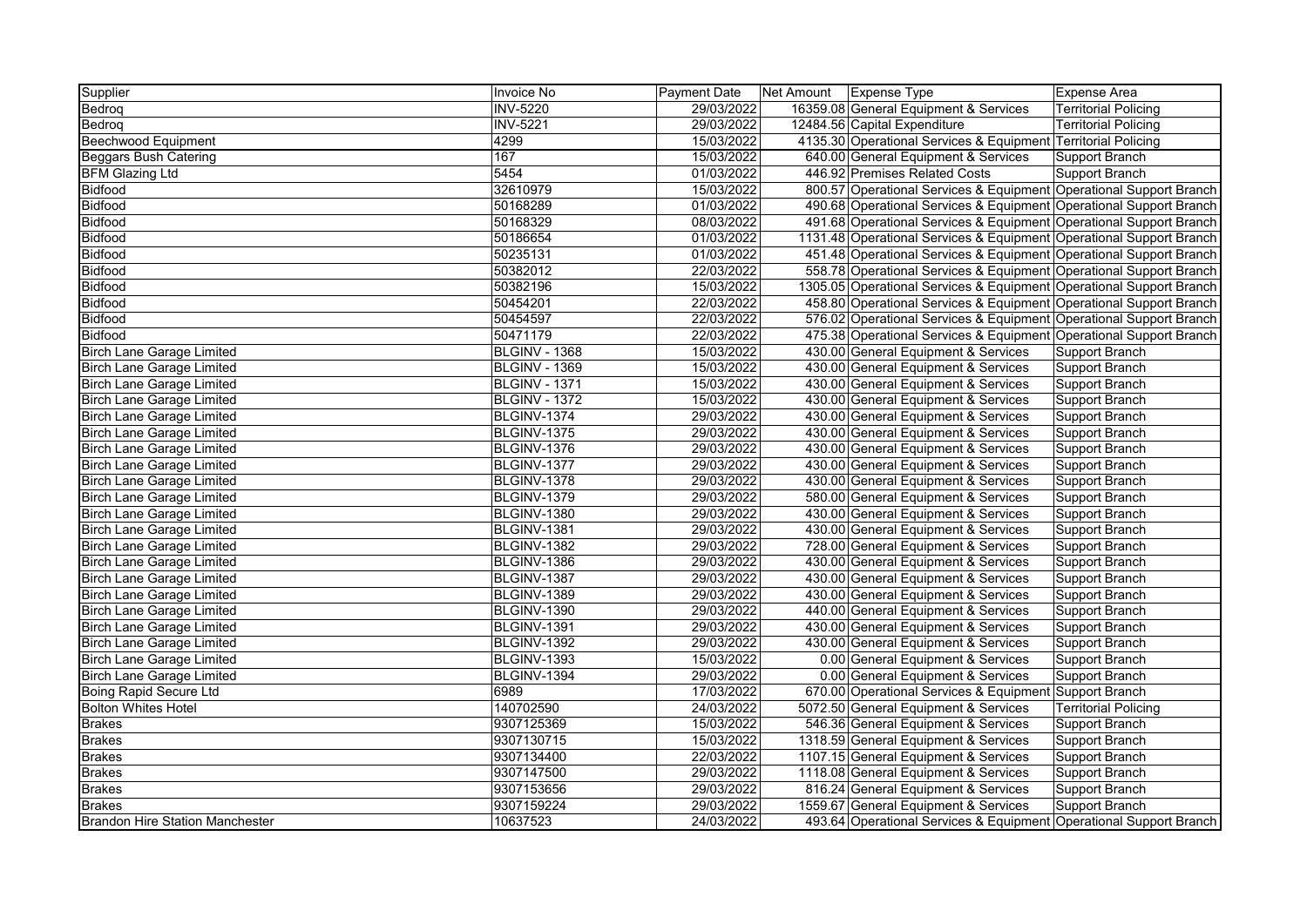| Supplier                                    | Invoice No         | Payment Date | Net Amount | <b>Expense Type</b>                                                  | Expense Area               |
|---------------------------------------------|--------------------|--------------|------------|----------------------------------------------------------------------|----------------------------|
| <b>British Telecom</b>                      | VP 43204170 M21001 | 17/03/2022   |            | 29847.90 Communications & Computing                                  | Various                    |
| <b>Buddi Limited</b>                        | 61824              | 17/03/2022   |            | 2475.00 General Equipment & Services                                 | Operational Support Branch |
| C & C Catering Engineers Limited            | 109638             | 29/03/2022   |            | 1095.00 General Equipment & Services                                 | Support Branch             |
| <b>CIPFA Business Limited</b>               | 3162361            | 15/03/2022   |            | 3860.00 General Equipment & Services                                 | Support Branch             |
| C W Headdress Limited                       | CW-I004473         | 15/03/2022   |            | 1197.00 Uniform Costs                                                | Support Branch             |
| C Wilson                                    | CW014/X/22         | 15/03/2022   |            | 862.50 Operational Services & Equipment Operational Support Branch   |                            |
| C Wilson                                    | CW015/H/22         | 15/03/2022   |            | 2742.22 Operational Services & Equipment Operational Support Branch  |                            |
| C Wilson                                    | CW017/H/22         | 15/03/2022   |            | 2742.22 Operational Services & Equipment Operational Support Branch  |                            |
| C Wilson                                    | <b>CW018/H/HH</b>  | 15/03/2022   |            | 2742.22 Operational Services & Equipment Operational Support Branch  |                            |
| C Wilson                                    | CW019/H/22         | 01/03/2022   |            | 2742.22 Operational Services & Equipment Operational Support Branch  |                            |
| C Wilson                                    | CW020/H/22         | 01/03/2022   |            | 2742.22 Operational Services & Equipment Operational Support Branch  |                            |
| C Wilson                                    | CW023/H/22         | 01/03/2022   |            | 2742.22 Operational Services & Equipment Operational Support Branch  |                            |
| Capita Translation And Interpreting Limited | 6069049920         | 22/03/2022   |            | 812.00 General Equipment & Services                                  | Operational Support Branch |
| <b>Capsticks Solicitors LLP</b>             | 73013981           | 22/03/2022   |            | 483.00 Operational Services & Equipment Support Branch               |                            |
| <b>Capsticks Solicitors LLP</b>             | 73013984           | 22/03/2022   |            | 472.50 Operational Services & Equipment Support Branch               |                            |
| <b>Capsticks Solicitors LLP</b>             | 73018614           | 29/03/2022   |            | 12000.00 General Equipment & Services                                | Support Branch             |
| <b>Capsticks Solicitors LLP</b>             | 73019397           | 29/03/2022   |            | 3500.00 General Equipment & Services                                 | Support Branch             |
| Cardiovascular Advisors Limited             | SI-2532            | 15/03/2022   |            | 1920.00 Operational Services & Equipment Operational Support Branch  |                            |
| Carlac                                      | MI337673           | 01/03/2022   |            | 565.94 Transport Costs                                               | Support Branch             |
| Carlac                                      | MI339990           | 01/03/2022   |            | 707.21 Transport Costs                                               | Support Branch             |
| Carlac                                      | MI342376           | 22/03/2022   |            | 463.52 Transport Costs                                               | Support Branch             |
| Carlac                                      | MI343137           | 29/03/2022   |            | 440.98 Transport Costs                                               | Support Branch             |
| Caroline Jones                              | 357122             | 17/03/2022   |            | 550.00 General Equipment & Services                                  | Support Branch             |
| Caroline Jones                              | 357563             | 15/03/2022   |            | 3300.00 General Equipment & Services                                 | Support Branch             |
| Caroline Jones                              | 353521 A           | 08/03/2022   |            | 1600.00 General Equipment & Services                                 | Support Branch             |
| Caroline Jones                              | 353521 MAR21       | 29/03/2022   |            | 3850.00 General Equipment & Services                                 | Support Branch             |
| Caroline Jones                              | 355031 MAR22       | 15/03/2022   |            | 4450.00 General Equipment & Services                                 | Support Branch             |
| Caroline Leggeat                            | 421573             | 17/03/2022   |            | 500.00 General Equipment & Services                                  | Support Branch             |
| Castrol U K Limited                         | 9070367426         | 01/03/2022   |            | 2271.36 Transport Costs                                              | Support Branch             |
| Castrol U K Limited                         | 9070368799         | 08/03/2022   |            | 2129.92 Transport Costs                                              | Support Branch             |
| Castrol U K Limited                         | 9070368976         | 08/03/2022   |            | 2246.40 Transport Costs                                              | Support Branch             |
| Castrol U K Limited                         | 9070370408         | 22/03/2022   |            | 622.08 Transport Costs                                               | Support Branch             |
| Catherine Cundy                             | 406635 09/03/22    | 24/03/2022   |            | 840.00 General Equipment & Services                                  | Support Branch             |
| <b>Cbre Limited</b>                         | 120603             | 15/03/2022   |            | 2965.98 Premises Related Costs                                       | Support Branch             |
| <b>CBT</b> in Manchester                    | 57                 | 15/03/2022   |            | 910.00 Operational Services & Equipment Support Branch               |                            |
| CDM Decorative Glass & Conservatories Ltd   | 089541             | 22/03/2022   |            | 2128.67 General Equipment & Services                                 | Support Branch             |
| CDM Decorative Glass & Conservatories Ltd   | 089555             | 29/03/2022   |            | 1766.67 General Equipment & Services                                 | Support Branch             |
| Cellmark                                    | PINV-00031644-1145 | 15/03/2022   |            | 6184.25 Operational Services & Equipment Operational Support Branch  |                            |
| Cellmark                                    | PINV-00031644-1146 | 15/03/2022   |            | 16574.20 Operational Services & Equipment Operational Support Branch |                            |
| Cellmark                                    | PINV-00031644-1147 | 15/03/2022   |            | 12604.95 Operational Services & Equipment Operational Support Branch |                            |
| Cellmark                                    | PINV-00031644-1148 | 15/03/2022   |            | 1250.00 Operational Services & Equipment Operational Support Branch  |                            |
| Cellmark                                    | PINV-00031644-1149 | 15/03/2022   |            | 3398.80 Operational Services & Equipment Operational Support Branch  |                            |
| Cellmark                                    | PINV-00031644-1150 | 15/03/2022   |            | 4149.90 Operational Services & Equipment Operational Support Branch  |                            |
| Cellmark                                    | PINV-00031644-1151 | 15/03/2022   |            | 1589.20 Operational Services & Equipment Operational Support Branch  |                            |
| Cellmark                                    | PINV-00031644-1152 | 15/03/2022   |            | 7951.45 Operational Services & Equipment Operational Support Branch  |                            |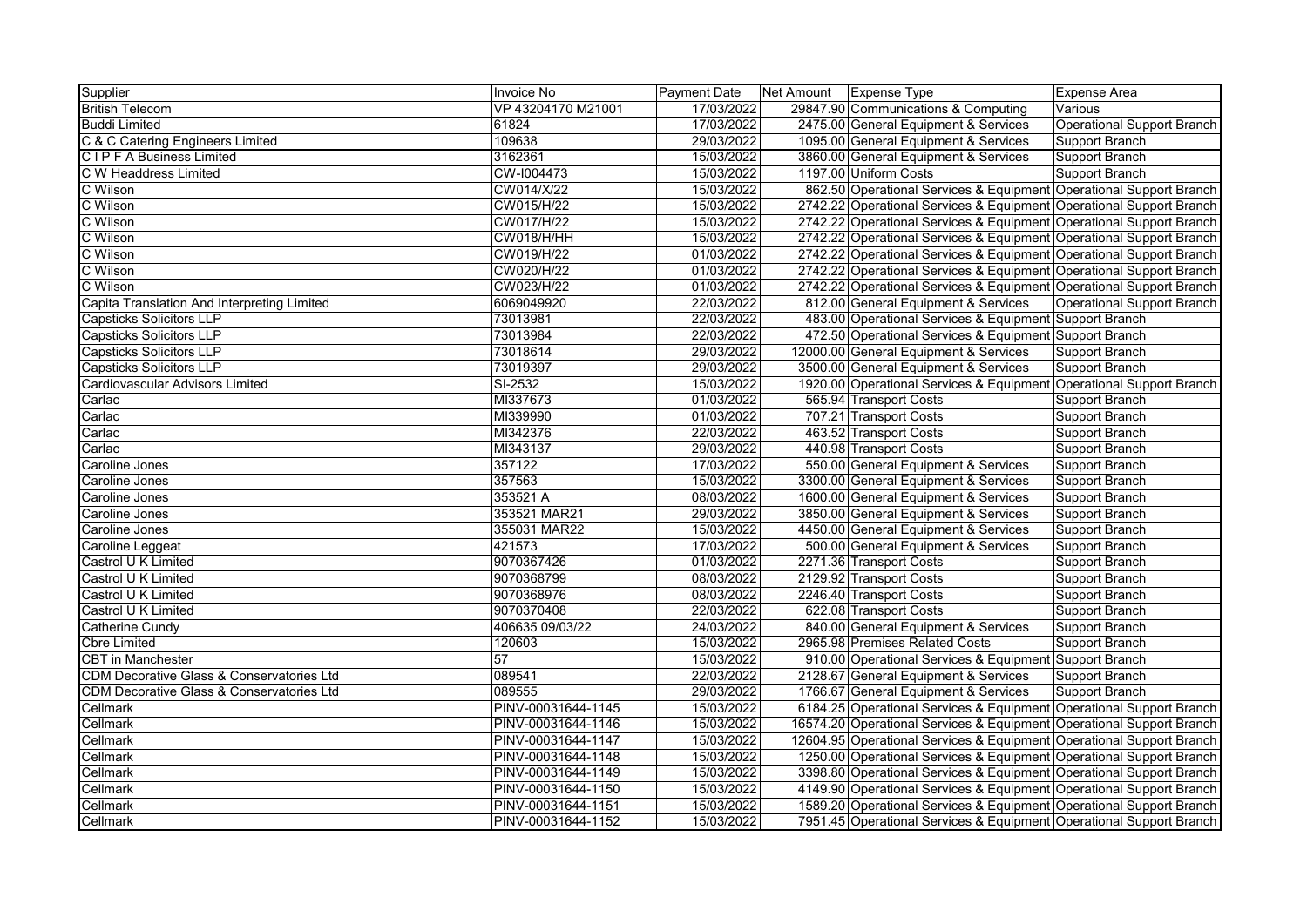| Supplier                                | Invoice No          | Payment Date | Net Amount | <b>Expense Type</b>                                                  | <b>Expense Area</b> |
|-----------------------------------------|---------------------|--------------|------------|----------------------------------------------------------------------|---------------------|
| Cellmark                                | PINV-00031644-1153  | 15/03/2022   |            | 23761.25 Operational Services & Equipment Operational Support Branch |                     |
| Cellmark                                | PINV-00031644-1154  | 15/03/2022   |            | 598.00 Operational Services & Equipment Operational Support Branch   |                     |
| Cellmark                                | PINV-00031644-1155  | 15/03/2022   |            | 650.00 Operational Services & Equipment Operational Support Branch   |                     |
| Cellmark                                | PINV-00031644-1156  | 29/03/2022   |            | 23505.30 Operational Services & Equipment Operational Support Branch |                     |
| Cellmark                                | PINV-00031644-1157  | 29/03/2022   |            | 4473.25 Operational Services & Equipment Operational Support Branch  |                     |
| Cellmark                                | PINV-00031644-1158  | 29/03/2022   |            | 14377.35 Operational Services & Equipment Operational Support Branch |                     |
| Cellmark                                | PINV-00031644-1159  | 29/03/2022   |            | 15191.90 Operational Services & Equipment Operational Support Branch |                     |
| Cellmark                                | PINV-00031644-1160  | 29/03/2022   |            | 2625.95 Operational Services & Equipment Operational Support Branch  |                     |
| Cellmark                                | PINV-00035413-46    | 01/03/2022   |            | 650.00 Operational Services & Equipment Operational Support Branch   |                     |
| Cellmark                                | PINV-00035413-47    | 22/03/2022   |            | 4773.00 Operational Services & Equipment Operational Support Branch  |                     |
| Cellmark                                | <b>SRVINV168954</b> | 15/03/2022   |            | 8203.00 Operational Services & Equipment Operational Support Branch  |                     |
| Cellmark                                | <b>SRVINV168957</b> | 15/03/2022   |            | 4598.20 Operational Services & Equipment Operational Support Branch  |                     |
| Cellmark                                | <b>SRVINV168977</b> | 01/03/2022   |            | 456.00 Operational Services & Equipment Operational Support Branch   |                     |
| Cellmark                                | SRVINV169254        | 15/03/2022   |            | 3846.56 Operational Services & Equipment Operational Support Branch  |                     |
| Cellmark                                | SRVINV169365        | 15/03/2022   |            | 5704.40 Operational Services & Equipment Operational Support Branch  |                     |
| Cellmark                                | <b>SRVINV169680</b> | 29/03/2022   |            | 721.25 Operational Services & Equipment Operational Support Branch   |                     |
| Cellmark                                | <b>SRVINV169720</b> | 29/03/2022   |            | 702.57 Operational Services & Equipment Operational Support Branch   |                     |
| Cellmark                                | <b>SRVINV169737</b> | 29/03/2022   |            | 1140.00 Operational Services & Equipment Operational Support Branch  |                     |
| Cellmark                                | <b>SRVINV169795</b> | 29/03/2022   |            | 4964.05 Operational Services & Equipment Operational Support Branch  |                     |
| <b>Charles Fellows Supplies Limited</b> | <b>IN102074</b>     | 01/03/2022   |            | 1565.00 Operational Services & Equipment Operational Support Branch  |                     |
| <b>Charles Fellows Supplies Limited</b> | <b>IN102077</b>     | 01/03/2022   |            | 2303.39 Operational Services & Equipment Operational Support Branch  |                     |
| <b>Charles Fellows Supplies Limited</b> | IN102167            | 08/03/2022   |            | 2007.00 Operational Services & Equipment Operational Support Branch  |                     |
| <b>Charles Fellows Supplies Limited</b> | IN102171            | 08/03/2022   |            | 1242.00 Operational Services & Equipment Operational Support Branch  |                     |
| <b>Charles Fellows Supplies Limited</b> | <b>IN102177</b>     | 08/03/2022   |            | 1261.30 Operational Services & Equipment Operational Support Branch  |                     |
| <b>Charles Fellows Supplies Limited</b> | IN102180            | 08/03/2022   |            | 506.10 Operational Services & Equipment Operational Support Branch   |                     |
| <b>Charles Fellows Supplies Limited</b> | IN102189            | 15/03/2022   |            | 2990.00 Operational Services & Equipment Operational Support Branch  |                     |
| <b>Charles Fellows Supplies Limited</b> | IN102216            | 15/03/2022   |            | 960.09 Operational Services & Equipment Operational Support Branch   |                     |
| <b>Charles Fellows Supplies Limited</b> | IN102233            | 15/03/2022   |            | 502.80 Operational Services & Equipment Operational Support Branch   |                     |
| <b>Charles Fellows Supplies Limited</b> | IN102245            | 22/03/2022   |            | 598.00 Operational Services & Equipment Operational Support Branch   |                     |
| <b>Charles Fellows Supplies Limited</b> | IN102330            | 29/03/2022   |            | 1332.00 Operational Services & Equipment Operational Support Branch  |                     |
| <b>Charles Fellows Supplies Limited</b> | IN102335            | 29/03/2022   |            | 1293.70 Operational Services & Equipment Operational Support Branch  |                     |
| <b>Charles Fellows Supplies Limited</b> | IN102365            | 29/03/2022   |            | 3563.30 Operational Services & Equipment Operational Support Branch  |                     |
| <b>Charles Wilson</b>                   | 416                 | 08/03/2022   |            | 0.00 General Equipment & Services                                    | Support Branch      |
| <b>Charles Wilson</b>                   | 418                 | 29/03/2022   |            | 0.00 General Equipment & Services                                    | Support Branch      |
| <b>Charles Wilson</b>                   | R41412              | 01/03/2022   |            | 430.00 General Equipment & Services                                  | Support Branch      |
| <b>Charles Wilson</b>                   | R41413              | 01/03/2022   |            | 430.00 General Equipment & Services                                  | Support Branch      |
| <b>Charles Wilson</b>                   | R41571              | 15/03/2022   |            | 430.00 General Equipment & Services                                  | Support Branch      |
| <b>Charles Wilson</b>                   | R41572              | 15/03/2022   |            | 430.00 General Equipment & Services                                  | Support Branch      |
| <b>Charles Wilson</b>                   | R41573              | 15/03/2022   |            | 430.00 General Equipment & Services                                  | Support Branch      |
| <b>Charles Wilson</b>                   | R41668              | 22/03/2022   |            | 680.00 General Equipment & Services                                  | Support Branch      |
| <b>Charles Wilson</b>                   | R41706              | 22/03/2022   |            | 430.00 General Equipment & Services                                  | Support Branch      |
| <b>Charles Wilson</b>                   | R41832              | 15/03/2022   |            | 430.00 General Equipment & Services                                  | Support Branch      |
| <b>Charles Wilson</b>                   | R41834              | 29/03/2022   |            | 430.00 General Equipment & Services                                  | Support Branch      |
| <b>Charles Wilson</b>                   | R41835              | 29/03/2022   |            | 430.00 General Equipment & Services                                  | Support Branch      |
| <b>Charles Wilson</b>                   | R41836              | 29/03/2022   |            | 430.00 General Equipment & Services                                  | Support Branch      |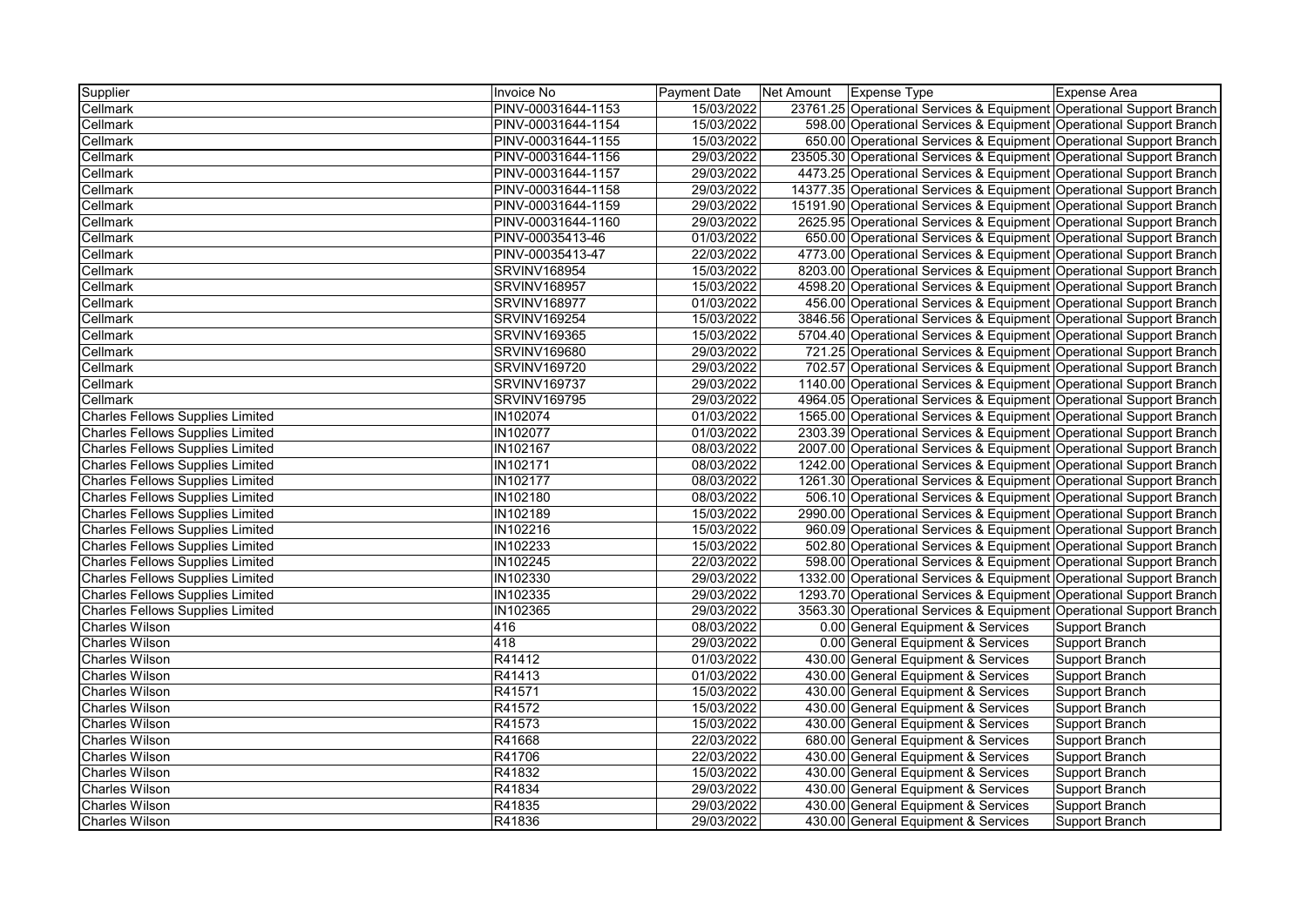| Supplier                                       | Invoice No            | Payment Date | Net Amount   Expense Type                                           | Expense Area                      |
|------------------------------------------------|-----------------------|--------------|---------------------------------------------------------------------|-----------------------------------|
| <b>Chartered Society of Forensic Sciences</b>  | CSFSINV-0091          | 08/03/2022   | 15500.00 General Equipment & Services                               | Operational Support Branch        |
| <b>Chartered Society of Forensic Sciences</b>  | CSFSINV-0104          | 29/03/2022   | 2200.00 General Equipment & Services                                | Operational Support Branch        |
| Chaz Dixon                                     | <b>CSD/GMP/2223/i</b> | 15/03/2022   | 508.00 Operational Services & Equipment Operational Support Branch  |                                   |
| Chaz Dixon                                     | CSD/GMP2221/i         | 15/03/2022   | 3872.00 Operational Services & Equipment Operational Support Branch |                                   |
| Chicken Joes Limited                           | 728951                | 15/03/2022   | 762.17 General Equipment & Services                                 | Support Branch                    |
| Chicken Joes Limited                           | 729709                | 15/03/2022   | 513.92 General Equipment & Services                                 | Support Branch                    |
| <b>Chief Police Officers Staff Association</b> | CSI14374              | 01/03/2022   | 883.33 General Equipment & Services                                 | Support Branch                    |
| <b>Child Action Northwest</b>                  | YJ/4528               | 15/03/2022   | 750.76 General Equipment & Services                                 | Operational Support Branch        |
| Chorus Intelligence Limited                    | <b>INV555</b>         | 15/03/2022   | 180000.00 Communications & Computing                                | Support Branch                    |
| <b>Cinderella Cleaning Contractors Limited</b> | 94325                 | 15/03/2022   | 3000.00 Cleaning & Refuse Collection                                | Support Branch                    |
| <b>Cinos Limited</b>                           | 874712311             | 08/03/2022   | 449.36 General Equipment & Services                                 | <b>Territorial Policing</b>       |
| <b>Cinos Limited</b>                           | 8981-2467             | 29/03/2022   | 15974.25 Capital Expenditure                                        | <b>Territorial Policing</b>       |
| <b>CIPD Enterprises Ltd</b>                    | 426785/CDT            | 15/03/2022   | 1155.00 Staff Related Costs                                         | <b>Support Branch</b>             |
| <b>Citroen UK Limited</b>                      | 2093566559            | 22/03/2022   | 23310.00 Capital Expenditure                                        | Operational Support Branch        |
| City & Guilds                                  | 805964654             | 22/03/2022   | 1033.20 Police Related Costs                                        | Support Branch                    |
| Civica Uk Limited                              | M/HT097998            | 22/03/2022   | 34059.95 Communications & Computing                                 | Support Branch                    |
| Civil Defence Supply Limited                   | 36420A                | 22/03/2022   | 57081.86 Capital Expenditure                                        | <b>Operational Support Branch</b> |
| Clodagh Maguire                                | 1183040               | 22/03/2022   | 937.50 General Equipment & Services                                 | <b>Support Branch</b>             |
| Clucas Moe Limited                             | C5191                 | 22/03/2022   | 1917.00 Operational Services & Equipment                            | <b>Operational Support Branch</b> |
| <b>College Of Policing Limited</b>             | 90070659              | 01/03/2022   | 3064.50 Police Related Costs                                        | Operational Support Branch        |
| <b>College Of Policing Limited</b>             | 90070660              | 15/03/2022   | 610.00 Police Related Costs                                         | <b>Operational Support Branch</b> |
| <b>College Of Policing Limited</b>             | 90071021              | 15/03/2022   | 6814.00 Staff Related Costs                                         | Operational Support Branch        |
| <b>College Of Policing Limited</b>             | 90071163              | 22/03/2022   | 1482.07 General Equipment & Services                                | Support Branch                    |
| <b>College Of Policing Limited</b>             | 90071164              | 22/03/2022   | 47545.80 Police Related Costs                                       | Support Branch                    |
| <b>College Of Policing Limited</b>             | 90071171              | 22/03/2022   | 17448.00 Police Related Costs                                       | Support Branch                    |
| <b>College Of Policing Limited</b>             | 90071196              | 22/03/2022   | 5431.50 Police Related Costs                                        | Operational Support Branch        |
| <b>College Of Policing Limited</b>             | 90071389              | 29/03/2022   | 650.00 General Equipment & Services                                 | Support Branch                    |
| <b>Commercial Contract Engineers Limited</b>   | 123513                | 08/03/2022   | 4579.32 Transport Costs                                             | Support Branch                    |
| <b>Commercial Contract Engineers Limited</b>   | 123907                | 22/03/2022   | 3687.11 Transport Costs                                             | Support Branch                    |
| Computacenter UK Ltd                           | 98055905              | 22/03/2022   | 923.16 Capital Expenditure                                          | <b>Operational Support Branch</b> |
| <b>Computacenter UK Ltd</b>                    | 3883312004            | 10/03/2022   | 14279.16 Capital Expenditure                                        | <b>Operational Support Branch</b> |
| <b>Computacenter UK Ltd</b>                    | 3883329341            | 10/03/2022   | 44410.55 Capital Expenditure                                        | Operational Support Branch        |
| Computacenter UK Ltd                           | 3883345662            | 22/03/2022   | 12834.28 Communications & Computing                                 | <b>Operational Support Branch</b> |
| Computacenter UK Ltd                           | 3883411510            | 15/03/2022   | 607.57 Operational Services & Equipment                             | Operational Support Branch        |
| Computacenter UK Ltd                           | 3883436349            | 03/03/2022   | 3678.60 Communications & Computing                                  | Support Branch                    |
| Computacenter UK Ltd                           | 3883436353            | 01/03/2022   | 562.30 Communications & Computing                                   | Support Branch                    |
| Computacenter UK Ltd                           | 3883436354            | 01/03/2022   | 2218.61 General Equipment & Services                                | Support Branch                    |
| Computacenter UK Ltd                           | 3883439059            | 01/03/2022   | 911.01 General Equipment & Services                                 | Support Branch                    |
| Computacenter UK Ltd                           | 3883439060            | 01/03/2022   | 911.01 General Equipment & Services                                 | Support Branch                    |
| Computacenter UK Ltd                           | 3883439062            | 01/03/2022   | 479.52 General Equipment & Services                                 | Support Branch                    |
| Computacenter UK Ltd                           | 3883441390            | 01/03/2022   | 673.22 General Equipment & Services                                 | Support Branch                    |
| Computacenter UK Ltd                           | 3883452185            | 08/03/2022   | 4046.40 Communications & Computing                                  | Operational Support Branch        |
| Computacenter UK Ltd                           | 3883452188            | 08/03/2022   | 1596.44 Communications & Computing                                  | <b>Territorial Policing</b>       |
| Computacenter UK Ltd                           | 3883454563            | 15/03/2022   | 609.50 Communications & Computing                                   | Support Branch                    |
| Computacenter UK Ltd                           | 3883454564            | 08/03/2022   | 3006.72 Capital Expenditure                                         | <b>Territorial Policing</b>       |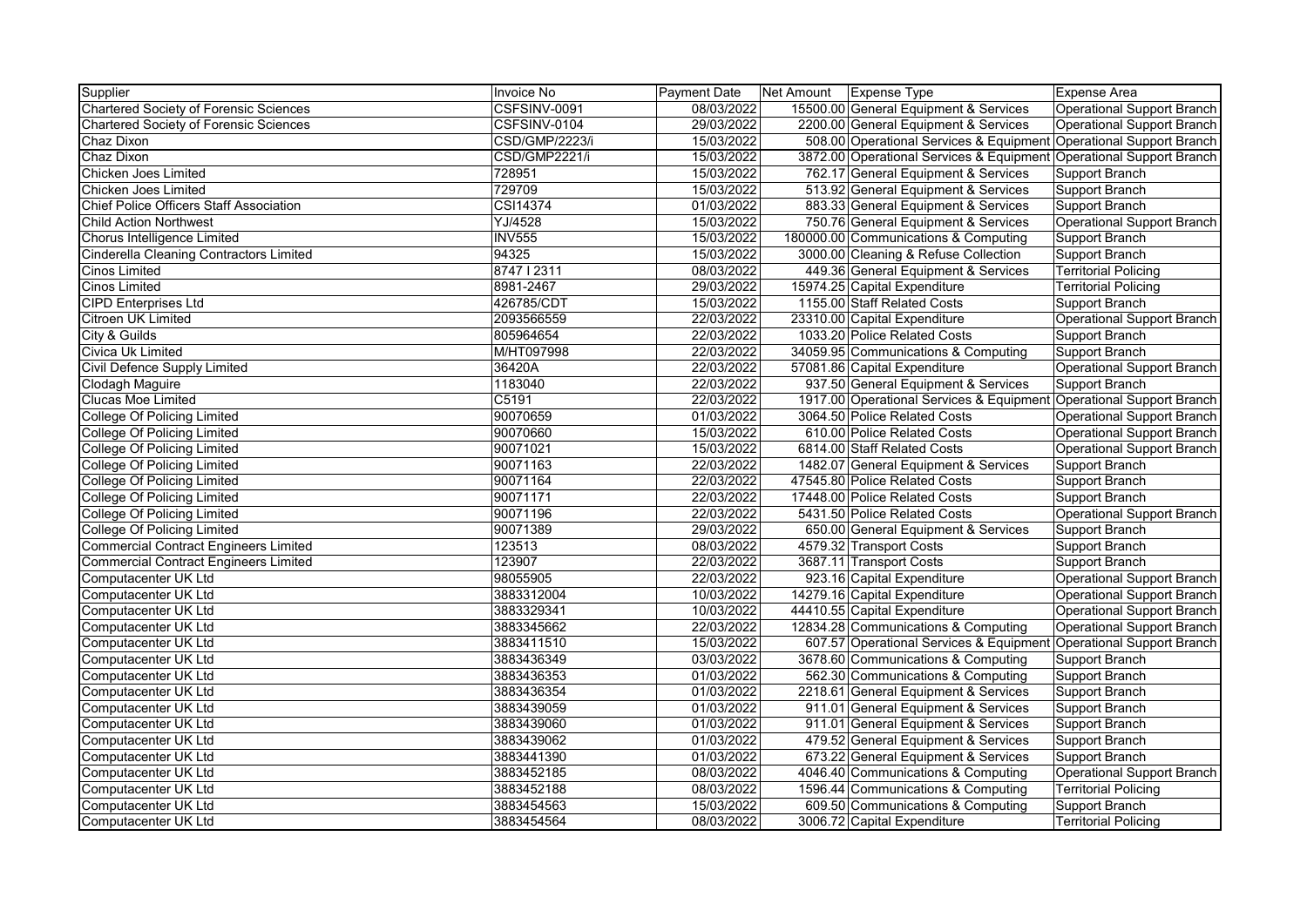| Supplier                                        | Invoice No            | <b>Payment Date</b> | Net Amount   Expense Type |                                                                     | Expense Area                      |
|-------------------------------------------------|-----------------------|---------------------|---------------------------|---------------------------------------------------------------------|-----------------------------------|
| Computacenter UK Ltd                            | 3883454565            | 08/03/2022          |                           | 670.84 General Equipment & Services                                 | Support Branch                    |
| Computacenter UK Ltd                            | 3883457459            | 08/03/2022          |                           | 587.52 Communications & Computing                                   | Operational Support Branch        |
| Computacenter UK Ltd                            | 3883457460            | 08/03/2022          |                           | 2380.88 Communications & Computing                                  | <b>Operational Support Branch</b> |
| Computacenter UK Ltd                            | 3883460080            | 08/03/2022          |                           | 2125.50 Communications & Computing                                  | Support Branch                    |
| Computacenter UK Ltd                            | 3883466132            | 15/03/2022          |                           | 1193.70 Communications & Computing                                  | Support Branch                    |
| Computacenter UK Ltd                            | 3883466133            | 15/03/2022          |                           | 2121.84 Operational Services & Equipment Support Branch             |                                   |
| Computacenter UK Ltd                            | 3883476463            | 22/03/2022          |                           | 891.81 Capital Expenditure                                          | <b>Territorial Policing</b>       |
| Computacenter UK Ltd                            | 3883478639            | 22/03/2022          |                           | 686.04 Operational Services & Equipment Operational Support Branch  |                                   |
| Computacenter UK Ltd                            | 3883480842            | 22/03/2022          |                           | 832.00 Communications & Computing                                   | Support Branch                    |
| Computacenter UK Ltd                            | 3883480844            | 22/03/2022          |                           | 2938.25 General Equipment & Services                                | Operational Support Branch        |
| Computacenter UK Ltd                            | 3883483407            | 22/03/2022          |                           | 1130.80 Operational Services & Equipment Operational Support Branch |                                   |
| Computacenter UK Ltd                            | 3883487831            | 29/03/2022          |                           | 4295.40 Communications & Computing                                  | Support Branch                    |
| Computacenter UK Ltd                            | 3883495138            | 29/03/2022          |                           | 1591.38 Operational Services & Equipment Support Branch             |                                   |
| Computer Science Labs Data Clinic Limited       | 27252                 | 17/03/2022          |                           | 1445.00 Operational Services & Equipment Operational Support Branch |                                   |
| Computer Science Labs Data Clinic Limited       | 27584                 | 15/03/2022          |                           | 1260.00 Operational Services & Equipment Operational Support Branch |                                   |
| Computer Science Labs Data Clinic Limited       | 27625                 | 17/03/2022          |                           | 1455.00 Operational Services & Equipment Operational Support Branch |                                   |
| Computer Science Labs Data Clinic Limited       | 27626                 | 08/03/2022          |                           | 1365.00 Operational Services & Equipment Operational Support Branch |                                   |
| Computer Science Labs Data Clinic Limited       | 27669                 | 17/03/2022          |                           | 1300.00 Operational Services & Equipment Operational Support Branch |                                   |
| Computer Science Labs Data Clinic Limited       | 27707                 | 22/03/2022          |                           | 1350.00 Operational Services & Equipment Operational Support Branch |                                   |
| Computer Science Labs Data Clinic Limited       | 27729                 | 22/03/2022          |                           | 1230.00 Operational Services & Equipment Operational Support Branch |                                   |
| Computer Science Labs Data Clinic Limited       | 27730                 | 22/03/2022          |                           | 1235.00 Operational Services & Equipment Operational Support Branch |                                   |
| Computer Science Labs Data Clinic Limited       | 27761                 | 22/03/2022          |                           | 1130.00 Operational Services & Equipment Operational Support Branch |                                   |
| Computer Science Labs Data Clinic Limited       | 27822                 | 29/03/2022          |                           | 1440.00 Operational Services & Equipment Operational Support Branch |                                   |
| Contraflor (Contract Flooring Services) Limited | 38459                 | 22/03/2022          |                           | 21540.64 Premises Related Costs                                     | Support Branch                    |
| <b>Corfield Morris Limited</b>                  | 1022007               | 24/03/2022          |                           | 1500.00 General Equipment & Services                                | Operational Support Branch        |
| Corporate Travel Management (North) Limited     | 114714                | 22/03/2022          |                           | 872.20 Various                                                      | Operational Support Branch        |
| Corporate Travel Management (North) Limited     | 114731                | 22/03/2022          | 14338.96 Various          |                                                                     | Various                           |
| Corps Security (UK) Limited                     | SINV00073002          | 01/03/2022          |                           | 11710.95 Staff Related Costs                                        | Support Branch                    |
| Crown Pet Food Limited (Royal Cannin)           | SIP2750257            | 29/03/2022          |                           | 1308.69 Operational Services & Equipment Operational Support Branch |                                   |
| Cubic Transportation Systems (Itms) Ltd         | 90106924              | 01/03/2022          |                           | 2571.75 Operational Services & Equipment Support Branch             |                                   |
| Cubic Transportation Systems (Itms) Ltd         | 90107807              | 15/03/2022          |                           | 3883.32 General Equipment & Services                                | Support Branch                    |
| <b>Culcheth Tyres Limited</b>                   | SG-129                | 01/03/2022          |                           | 524.70 Transport Costs                                              | Support Branch                    |
| <b>Cunbar Oldham Limited</b>                    | SI247664              | 01/03/2022          |                           | 786.89 Transport Costs                                              | Support Branch                    |
| <b>Cyber Resilence Centre</b>                   | <b>INV-0083</b>       | 08/03/2022          |                           | 47373.38 General Equipment & Services                               | Operational Support Branch        |
| Dainese Manchester                              | 235965                | 15/03/2022          |                           | 881.52 Various                                                      | Support Branch                    |
| Dainese Manchester                              | 236176                | 29/03/2022          |                           | 932.16 Uniform Costs                                                | Support Branch                    |
| <b>David Tinkler</b>                            | 357529                | 24/03/2022          |                           | 880.00 General Equipment & Services                                 | Support Branch                    |
| Deep Insight Limited                            | <b>INV-0168</b>       | 15/03/2022          |                           | 1381.00 General Equipment & Services                                | Support Branch                    |
| Deepstore Secure Document Storage               | 0133370               | 15/03/2022          |                           | 1145.52 General Equipment & Services                                | Support Branch                    |
| Deepstore Secure Document Storage               | 0133371               | 15/03/2022          |                           | 15165.63 General Equipment & Services                               | Support Branch                    |
| Deepstore Secure Document Storage               | 0133372               | 15/03/2022          |                           | 1785.07 General Equipment & Services                                | Support Branch                    |
| Defenda Packaging Limited                       | IN249830              | 17/03/2022          |                           | 445.20 Operational Services & Equipment Operational Support Branch  |                                   |
| <b>Delifoods</b>                                | H72520220312xrxldkoba | 44630.00            |                           | 1159.11 General Equipment & Services                                | Support Branch                    |
| <b>Digital Detective Group Limited</b>          | 10651                 | 17/03/2022          |                           | 680.00 Communications & Computing                                   | Operational Support Branch        |
| Digital I D Limited                             | 0000487774            | 31/03/2022          |                           | 14850.00 General Equipment & Services                               | Support Branch                    |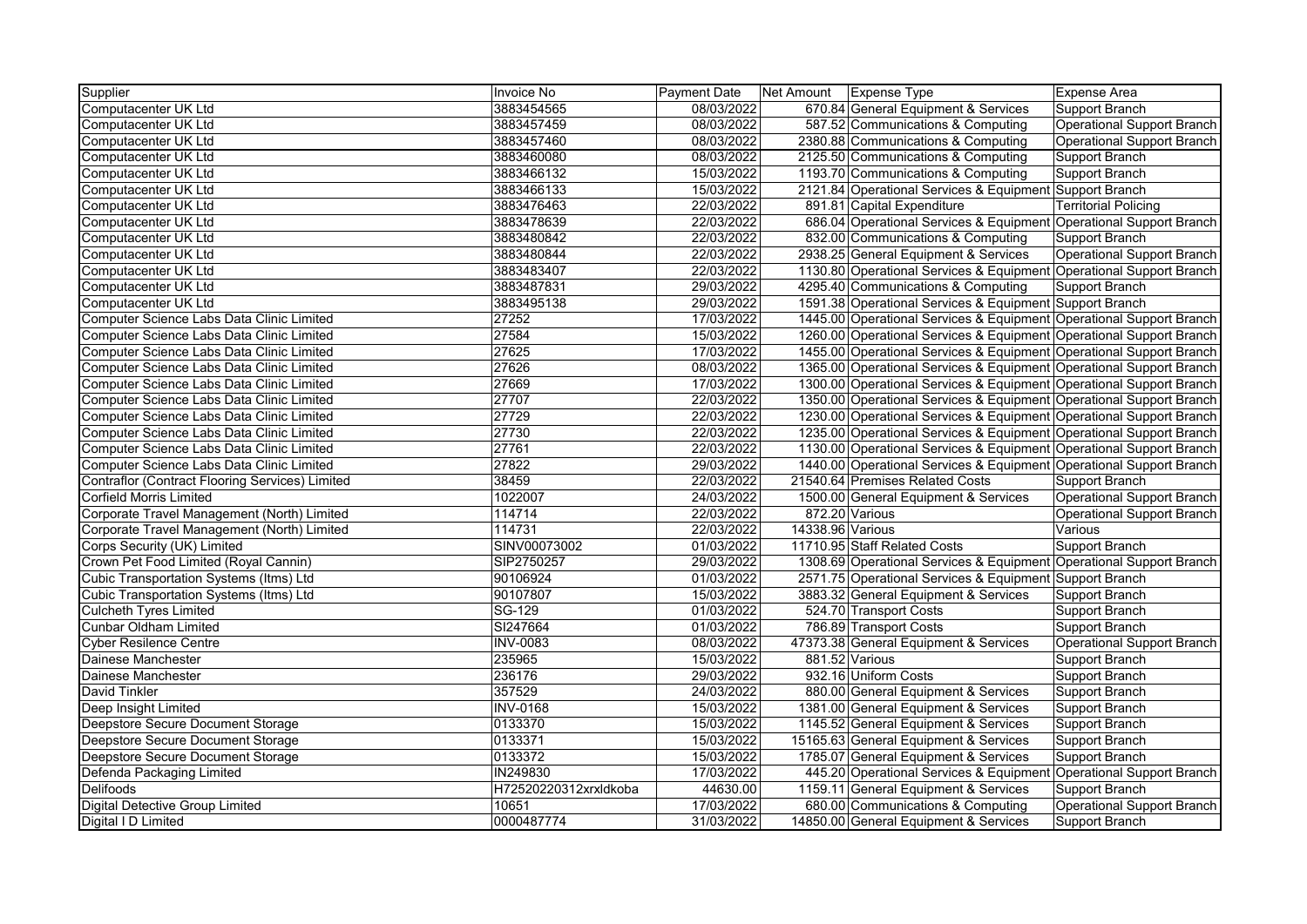| Supplier                        | Invoice No            | Payment Date | Net Amount | <b>Expense Type</b>                  | <b>Expense Area</b>               |
|---------------------------------|-----------------------|--------------|------------|--------------------------------------|-----------------------------------|
| Digital I D Limited             | 90105891              | 15/03/2022   |            | 1060.31 General Equipment & Services | Operational Support Branch        |
| Dronelogbook                    | H72520220319algljekno | 44637.00     |            | 921.45 General Equipment & Services  | <b>Operational Support Branch</b> |
| DVV Media International Limited | 0000053289            | 24/03/2022   |            | 649.00 General Equipment & Services  | <b>Support Branch</b>             |
| E D F Energy                    | 1005210000 11719322   | 22/03/2022   |            | 928.24 Premises Related Costs        | <b>Support Branch</b>             |
| E D F Energy                    | 105210000 11685330    | 22/03/2022   |            | 9506.86 Premises Related Costs       | Support Branch                    |
| E D F Energy                    | 105210000 11740151    | 22/03/2022   |            | 8520.51 Premises Related Costs       | Support Branch                    |
| E D F Energy                    | 1105210000 11680994   | 22/03/2022   |            | 4322.38 Premises Related Costs       | Support Branch                    |
| E D F Energy                    | 1105210000 11734870   | 22/03/2022   |            | 3843.74 Premises Related Costs       | Support Branch                    |
| E D F Energy                    | 1205210000 11681994   | 22/03/2022   |            | 7929.21 Premises Related Costs       | <b>Support Branch</b>             |
| E D F Energy                    | 1205210000 11727183   | 22/03/2022   |            | 7157.07 Premises Related Costs       | <b>Support Branch</b>             |
| E D F Energy                    | 1305210000 11684521   | 22/03/2022   |            | 9014.35 Premises Related Costs       | <b>Support Branch</b>             |
| E D F Energy                    | 1305210000 11749820   | 22/03/2022   |            | 7984.66 Premises Related Costs       | Support Branch                    |
| E D F Energy                    | 2005210000 11719216   | 22/03/2022   |            | 708.58 Premises Related Costs        | <b>Support Branch</b>             |
| <b>EDF</b> Energy               | 205210000 11685059    | 22/03/2022   |            | 3856.94 Premises Related Costs       | Support Branch                    |
| <b>EDF</b> Energy               | 205210000 11725887    | 22/03/2022   |            | 3447.62 Premises Related Costs       | Support Branch                    |
| E D F Energy                    | 2178210000 11776919   | 22/03/2022   |            | 2192.74 Premises Related Costs       | Support Branch                    |
| E D F Energy                    | 2205210000 11724595   | 22/03/2022   |            | 3339.86 Premises Related Costs       | Support Branch                    |
| E D F Energy                    | 2318378595 11781820   | 22/03/2022   |            | 771.94 Premises Related Costs        | <b>Support Branch</b>             |
| E D F Energy                    | 2495600794 11777231   | 22/03/2022   |            | 590.58 Premises Related Costs        | Support Branch                    |
| E D F Energy                    | 2724196528 11777030   | 22/03/2022   |            | 527.48 Premises Related Costs        | <b>Support Branch</b>             |
| <b>EDF</b> Energy               | 2915210000 11682209   | 22/03/2022   |            | 37847.18 Premises Related Costs      | Support Branch                    |
| <b>EDF</b> Energy               | 2915210000 11734413   | 22/03/2022   |            | 34949.43 Premises Related Costs      | Support Branch                    |
| E D F Energy                    | 305210000 11747425    | 22/03/2022   |            | 825.70 Premises Related Costs        | <b>Support Branch</b>             |
| E D F Energy                    | 3105210000 11683512   | 22/03/2022   |            | 1566.01 Premises Related Costs       | Support Branch                    |
| E D F Energy                    | 3105210000 11741513   | 22/03/2022   |            | 1402.44 Premises Related Costs       | Support Branch                    |
| E D F Energy                    | 3205210000 11684850   | 22/03/2022   |            | 6316.51 Premises Related Costs       | Support Branch                    |
| E D F Energy                    | 3205210000 11724031   | 22/03/2022   |            | 5470.53 Premises Related Costs       | Support Branch                    |
| E D F Energy                    | 3305210000 11680897   | 22/03/2022   |            | 9248.05 Premises Related Costs       | Support Branch                    |
| E D F Energy                    | 3305210000 11745369   | 22/03/2022   |            | 8487.91 Premises Related Costs       | Support Branch                    |
| <b>EDFEnergy</b>                | 3819156346 11777273   | 22/03/2022   |            | 1514.03 Premises Related Costs       | Support Branch                    |
| E D F Energy                    | 4005210000 11683954   | 22/03/2022   |            | 7875.89 Premises Related Costs       | <b>Support Branch</b>             |
| E D F Energy                    | 4005210000 11718869   | 22/03/2022   |            | 7194.83 Premises Related Costs       | <b>Support Branch</b>             |
| E D F Energy                    | 4105210000 11681569   | 22/03/2022   |            | 3129.59 Premises Related Costs       | Support Branch                    |
| E D F Energy                    | 4105210000 11742107   | 22/03/2022   |            | 2860.48 Premises Related Costs       | Support Branch                    |
| <b>EDF</b> Energy               | 4205210000 11684487   | 22/03/2022   |            | 15868.89 Premises Related Costs      | Support Branch                    |
| E D F Energy                    | 4205210000 11727032   | 22/03/2022   |            | 14530.52 Premises Related Costs      | Support Branch                    |
| E D F Energy                    | 4815210000 11685335   | 22/03/2022   |            | 28817.94 Premises Related Costs      | Support Branch                    |
| E D F Energy                    | 4815210000 11747171   | 22/03/2022   |            | 26806.78 Premises Related Costs      | Support Branch                    |
| E D F Energy                    | 5010110749 11776947   | 22/03/2022   |            | 870.25 Premises Related Costs        | <b>Support Branch</b>             |
| E D F Energy                    | 5035694805 11797313   | 22/03/2022   |            | 476.92 Premises Related Costs        | Support Branch                    |
| E D F Energy                    | 5068210000 11683387   | 22/03/2022   |            | 35463.31 Premises Related Costs      | Support Branch                    |
| E D F Energy                    | 5068210000 11729128   | 22/03/2022   |            | 32428.59 Premises Related Costs      | <b>Support Branch</b>             |
| E D F Energy                    | 5105210000 11836482   | 22/03/2022   |            | 4552.48 Premises Related Costs       | Support Branch                    |
| E D F Energy                    | 5205210000 11724570   | 22/03/2022   |            | 11350.17 Premises Related Costs      | Support Branch                    |
| E D F Energy                    | 5278210000 11684982   | 22/03/2022   |            | 70422.15 Premises Related Costs      | <b>Support Branch</b>             |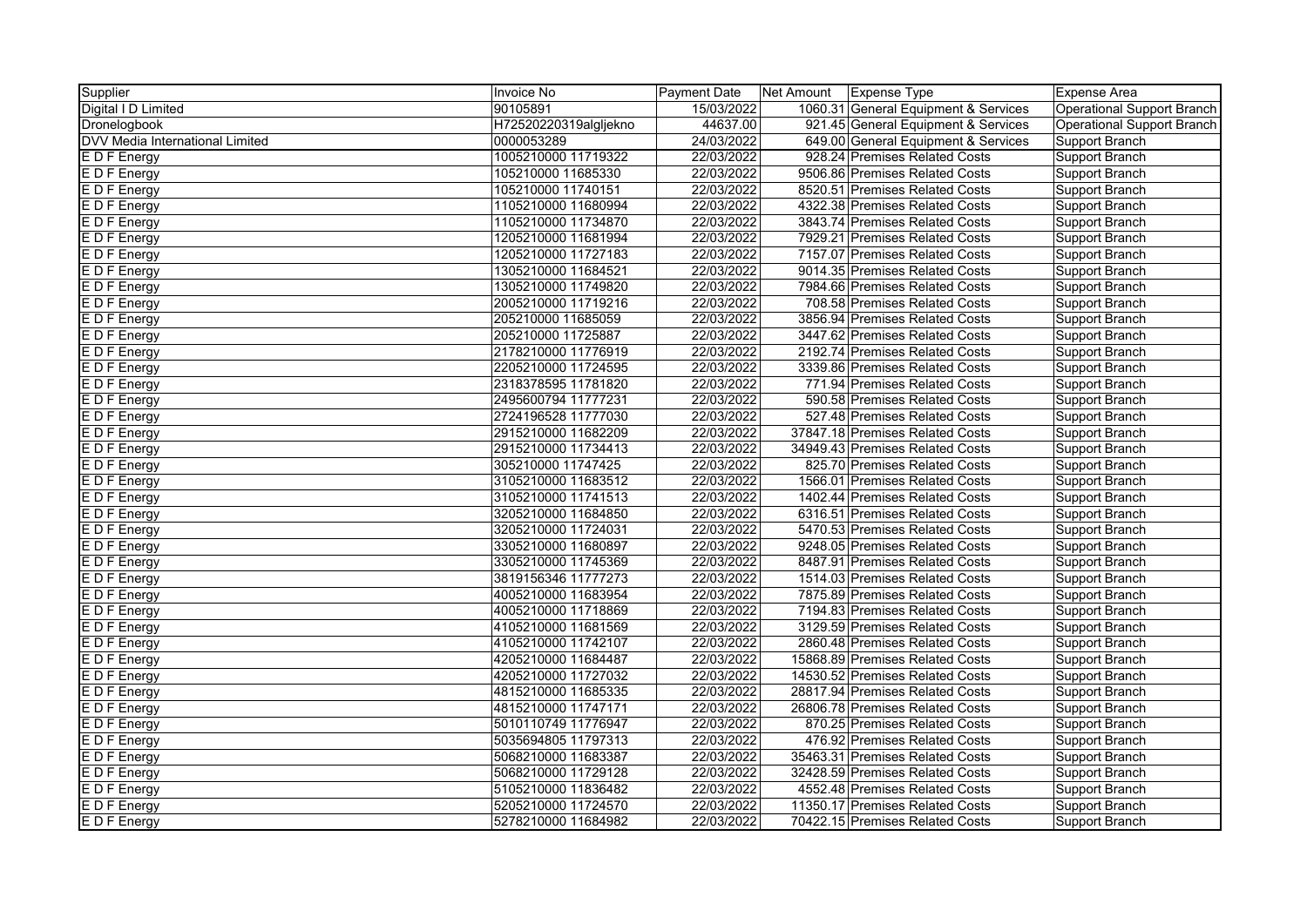| Supplier                            | Invoice No          | <b>Payment Date</b> | Net Amount   Expense Type |                                                                     | <b>Expense Area</b>         |
|-------------------------------------|---------------------|---------------------|---------------------------|---------------------------------------------------------------------|-----------------------------|
| E D F Energy                        | 5278210000 11740176 | 22/03/2022          |                           | 64464.73 Premises Related Costs                                     | Support Branch              |
| E D F Energy                        | 5644872827 11777152 | 22/03/2022          |                           | 740.90 Premises Related Costs                                       | Support Branch              |
| E D F Energy                        | 5682805652 11777097 | 22/03/2022          |                           | 1001.90 Premises Related Costs                                      | Support Branch              |
| E D F Energy                        | 6005210000 11685008 | 22/03/2022          |                           | 8622.20 Premises Related Costs                                      | Support Branch              |
| E D F Energy                        | 6005210000 11718738 | 22/03/2022          |                           | 7771.71 Premises Related Costs                                      | Support Branch              |
| E D F Energy                        | 6034109760 11777089 | 22/03/2022          |                           | 717.52 Premises Related Costs                                       | Support Branch              |
| E D F Energy                        | 6105210000 11682455 | 22/03/2022          |                           | 5964.21 Premises Related Costs                                      | Support Branch              |
| E D F Energy                        | 6105210000 11741482 | 22/03/2022          |                           | 4910.04 Premises Related Costs                                      | Support Branch              |
| E D F Energy                        | 6205210000 11684636 | 22/03/2022          |                           | 8820.54 Premises Related Costs                                      | Support Branch              |
| E D F Energy                        | 6205210000 11724071 | 22/03/2022          |                           | 7973.21 Premises Related Costs                                      | Support Branch              |
| E D F Energy                        | 6305210000 11683629 | 22/03/2022          |                           | 6512.48 Premises Related Costs                                      | Support Branch              |
| E D F Energy                        | 6305210000 11740690 | 22/03/2022          |                           | 6171.58 Premises Related Costs                                      | Support Branch              |
| E D F Energy                        | 6622696295 11777114 | 22/03/2022          |                           | 500.67 Premises Related Costs                                       | Support Branch              |
| E D F Energy                        | 6901801667 11776903 | 22/03/2022          |                           | 945.14 Premises Related Costs                                       | Support Branch              |
| E D F Energy                        | 7068210000 11683522 | 22/03/2022          |                           | 13729.10 Premises Related Costs                                     | Support Branch              |
| E D F Energy                        | 7068210000 11732883 | 22/03/2022          |                           | 12488.40 Premises Related Costs                                     | Support Branch              |
| E D F Energy                        | 7105210000 11679360 | 22/03/2022          |                           | 22226.02 Premises Related Costs                                     | Support Branch              |
| E D F Energy                        | 7105210000 11741386 | 22/03/2022          |                           | 20235.73 Premises Related Costs                                     | Support Branch              |
| EDF Energy                          | 7205210000 11724291 | 22/03/2022          |                           | 3555.84 Premises Related Costs                                      | Support Branch              |
| E D F Energy                        | 7305210000 11681320 | 22/03/2022          |                           | 13977.19 Premises Related Costs                                     | Support Branch              |
| E D F Energy                        | 7305210000 11681340 | 22/03/2022          |                           | 14297.13 Premises Related Costs                                     | Support Branch              |
| E D F Energy                        | 7305210000 11742792 | 22/03/2022          |                           | 13393.37 Premises Related Costs                                     | Support Branch              |
| <b>EDF</b> Energy                   | 799723938 11796749  | 22/03/2022          |                           | 495.17 Premises Related Costs                                       | Support Branch              |
| E D F Energy                        | 8305210000 11680588 | 22/03/2022          |                           | 5895.74 Premises Related Costs                                      | Support Branch              |
| E D F Energy                        | 8305210000 11748598 | 22/03/2022          |                           | 5444.03 Premises Related Costs                                      | Support Branch              |
| E D F Energy                        | 8591310000 11696300 | 22/03/2022          |                           | 1073.93 Premises Related Costs                                      | Support Branch              |
| E D F Energy                        | 8591310000 11735347 | 22/03/2022          |                           | 990.78 Premises Related Costs                                       | Support Branch              |
| E D F Energy                        | 9005210000 11718676 | 22/03/2022          |                           | 2515.76 Premises Related Costs                                      | Support Branch              |
| E D F Energy                        | 9105210000 11684031 | 22/03/2022          |                           | 19743.52 Premises Related Costs                                     | Support Branch              |
| E D F Energy                        | 9105210000 11736235 | 22/03/2022          |                           | 17856.36 Premises Related Costs                                     | Support Branch              |
| <b>EDF</b> Energy                   | 9205210000 11685317 | 22/03/2022          |                           | 2467.18 Premises Related Costs                                      | Support Branch              |
| E D F Energy                        | 9205210000 11725290 | 22/03/2022          |                           | 2160.66 Premises Related Costs                                      | Support Branch              |
| E D F Energy                        | 9345611534 11777285 | 22/03/2022          |                           | 507.55 Premises Related Costs                                       | Support Branch              |
| E On Energy                         | 035023              | 01/03/2022          |                           | 561.31 General Equipment & Services                                 | Operational Support Branch  |
| E On Energy                         | 035024              | 01/03/2022          |                           | 561.31 General Equipment & Services                                 | Operational Support Branch  |
| ECCO Safety Group UK Ltd            | 1874718             | 15/03/2022          |                           | 764.22 Transport Costs                                              | Support Branch              |
| <b>ECCO Safety Group UK Ltd</b>     | 1874976             | 03/03/2022          |                           | 764.22 Transport Costs                                              | Support Branch              |
| ECCO Safety Group UK Ltd            | 1879455             | 22/03/2022          |                           | 4255.75 Transport Costs                                             | Support Branch              |
| ECCO Safety Group UK Ltd            | 1881305             | 29/03/2022          |                           | 1273.70 Transport Costs                                             | Support Branch              |
| <b>Edgar Brothers</b>               | 1002/00091941       | 01/03/2022          |                           | 4318.00 Operational Services & Equipment Operational Support Branch |                             |
| <b>Edmundson Electrical Limited</b> | 578 - 176732        | 15/03/2022          |                           | 495.00 General Equipment & Services                                 | Support Branch              |
| <b>Edmundson Electrical Limited</b> | 578 - 177528        | 15/03/2022          |                           | 734.40 General Equipment & Services                                 | <b>Territorial Policing</b> |
| <b>Edmundson Electrical Limited</b> | 578 - 177874        | 15/03/2022          |                           | 550.00 General Equipment & Services                                 | Territorial Policing        |
| <b>Edmundson Electrical Limited</b> | 578 - 179289        | 15/03/2022          |                           | 479.70 General Equipment & Services                                 | <b>Territorial Policing</b> |
| <b>Edmundson Electrical Limited</b> | 578 - 179413        | 15/03/2022          |                           | 1440.00 General Equipment & Services                                | Support Branch              |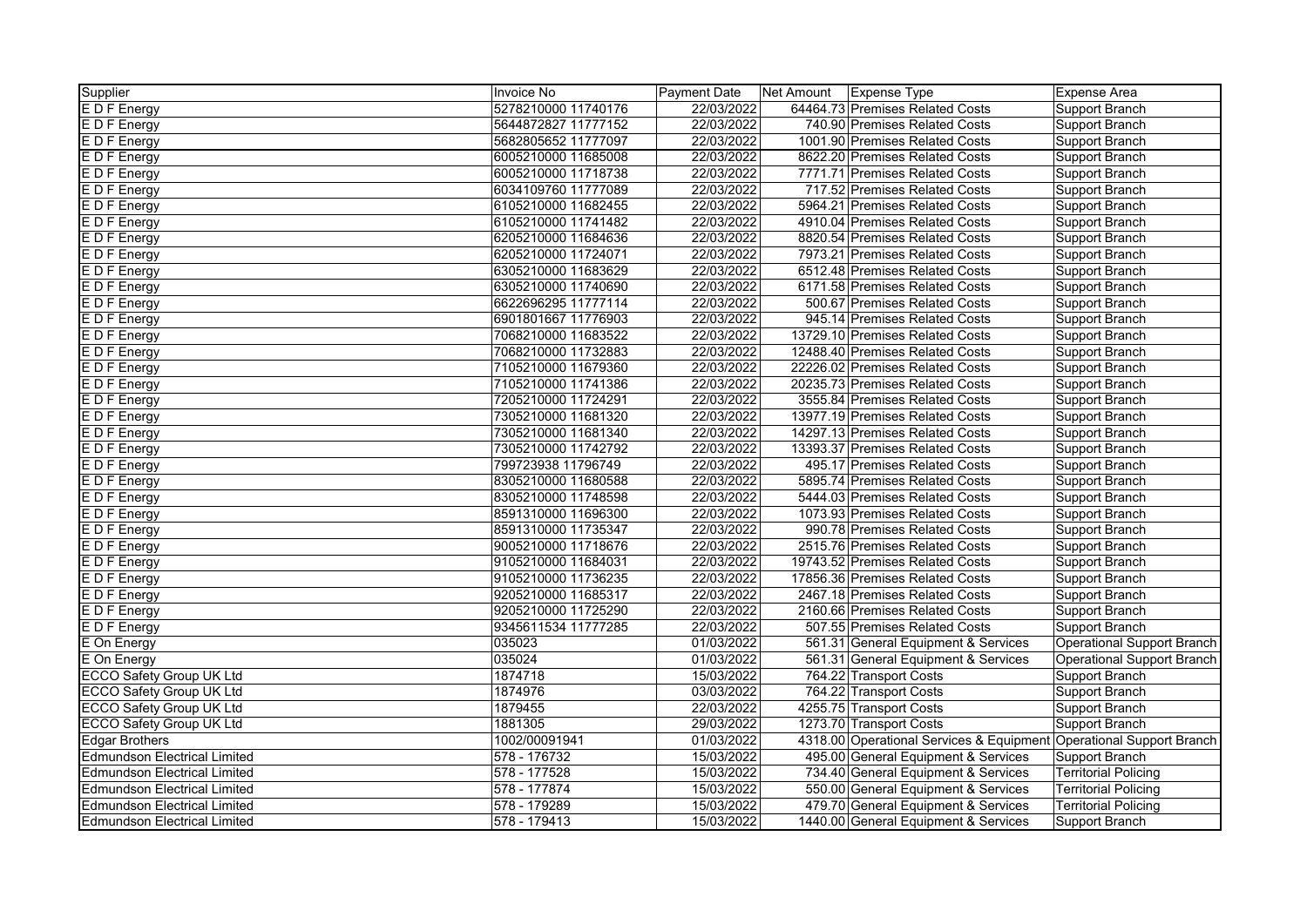| Supplier                                   | Invoice No             | <b>Payment Date</b> | Net Amount   Expense Type                                           | Expense Area                |
|--------------------------------------------|------------------------|---------------------|---------------------------------------------------------------------|-----------------------------|
| <b>Edmundson Electrical Limited</b>        | 578 - 180333           | 15/03/2022          | 875.53 General Equipment & Services                                 | Support Branch              |
| <b>Edmundson Electrical Limited</b>        | 578 - 180896           | 15/03/2022          | 633.75 General Equipment & Services                                 | <b>Territorial Policing</b> |
| <b>Edmundson Electrical Limited</b>        | 578 - 180919           | 15/03/2022          | 1571.64 General Equipment & Services                                | Support Branch              |
| <b>Edmundson Electrical Limited</b>        | 578 - 181869           | 15/03/2022          | 1050.00 General Equipment & Services                                | <b>Territorial Policing</b> |
| <b>Edmundson Electrical Limited</b>        | 578 - 182152           | 15/03/2022          | 682.50 General Equipment & Services                                 | <b>Territorial Policing</b> |
| <b>Edmundson Electrical Limited</b>        | 578-182090             | 15/03/2022          | 505.60 General Equipment & Services                                 | Support Branch              |
| <b>Elliot Gold</b>                         | 118052                 | 24/03/2022          | 1837.50 Operational Services & Equipment Support Branch             |                             |
| <b>Elliot Gold</b>                         | INVEG816               | 29/03/2022          | 1000.00 Staff Related Costs                                         | Support Branch              |
| <b>Emerson Management Services Limited</b> | REA1-06 /Copy (506023) | 15/03/2022          | 722.96 Premises Related Costs                                       | Support Branch              |
| <b>Emerson Management Services Limited</b> | REA1-06/516420         | 15/03/2022          | 3375.00 Premises Related Costs                                      | Support Branch              |
| <b>Enterprise Brands Limited</b>           | 703469                 | 15/03/2022          | 968.00 Operational Services & Equipment Operational Support Branch  |                             |
| <b>Enterprise Brands Limited</b>           | 703471                 | 15/03/2022          | 2178.00 Operational Services & Equipment Operational Support Branch |                             |
| <b>Enterprise Brands Limited</b>           | 703485                 | 15/03/2022          | 968.00 Operational Services & Equipment Operational Support Branch  |                             |
| <b>Enterprise Brands Limited</b>           | 703490                 | 22/03/2022          | 798.60 Operational Services & Equipment Operational Support Branch  |                             |
| Equifax Plc                                | C2010793               | 01/03/2022          | 1272.93 General Equipment & Services                                | Operational Support Branch  |
| <b>Estar Truck and Van Limited</b>         | 51229666               | 15/03/2022          | 536.16 Transport Costs                                              | Support Branch              |
| eSupplies Medical                          | SO-2292029             | 17/03/2022          | 587.10 General Equipment & Services                                 | Operational Support Branch  |
| <b>Euroffice Limited</b>                   | 23022022MJ             | 01/03/2022          | 761.40 General Equipment & Services                                 | Operational Support Branch  |
| Eurofins Forensic Services Limited         | 0000034779             | 15/03/2022          | 4286.85 Operational Services & Equipment Operational Support Branch |                             |
| Eurofins Forensic Services Limited         | 0000038511             | 15/03/2022          | 765.60 Operational Services & Equipment Operational Support Branch  |                             |
| <b>Eurofins Forensic Services Limited</b>  | 0000038513             | 15/03/2022          | 896.41 Operational Services & Equipment Operational Support Branch  |                             |
| Eurofins Forensic Services Limited         | 0000038519             | 15/03/2022          | 1130.73 Operational Services & Equipment Operational Support Branch |                             |
| <b>Eurofins Forensic Services Limited</b>  | 0000038523             | 15/03/2022          | 1587.84 Operational Services & Equipment Operational Support Branch |                             |
| <b>Eurofins Forensic Services Limited</b>  | 0000038525             | 15/03/2022          | 1055.60 Operational Services & Equipment Operational Support Branch |                             |
| <b>Eurofins Forensic Services Limited</b>  | 0000038526             | 15/03/2022          | 1480.16 Operational Services & Equipment Operational Support Branch |                             |
| Eurofins Forensic Services Limited         | 0000038527             | 15/03/2022          | 1713.37 Operational Services & Equipment Operational Support Branch |                             |
| <b>Eurofins Forensic Services Limited</b>  | 0000038530             | 15/03/2022          | 1189.31 Operational Services & Equipment Operational Support Branch |                             |
| <b>Eurofins Forensic Services Limited</b>  | 0000038531             | 15/03/2022          | 896.41 Operational Services & Equipment Operational Support Branch  |                             |
| Eurofins Forensic Services Limited         | 0000038970             | 10/03/2022          | 3620.18 Operational Services & Equipment Operational Support Branch |                             |
| Eurofins Forensic Services Limited         | 0000038972             | 10/03/2022          | 1762.04 Operational Services & Equipment Operational Support Branch |                             |
| Eurofins Forensic Services Limited         | 0000038978             | 10/03/2022          | 693.41 Operational Services & Equipment Operational Support Branch  |                             |
| <b>Eurofins Forensic Services Limited</b>  | 0000038980             | 10/03/2022          | 2575.66 Operational Services & Equipment Operational Support Branch |                             |
| <b>Eurofins Forensic Services Limited</b>  | 0000038992             | 10/03/2022          | 972.50 Operational Services & Equipment Operational Support Branch  |                             |
| Eurofins Forensic Services Limited         | 0000039000             | 10/03/2022          | 495.12 Operational Services & Equipment Operational Support Branch  |                             |
| <b>Eurofins Forensic Services Limited</b>  | 0000039007             | 10/03/2022          | 1930.25 Operational Services & Equipment Operational Support Branch |                             |
| Eurofins Forensic Services Limited         | 0000039019             | 10/03/2022          | 1165.20 Operational Services & Equipment Operational Support Branch |                             |
| Eurofins Forensic Services Limited         | 0000039021             | 10/03/2022          | 954.99 Operational Services & Equipment Operational Support Branch  |                             |
| Eurofins Forensic Services Limited         | 0000039022             | 10/03/2022          | 1130.73 Operational Services & Equipment Operational Support Branch |                             |
| Eurofins Forensic Services Limited         | 0000039023             | 10/03/2022          | 3615.50 Operational Services & Equipment Operational Support Branch |                             |
| <b>Eurofins Forensic Services Limited</b>  | 0000039026             | 10/03/2022          | 638.00 Operational Services & Equipment Operational Support Branch  |                             |
| <b>Eurofins Forensic Services Limited</b>  | 0000039027             | 10/03/2022          | 1202.17 Operational Services & Equipment Operational Support Branch |                             |
| <b>Eurofins Forensic Services Limited</b>  | 0000039029             | 10/03/2022          | 603.20 Operational Services & Equipment Operational Support Branch  |                             |
| <b>Eurofins Forensic Services Limited</b>  | 0000039030             | 10/03/2022          | 3164.16 Operational Services & Equipment Operational Support Branch |                             |
| Eurofins Forensic Services Limited         | 0000039032             | 10/03/2022          | 1040.28 Operational Services & Equipment Operational Support Branch |                             |
| Eurofins Forensic Services Limited         | 0000039038             | 10/03/2022          | 4253.43 Operational Services & Equipment Operational Support Branch |                             |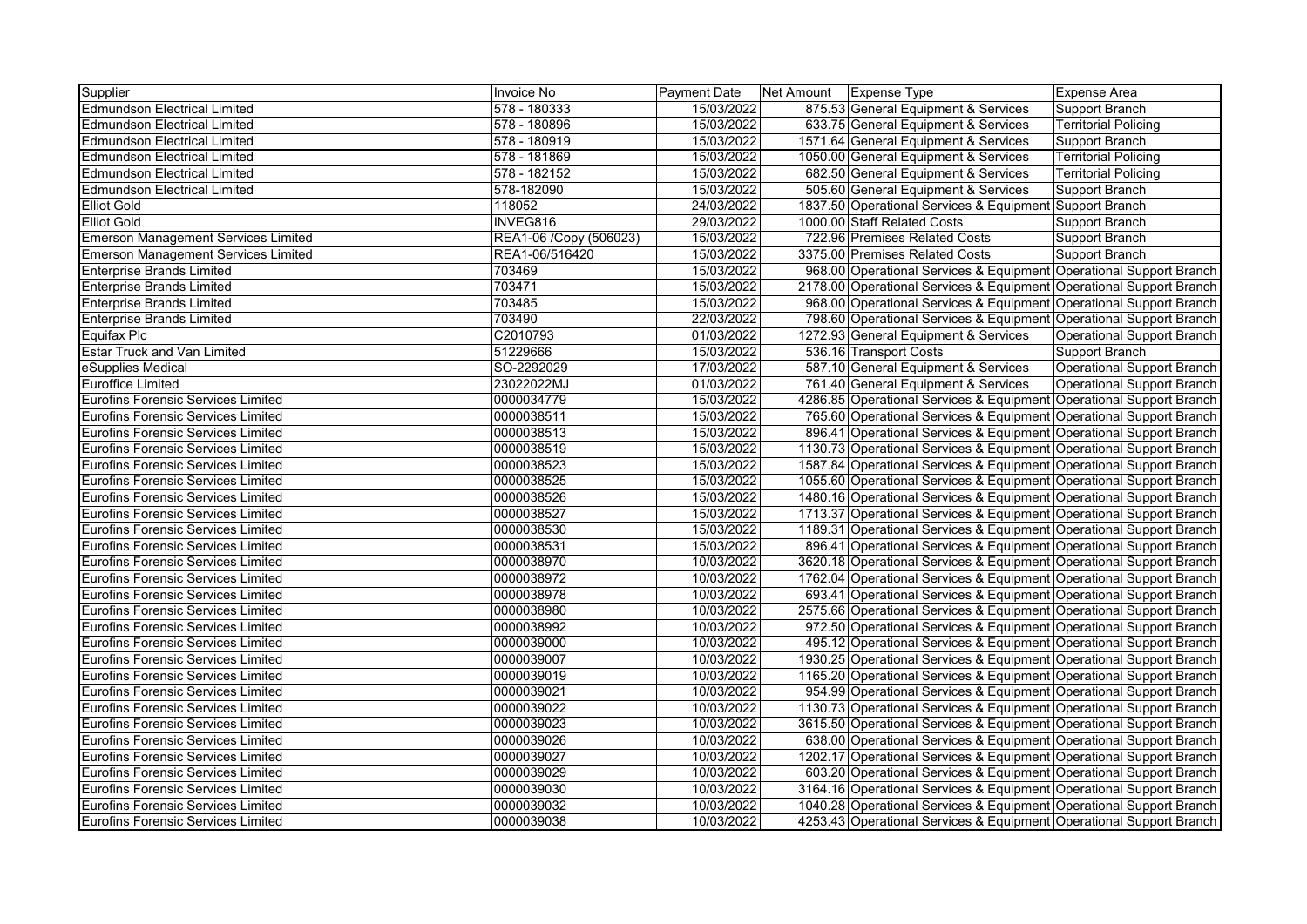| Supplier                                  | Invoice No            | Payment Date | Net Amount   Expense Type                                           | <b>Expense Area</b>        |
|-------------------------------------------|-----------------------|--------------|---------------------------------------------------------------------|----------------------------|
| <b>Eurofins Forensic Services Limited</b> | 0000039039            | 10/03/2022   | 451.13 Operational Services & Equipment Operational Support Branch  |                            |
| <b>Eurofins Forensic Services Limited</b> | 0000039541            | 22/03/2022   | 438.34 Operational Services & Equipment Operational Support Branch  |                            |
| <b>Eurofins Forensic Services Limited</b> | 0000039544            | 22/03/2022   | 1735.36 Operational Services & Equipment Operational Support Branch |                            |
| <b>Eurofins Forensic Services Limited</b> | 0000039547            | 22/03/2022   | 7062.59 Operational Services & Equipment Operational Support Branch |                            |
| <b>Eurofins Forensic Services Limited</b> | 0000039549            | 22/03/2022   | 1621.02 Operational Services & Equipment Operational Support Branch |                            |
| Eurofins Forensic Services Limited        | 0000039555            | 22/03/2022   | 1235.82 Operational Services & Equipment Operational Support Branch |                            |
| Eurofins Forensic Services Limited        | 0000039556            | 22/03/2022   | 440.80 Operational Services & Equipment Operational Support Branch  |                            |
| Eurofins Forensic Services Limited        | 0000039557            | 22/03/2022   | 6480.86 Operational Services & Equipment Operational Support Branch |                            |
| Eurofins Forensic Services Limited        | 0000039559            | 22/03/2022   | 1331.43 Operational Services & Equipment Operational Support Branch |                            |
| Eurofins Forensic Services Limited        | 0000039560            | 22/03/2022   | 4667.20 Operational Services & Equipment Operational Support Branch |                            |
| <b>Eurofins Forensic Services Limited</b> | 0000039563            | 22/03/2022   | 896.41 Operational Services & Equipment Operational Support Branch  |                            |
| <b>Eurofins Forensic Services Limited</b> | 0000039565            | 22/03/2022   | 904.80 Operational Services & Equipment Operational Support Branch  |                            |
| <b>Eurofins Forensic Services Limited</b> | 0000039566            | 22/03/2022   | 1587.84 Operational Services & Equipment Operational Support Branch |                            |
| <b>Eurofins Forensic Services Limited</b> | 0000039567            | 22/03/2022   | 1189.31 Operational Services & Equipment Operational Support Branch |                            |
| <b>Eurofins Forensic Services Limited</b> | 0000039575            | 22/03/2022   | 1771.94 Operational Services & Equipment Operational Support Branch |                            |
| <b>Eurofins Forensic Services Limited</b> | 0000039579            | 22/03/2022   | 1212.16 Operational Services & Equipment Operational Support Branch |                            |
| Eurofins Forensic Services Limited        | 0000039580            | 22/03/2022   | 988.97 Operational Services & Equipment Operational Support Branch  |                            |
| <b>Eurofins Forensic Services Limited</b> | 0000039582            | 22/03/2022   | 2424.40 Operational Services & Equipment Operational Support Branch |                            |
| <b>Eurofins Forensic Services Limited</b> | 0000039584            | 22/03/2022   | 5280.36 Operational Services & Equipment Operational Support Branch |                            |
| Eurofins Forensic Services Limited        | 0000039595            | 22/03/2022   | 562.60 Operational Services & Equipment Operational Support Branch  |                            |
| <b>Eurofins Forensic Services Limited</b> | 0000039596            | 22/03/2022   | 1190.91 Operational Services & Equipment Operational Support Branch |                            |
| Eurofins Forensic Services Limited        | 0000039602            | 22/03/2022   | 514.68 Operational Services & Equipment Operational Support Branch  |                            |
| Eurofins Forensic Services Limited        | 0000039611            | 22/03/2022   | 2524.34 Operational Services & Equipment Operational Support Branch |                            |
| <b>Eurofins Forensic Services Limited</b> | 0000039612            | 22/03/2022   | 959.21 Operational Services & Equipment Operational Support Branch  |                            |
| <b>Eurofins Forensic Services Limited</b> | 0000039613            | 22/03/2022   | 947.58 Operational Services & Equipment Operational Support Branch  |                            |
| <b>Eurofins Forensic Services Limited</b> | 0000039720            | 22/03/2022   | 2400.00 Operational Services & Equipment Operational Support Branch |                            |
| <b>Eurofins Forensic Services Limited</b> | 0000040561            | 17/03/2022   | 788.55 Operational Services & Equipment Operational Support Branch  |                            |
| <b>Experian Limited</b>                   | IAA3002555107         | 01/03/2022   | 1112.59 Operational Services & Equipment Operational Support Branch |                            |
| <b>Experian Limited</b>                   | IAA3002562127         | 01/03/2022   | 3313.52 Communications & Computing                                  | Support Branch             |
| <b>Experian Limited</b>                   | IAA3002565894         | 29/03/2022   | 1210.97 Operational Services & Equipment Operational Support Branch |                            |
| <b>Experian Limited</b>                   | IAA3002568109         | 29/03/2022   | 583.49 Communications & Computing                                   | Support Branch             |
| <b>Experian Limited</b>                   | IAA3002572907         | 29/03/2022   | 3362.17 Communications & Computing                                  | Support Branch             |
| Facebk Tghr7c33e2                         | H72520220312rrngeuguq | 44630.00     | 700.00 General Equipment & Services                                 | Support Branch             |
| <b>Fam Commercials Limited</b>            | 00-053508             | 22/03/2022   | 430.00 General Equipment & Services                                 | Support Branch             |
| <b>Fam Commercials Limited</b>            | 00-053521             | 22/03/2022   | 430.00 General Equipment & Services                                 | Support Branch             |
| <b>Fam Commercials Limited</b>            | 00-054205             | 29/03/2022   | 430.00 General Equipment & Services                                 | Support Branch             |
| Fam Commercials Limited                   | January 2022 VAT      | 01/03/2022   | 0.00 General Equipment & Services                                   | Support Branch             |
| <b>FCDO Services</b>                      | 6081216               | 01/03/2022   | 18092.35 General Equipment & Services                               | Operational Support Branch |
| <b>Fisher Scientific Uk Limited</b>       | 4154952753            | 08/03/2022   | 1370.48 Operational Services & Equipment Operational Support Branch |                            |
| <b>Flamefast UK Limited</b>               | <b>JW PF 1390</b>     | 15/03/2022   | 4165.00 Premises Related Costs                                      | <b>Support Branch</b>      |
| Ford Motor Company Limited                | 7208206               | 22/03/2022   | 27497.21 Capital Expenditure                                        | <b>Support Branch</b>      |
| Ford Motor Company Limited                | 7208207               | 22/03/2022   | 27497.21 Capital Expenditure                                        | Support Branch             |
| Ford Motor Company Limited                | 7208208               | 22/03/2022   | 27497.21 Capital Expenditure                                        | Support Branch             |
| Ford Motor Company Limited                | 7208209               | 22/03/2022   | 27497.21 Capital Expenditure                                        | Support Branch             |
| Ford Motor Company Limited                | 7276452               | 29/03/2022   | 18676.99 Capital Expenditure                                        | <b>Support Branch</b>      |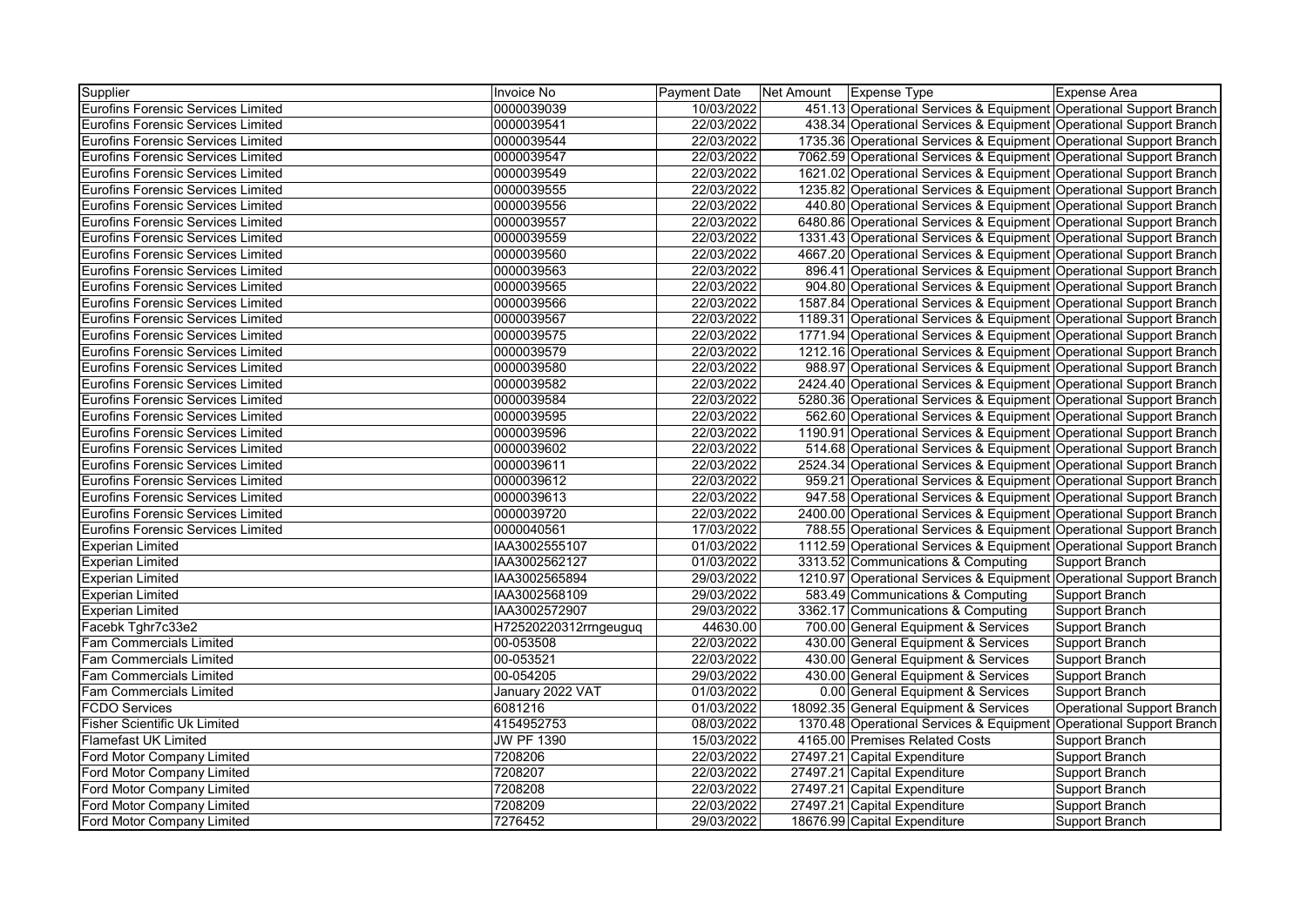| Supplier                                   | Invoice No       | <b>Payment Date</b> | Net Amount   Expense Type |                                                                     | <b>Expense Area</b>        |
|--------------------------------------------|------------------|---------------------|---------------------------|---------------------------------------------------------------------|----------------------------|
| Ford Motor Company Limited                 | 7276453          | 29/03/2022          |                           | 18676.99 Capital Expenditure                                        | Support Branch             |
| Ford Motor Company Limited                 | 7276454          | 22/03/2022          |                           | 18676.99 Capital Expenditure                                        | Support Branch             |
| Ford Motor Company Limited                 | 7276455          | 29/03/2022          |                           | 18676.99 Capital Expenditure                                        | Support Branch             |
| Ford Motor Company Limited                 | 7276456          | 29/03/2022          |                           | 18676.99 Capital Expenditure                                        | Support Branch             |
| Ford Motor Company Limited                 | 7276457          | 29/03/2022          |                           | 18676.99 Capital Expenditure                                        | Support Branch             |
| Ford Motor Company Limited                 | 7276458          | 29/03/2022          |                           | 18676.99 Capital Expenditure                                        | Support Branch             |
| Ford Motor Company Limited                 | 7276459          | 29/03/2022          |                           | 18676.99 Capital Expenditure                                        | Support Branch             |
| Ford Motor Company Limited                 | 7276460          | 29/03/2022          |                           | 18676.99 Capital Expenditure                                        | Support Branch             |
| Ford Motor Company Limited                 | 7276461          | 29/03/2022          |                           | 18676.99 Capital Expenditure                                        | Support Branch             |
| Ford Motor Company Limited                 | 7276462          | 29/03/2022          |                           | 18676.99 Capital Expenditure                                        | Support Branch             |
| Ford Motor Company Limited                 | 7276463          | 29/03/2022          |                           | 18676.99 Capital Expenditure                                        | Support Branch             |
| Ford Motor Company Limited                 | 7276464          | 29/03/2022          |                           | 18676.99 Capital Expenditure                                        | Support Branch             |
| Ford Motor Company Limited                 | 7276465          | 29/03/2022          |                           | 18676.99 Capital Expenditure                                        | Support Branch             |
| Ford Motor Company Limited                 | 7276466          | 29/03/2022          |                           | 18676.99 Capital Expenditure                                        | Support Branch             |
| Ford Motor Company Limited                 | 7276467          | 29/03/2022          |                           | 18676.99 Capital Expenditure                                        | Support Branch             |
| Ford Motor Company Limited                 | 7276468          | 29/03/2022          |                           | 18676.99 Capital Expenditure                                        | Support Branch             |
| Ford Motor Company Limited                 | 7276469          | 29/03/2022          |                           | 18676.99 Capital Expenditure                                        | Support Branch             |
| Ford Motor Company Limited                 | 7276470          | 29/03/2022          |                           | 18676.99 Capital Expenditure                                        | Support Branch             |
| Ford Motor Company Limited                 | 7282008          | 29/03/2022          |                           | 18676.99 Capital Expenditure                                        | Support Branch             |
| Ford Motor Company Limited                 | 7282009          | 29/03/2022          |                           | 18676.99 Capital Expenditure                                        | Support Branch             |
| Ford Motor Company Limited                 | 7282010          | 29/03/2022          |                           | 18676.99 Capital Expenditure                                        | Support Branch             |
| Ford Motor Company Limited                 | 7282011          | 29/03/2022          |                           | 18676.99 Capital Expenditure                                        | Support Branch             |
| Ford Motor Company Limited                 | 7282012          | 29/03/2022          |                           | 18676.99 Capital Expenditure                                        | Support Branch             |
| Ford Motor Company Limited                 | 7284189          | 22/03/2022          |                           | 18676.99 Capital Expenditure                                        | Support Branch             |
| <b>Foresight Clinical Services Ltd</b>     | <b>INV-28559</b> | 17/03/2022          |                           | 630.00 Operational Services & Equipment Operational Support Branch  |                            |
| Francis Egan                               | 000030A/2022     | 15/03/2022          |                           | 3220.00 Operational Services & Equipment Support Branch             |                            |
| Francotyp Postilia                         | MAR22DD1         | 11/03/2022          |                           | 7014.40 General Equipment & Services                                | Support Branch             |
| Francotyp Postilia                         | MAR22DD2         | 31/03/2022          |                           | 7000.00 General Equipment & Services                                | Support Branch             |
| Freevacy                                   | 2809872359       | 03/03/2022          |                           | 3993.30 Staff Related Costs                                         | Support Branch             |
| <b>Frictionless Trade Services Limited</b> | DTY028835        | 01/03/2022          |                           | 926.71 Uniform Costs                                                | Support Branch             |
| <b>Frictionless Trade Services Limited</b> | DTY029442        | 15/03/2022          |                           | 3064.64 Uniform Costs                                               | Support Branch             |
| <b>G M P Sports &amp; Social Club</b>      | 177298           | 15/03/2022          |                           | 804.30 General Equipment & Services                                 | Support Branch             |
| <b>G M P Sports &amp; Social Club</b>      | 177311           | 29/03/2022          |                           | 950.00 General Equipment & Services                                 | Support Branch             |
| <b>Gateley Vinden Limited</b>              | <b>INV399436</b> | 08/03/2022          |                           | 10000.00 General Equipment & Services                               | Support Branch             |
| <b>GB Sign Solutions Limited</b>           | 46427            | 10/03/2022          |                           | 4596.24 Premises Related Costs                                      | Support Branch             |
| <b>GB Sign Solutions Limited</b>           | 46958            | 29/03/2022          |                           | 524.22 General Equipment & Services                                 | Operational Support Branch |
| Genuine Jay Jays Limited                   | 8761918          | 31/03/2022          |                           | 3542.30 Operational Services & Equipment Operational Support Branch |                            |
| Ghazan Mahmood                             | 1182777          | 15/03/2022          |                           | 700.00 General Equipment & Services                                 | Support Branch             |
| <b>Gleeds Advisory Limited</b>             | LEBS0995-012     | 22/03/2022          |                           | 2275.00 Premises Related Costs                                      | Support Branch             |
| Global Media Group Services Limited        | C-INV083565      | 15/03/2022          |                           | 1527.48 General Equipment & Services                                | Support Branch             |
| Global Media Group Services Limited        | C-INV090341      | 01/03/2022          |                           | 1026.61 General Equipment & Services                                | Support Branch             |
| Global Media Group Services Limited        | C-INV097194      | 29/03/2022          |                           | 662.86 General Equipment & Services                                 | Support Branch             |
| GoodShape UK Limited                       | SI10966          | 29/03/2022          |                           | 11804.52 Operational Services & Equipment Support Branch            |                            |
| Goodyear G B Limited                       | 069384068.       | 29/03/2022          |                           | 3068.50 Transport Costs                                             | Support Branch             |
| Goodyear G B Limited                       | 5069379195       | 29/03/2022          |                           | 913.50 Transport Costs                                              | Support Branch             |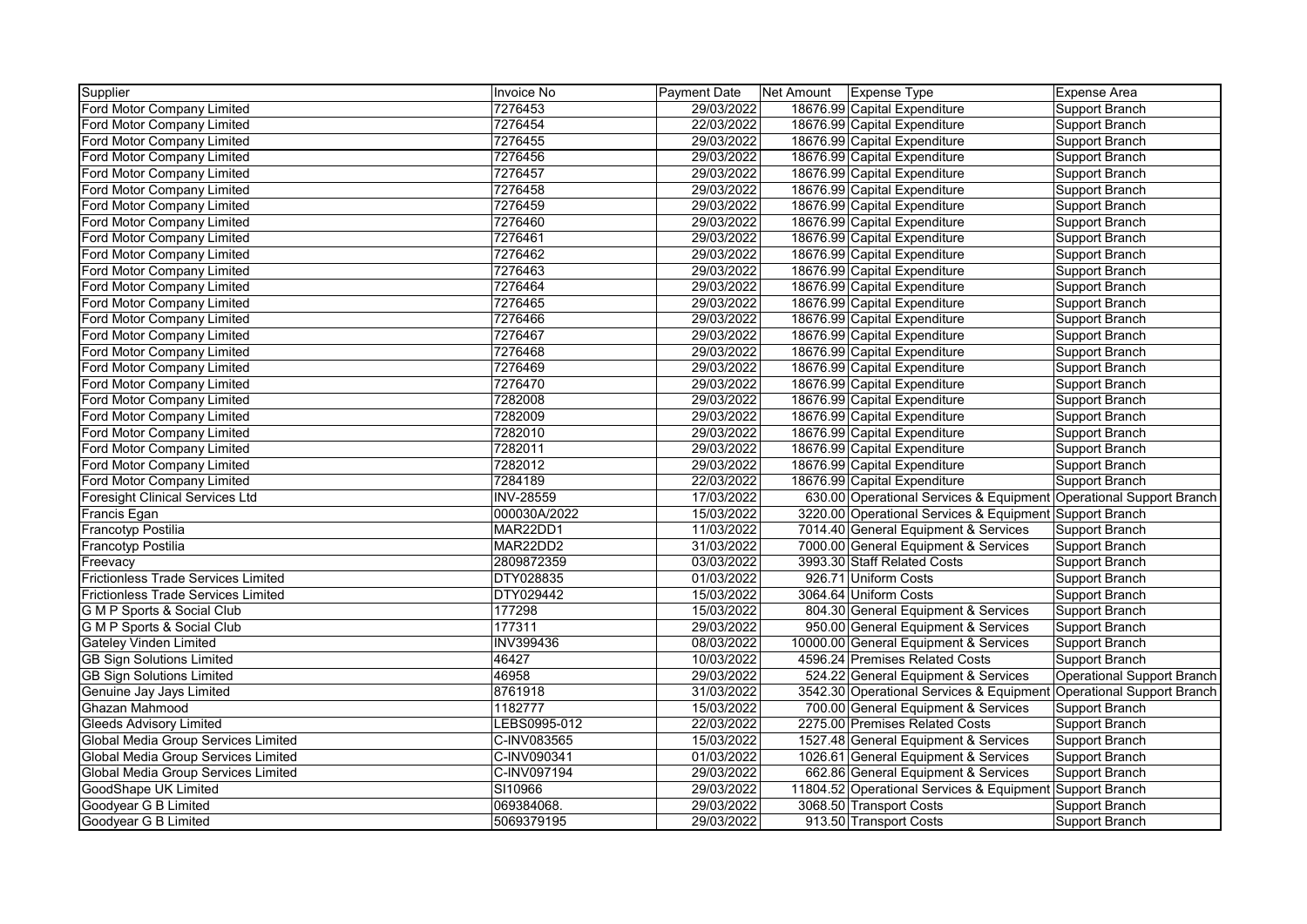| Supplier                                     | Invoice No       | <b>Payment Date</b> | Net Amount   Expense Type |                                                                      | <b>Expense Area</b>               |
|----------------------------------------------|------------------|---------------------|---------------------------|----------------------------------------------------------------------|-----------------------------------|
| Goodyear G B Limited                         | 5069379196       | 29/03/2022          |                           | 2044.50 Transport Costs                                              | Support Branch                    |
| Goodyear G B Limited                         | 5069382660       | 29/03/2022          |                           | 520.00 Transport Costs                                               | Support Branch                    |
| Goodyear G B Limited                         | 5069384805       | 29/03/2022          |                           | 797.00 Transport Costs                                               | Support Branch                    |
| Goodyear G B Limited                         | 5069386844       | 29/03/2022          |                           | 620.00 Transport Costs                                               | Support Branch                    |
| Goodyear G B Limited                         | 5069387455       | 29/03/2022          |                           | 2534.00 Transport Costs                                              | Support Branch                    |
| Goodyear G B Limited                         | 5069388672       | 29/03/2022          |                           | 775.00 Transport Costs                                               | Support Branch                    |
| Goodyear G B Limited                         | 5069389517       | 29/03/2022          |                           | 1463.00 Transport Costs                                              | Support Branch                    |
| Goodyear G B Limited                         | 5069390299       | 29/03/2022          |                           | 1343.50 Transport Costs                                              | Support Branch                    |
| Goodyear G B Limited                         | 5069401354       | 29/03/2022          |                           | 815.00 Transport Costs                                               | Support Branch                    |
| Goodyear G B Limited                         | 5069401355       | 29/03/2022          |                           | 3181.00 Transport Costs                                              | Support Branch                    |
| Goodyear G B Limited                         | 5069413301       | 29/03/2022          |                           | 1468.00 Transport Costs                                              | Support Branch                    |
| Goodyear G B Limited                         | 5099381439       | 29/03/2022          |                           | 1157.00 Transport Costs                                              | Support Branch                    |
| Goodyear G B Limited                         | 5445313279       | 29/03/2022          |                           | 6396.04 Transport Costs                                              | Support Branch                    |
| <b>Graitec Limited</b>                       | 0171322          | 08/03/2022          |                           | 1650.00 Communications & Computing                                   | Support Branch                    |
| <b>Graitec Limited</b>                       | 0171398          | 08/03/2022          |                           | 3329.00 Communications & Computing                                   | Support Branch                    |
| <b>Greater Manchester Combined Authority</b> | 615626           | 17/03/2022          |                           | 7800.00 Communications & Computing                                   | Support Branch                    |
| <b>Gresham Office Furniture</b>              | 520453           | 01/03/2022          |                           | 4987.80 General Equipment & Services                                 | <b>Territorial Policing</b>       |
| <b>Gresham Office Furniture</b>              | 521049           | 01/03/2022          |                           | 648.00 General Equipment & Services                                  | <b>Territorial Policing</b>       |
| <b>Gresham Office Furniture</b>              | 524406           | 15/03/2022          |                           | 969.99 Communications & Computing                                    | Operational Support Branch        |
| <b>Gresham Office Furniture</b>              | 524407           | 29/03/2022          |                           | 783.69 General Equipment & Services                                  | <b>Operational Support Branch</b> |
| <b>Gresham Office Furniture</b>              | 524408           | 29/03/2022          |                           | 565.73 General Equipment & Services                                  | Operational Support Branch        |
| <b>Gresham Office Furniture</b>              | 525164           | 01/03/2022          |                           | 5175.00 General Equipment & Services                                 | <b>Territorial Policing</b>       |
| <b>Gresham Office Furniture</b>              | 525166           | 01/03/2022          |                           | 2898.00 General Equipment & Services                                 | <b>Operational Support Branch</b> |
| <b>Gresham Office Furniture</b>              | 525277           | 08/03/2022          |                           | 585.00 General Equipment & Services                                  | Support Branch                    |
| <b>Gresham Office Furniture</b>              | 526646           | 29/03/2022          |                           | 420.00 General Equipment & Services                                  | <b>Territorial Policing</b>       |
| Hadengreen Limited                           | 7486             | 24/03/2022          |                           | 1100.00 Premises Related Costs                                       | <b>Support Branch</b>             |
| <b>Harry East</b>                            | 428348           | 31/03/2022          |                           | 1062.50 General Equipment & Services                                 | Support Branch                    |
| <b>HCL Technologies UK Limited</b>           | 526000436        | 08/03/2022          |                           | 2975.00 Communications & Computing                                   | <b>Territorial Policing</b>       |
| <b>HCL Technologies UK Limited</b>           | 526001614        | 08/03/2022          |                           | 25000.00 Communications & Computing                                  | <b>Territorial Policing</b>       |
| <b>HCL Technologies UK Limited</b>           | 526008796        | 08/03/2022          |                           | 15000.00 Communications & Computing                                  | <b>Territorial Policing</b>       |
| <b>HCL Technologies UK Limited</b>           | 526008797        | 08/03/2022          |                           | 53324.00 Communications & Computing                                  | <b>Territorial Policing</b>       |
| <b>HCL Technologies UK Limited</b>           | 526016017        | 08/03/2022          |                           | 40000.00 Communications & Computing                                  | Support Branch                    |
| Health Workplace Well-Being Ltd              | <b>INV-01184</b> | 24/03/2022          |                           | 1250.00 Operational Services & Equipment Support Branch              |                                   |
| Health Workplace Well-Being Ltd              | INV-01193        | 24/03/2022          |                           | 1250.00 Operational Services & Equipment Support Branch              |                                   |
| <b>Healthwork Limited</b>                    | P0057361         | 24/03/2022          |                           | 480.00 Operational Services & Equipment Support Branch               |                                   |
| <b>Healthwork Limited</b>                    | P0057913         | 15/03/2022          |                           | 1440.00 Operational Services & Equipment Support Branch              |                                   |
| <b>Healthwork Limited</b>                    | P0058104         | 15/03/2022          |                           | 22150.00 Staff Related Costs                                         | Support Branch                    |
| <b>Healthwork Limited</b>                    | P0058105         | 15/03/2022          |                           | 480.00 Operational Services & Equipment Support Branch               |                                   |
| <b>Healthwork Limited</b>                    | P0058301         | 17/03/2022          |                           | 480.00 Operational Services & Equipment Support Branch               |                                   |
| <b>Healthwork Limited</b>                    | P0058336         | 17/03/2022          |                           | 1440.00 Operational Services & Equipment Support Branch              |                                   |
| <b>Healthwork Limited</b>                    | P0058613         | 24/03/2022          |                           | 480.00 Operational Services & Equipment Support Branch               |                                   |
| <b>Healthwork Limited</b>                    | P0058614         | 24/03/2022          |                           | 600.00 Operational Services & Equipment Support Branch               |                                   |
| Heliguy                                      | <b>HEL14740</b>  | 08/03/2022          |                           | 22161.67 Operational Services & Equipment Operational Support Branch |                                   |
| Her Majestys Courts Service                  | 661898           | 18/03/2022          |                           | 13786.00 General Equipment & Services                                | Operational Support Branch        |
| Her Majestys Courts Service                  | 661899           | 18/03/2022          |                           | 20792.00 Operational Services & Equipment Operational Support Branch |                                   |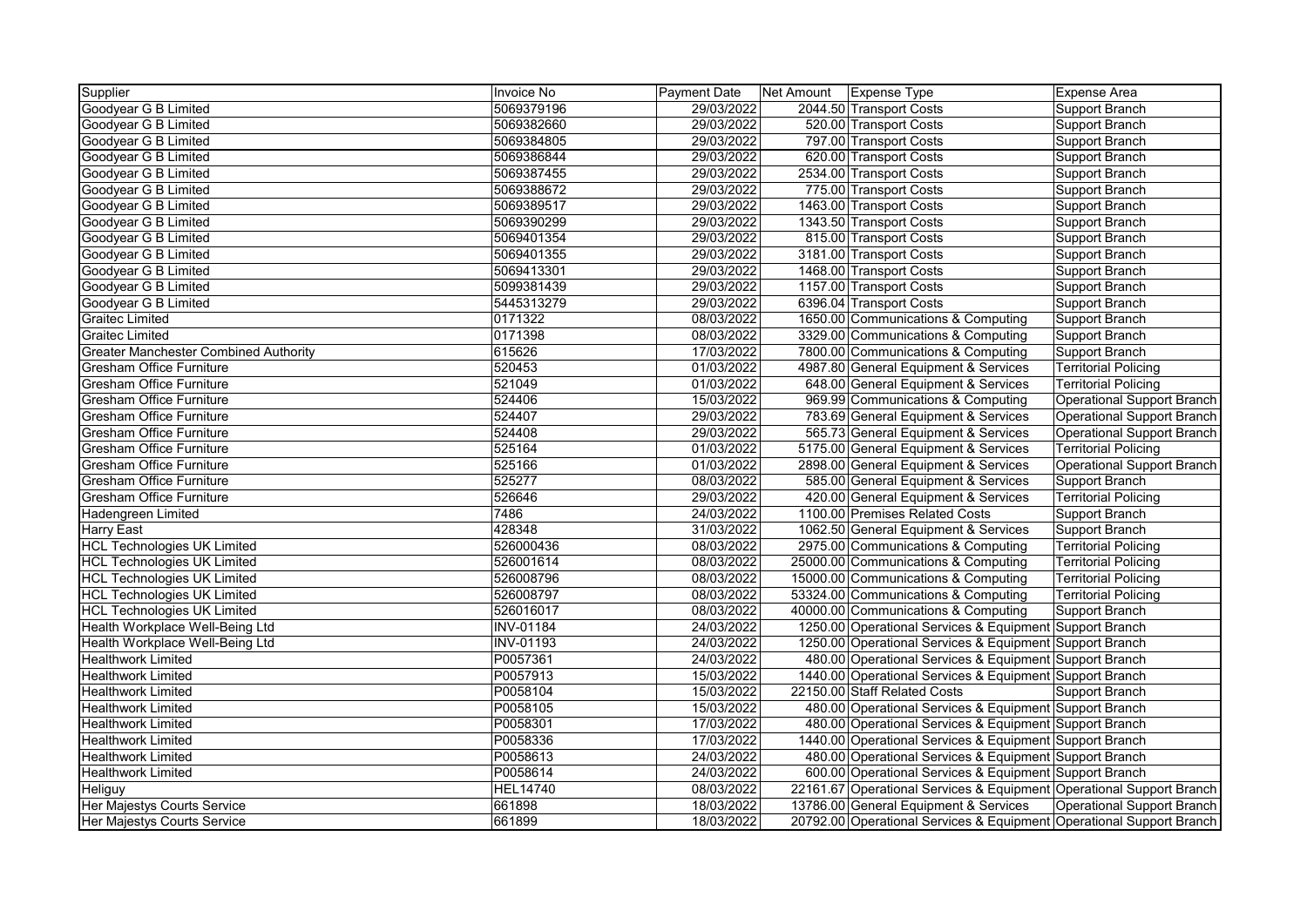| Supplier                             | Invoice No       | <b>Payment Date</b> | Net Amount | <b>Expense Type</b>                                                 | Expense Area                |
|--------------------------------------|------------------|---------------------|------------|---------------------------------------------------------------------|-----------------------------|
| Her Majestys Courts Service          | MAR22DD2         | 18/03/2022          |            | 926.00 General Equipment & Services                                 | Support Branch              |
| <b>High Peak Forensics Limited</b>   | <b>OWH22/08</b>  | 15/03/2022          |            | 600.00 Operational Services & Equipment Operational Support Branch  |                             |
| <b>High Peak Forensics Limited</b>   | PDL/FPM/04       | 01/03/2022          |            | 2832.71 Operational Services & Equipment Operational Support Branch |                             |
| <b>High Peak Forensics Limited</b>   | PDL22/FPM/02     | 01/03/2022          |            | 2806.21 Operational Services & Equipment Operational Support Branch |                             |
| <b>High Peak Forensics Limited</b>   | PDL22/FPM/03     | 01/03/2022          |            | 2806.21 Operational Services & Equipment Operational Support Branch |                             |
| <b>High Peak Forensics Limited</b>   | PDL22/FPM/05     | 22/03/2022          |            | 2779.71 Operational Services & Equipment Operational Support Branch |                             |
| <b>High Peak Forensics Limited</b>   | PDL22/FPM/06     | 22/03/2022          |            | 2806.21 Operational Services & Equipment Operational Support Branch |                             |
| <b>High Peak Forensics Limited</b>   | PDL22/FPM/07     | 22/03/2022          |            | 2806.21 Operational Services & Equipment Operational Support Branch |                             |
| <b>High Peak Forensics Limited</b>   | PDL22/FPM/10     | 22/03/2022          |            | 2806.21 Operational Services & Equipment Operational Support Branch |                             |
| High Peak Forensics Limited          | PDL22/FPM/11     | 22/03/2022          |            | 2806.21 Operational Services & Equipment Operational Support Branch |                             |
| <b>Holliday Technical Services</b>   | HTS217/22        | 29/03/2022          |            | 835.00 General Equipment & Services                                 | Operational Support Branch  |
| Home Office                          | BFAI/W12021/08   | 29/03/2022          |            | 2201.55 General Equipment & Services                                | Operational Support Branch  |
| Hough Green Garage Limited           | 128009           | 01/03/2022          |            | 0.00 General Equipment & Services                                   | Support Branch              |
| Hough Green Garage Limited           | 128047           | 29/03/2022          |            | 0.00 General Equipment & Services                                   | Support Branch              |
| Hough Green Garage Limited           | 00-633294        | 01/03/2022          |            | 430.00 General Equipment & Services                                 | Support Branch              |
| Hough Green Garage Limited           | 00-633301        | 01/03/2022          |            | 555.00 General Equipment & Services                                 | Support Branch              |
| Hough Green Garage Limited           | 00-633302        | 01/03/2022          |            | 430.00 General Equipment & Services                                 | Support Branch              |
| Hough Green Garage Limited           | 00-636541        | 15/03/2022          |            | 605.00 General Equipment & Services                                 | Support Branch              |
| Hough Green Garage Limited           | 00-636679        | 15/03/2022          |            | 430.00 General Equipment & Services                                 | Support Branch              |
| Hough Green Garage Limited           | 00-636680        | 15/03/2022          |            | 430.00 General Equipment & Services                                 | Support Branch              |
| Hough Green Garage Limited           | 00-636681        | 15/03/2022          |            | 430.00 General Equipment & Services                                 | Support Branch              |
| Hough Green Garage Limited           | 00-636683        | 15/03/2022          |            | 430.00 General Equipment & Services                                 | Support Branch              |
| Hough Green Garage Limited           | 00-638091        | 22/03/2022          |            | 580.00 General Equipment & Services                                 | Support Branch              |
| Hough Green Garage Limited           | 00-639224        | 29/03/2022          |            | 430.00 General Equipment & Services                                 | Support Branch              |
| Hough Green Garage Limited           | 00-639225        | 29/03/2022          |            | 430.00 General Equipment & Services                                 | Support Branch              |
| Hough Green Garage Limited           | 00-639226        | 29/03/2022          |            | 430.00 General Equipment & Services                                 | Support Branch              |
| Hough Green Garage Limited           | 00-639227        | 29/03/2022          |            | 430.00 General Equipment & Services                                 | Support Branch              |
| Hough Green Garage Limited           | 00-639230        | 29/03/2022          |            | 430.00 General Equipment & Services                                 | Support Branch              |
| Hough Green Garage Limited           | 00-639231        | 29/03/2022          |            | 430.00 General Equipment & Services                                 | Support Branch              |
| Hough Green Garage Limited           | 00-639564        | 29/03/2022          |            | 550.00 General Equipment & Services                                 | Support Branch              |
| Hyde Flooring Co Limited             | <b>INV-71963</b> | 01/03/2022          |            | 1572.77 Premises Related Costs                                      | Support Branch              |
| <b>Hyde Flooring Co Limited</b>      | <b>INV-71964</b> | 01/03/2022          |            | 925.73 Premises Related Costs                                       | Support Branch              |
| <b>Hyde Flooring Co Limited</b>      | <b>INV-71987</b> | 01/03/2022          |            | 436.14 Premises Related Costs                                       | Support Branch              |
| Hyde Flooring Co Limited             | <b>INV-72138</b> | 29/03/2022          |            | 2088.18 Premises Related Costs                                      | Support Branch              |
| Ideagen Gael Limited                 | SIEK14403        | 29/03/2022          |            | 2460.00 Capital Expenditure                                         | Operational Support Branch  |
| Idverde                              | 10824331         | 08/03/2022          |            | 587.50 Premises Related Costs                                       | Support Branch              |
| Idverde                              | 10830701         | 08/03/2022          |            | 425.00 Premises Related Costs                                       | Support Branch              |
| Idverde                              | 10833506         | 15/03/2022          |            | 7331.70 Premises Related Costs                                      | Support Branch              |
| Idverde                              | 10833510         | 15/03/2022          |            | 6856.00 Premises Related Costs                                      | Support Branch              |
| Idverde                              | 10833511         | 15/03/2022          |            | 1240.00 Premises Related Costs                                      | Support Branch              |
| Iken Business Limited                | <b>IK27792</b>   | 31/03/2022          |            | 5600.00 Capital Expenditure                                         | <b>Territorial Policing</b> |
| Iken Business Limited                | <b>IK27878</b>   | 15/03/2022          |            | 18046.69 Communications & Computing                                 | Support Branch              |
| <b>Independent Equipment Company</b> | SI-55873         | 29/03/2022          |            | 554.25 General Equipment & Services                                 | Support Branch              |
| <b>Insight Direct</b>                | 2100118470       | 08/03/2022          |            | 2289.59 Communications & Computing                                  | Support Branch              |
| <b>Insight Direct</b>                | 2100127853       | 15/03/2022          |            | 697497.08 Communications & Computing                                | Support Branch              |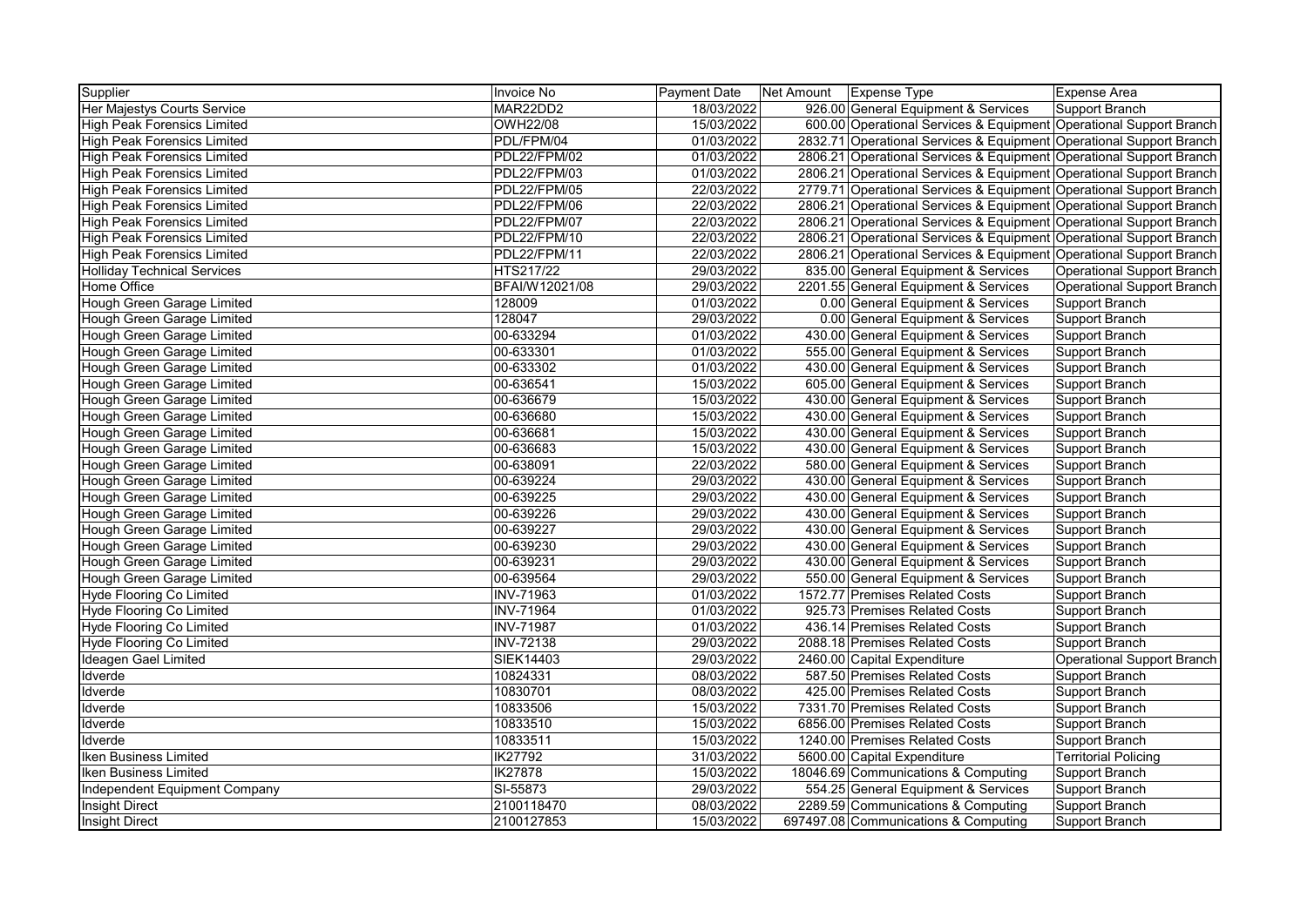| Supplier                               | Invoice No         | Payment Date | Net Amount Expense Type                                              | Expense Area                      |
|----------------------------------------|--------------------|--------------|----------------------------------------------------------------------|-----------------------------------|
| <b>Insight Direct</b>                  | 2100131015         | 15/03/2022   | 2504.57 Communications & Computing                                   | Support Branch                    |
| <b>Insight Direct</b>                  | 2100097218-22      | 01/03/2022   | 418.80 Communications & Computing                                    | Support Branch                    |
| <b>Intaforensics Limited</b>           | 113285             | 08/03/2022   | 5460.00 Operational Services & Equipment Operational Support Branch  |                                   |
| <b>Intaforensics Limited</b>           | 113332             | 22/03/2022   | 2513.70 Operational Services & Equipment Operational Support Branch  |                                   |
| <b>Intaforensics Limited</b>           | 113333             | 22/03/2022   | 25672.50 Operational Services & Equipment Operational Support Branch |                                   |
| <b>Intaforensics Limited</b>           | 113359             | 29/03/2022   | 4147.50 Operational Services & Equipment Operational Support Branch  |                                   |
| <b>Intaforensics Limited</b>           | 113360             | 29/03/2022   | 6612.00 Operational Services & Equipment Operational Support Branch  |                                   |
| J and S Accessories Limited            | E4421              | 29/03/2022   | 2704.11 Operational Services & Equipment Operational Support Branch  |                                   |
| J B Microscopes Limited                | 7005/22            | 22/03/2022   | 4966.00 General Equipment & Services                                 | <b>Operational Support Branch</b> |
| James Alpe Limited                     | 130321             | 15/03/2022   | 3653.16 Transport Costs                                              | <b>Support Branch</b>             |
| James Berry                            | INVJMB661          | 29/03/2022   | 1000.00 Staff Related Costs                                          | Support Branch                    |
| Jamie Robinson                         | 0000277            | 24/03/2022   | 2949.22 Operational Services & Equipment Operational Support Branch  |                                   |
| Jamie Robinson                         | 0000280            | 24/03/2022   | 2853.67 Operational Services & Equipment Operational Support Branch  |                                   |
| Jamie Robinson                         | 0000281            | 24/03/2022   | 2853.67 Operational Services & Equipment Operational Support Branch  |                                   |
| Jamie Robinson                         | 0000284            | 24/03/2022   | 2840.44 Operational Services & Equipment Operational Support Branch  |                                   |
| John Roberts Associates Limited        | J0143327           | 24/03/2022   | 4179.45 Uniform Costs                                                | Support Branch                    |
| Jon Holl-Allen                         | INVJHA143          | 15/03/2022   | 1530.00 Operational Services & Equipment Support Branch              |                                   |
| Kardex Systems (UK) Limited            | 93048102           | 15/03/2022   | 1686.54 General Equipment & Services                                 | <b>Operational Support Branch</b> |
| Kashif Ali                             | 1165096 01/03/2022 | 15/03/2022   | 2000.00 General Equipment & Services                                 | Support Branch                    |
| <b>Kate Cornell</b>                    | 137705/OCT 21      | 17/03/2022   | 837.50 General Equipment & Services                                  | Support Branch                    |
| <b>Kd Training Consultants Limited</b> | 01421              | 15/03/2022   | 1325.00 General Equipment & Services                                 | Support Branch                    |
| <b>Kd Training Consultants Limited</b> | 01521              | 15/03/2022   | 1325.00 General Equipment & Services                                 | <b>Support Branch</b>             |
| <b>KDE Limited</b>                     | INV/1623786        | 15/03/2022   | 27431.34 Premises Related Costs                                      | <b>Support Branch</b>             |
| Kerrie Charlampowicz                   | 3000670            | 22/03/2022   | 609.10 General Equipment & Services                                  | <b>Operational Support Branch</b> |
| Kevin Parker Horseboxes Limited        | A02301             | 03/03/2022   | 425.00 Transport Costs                                               | Support Branch                    |
| <b>Key Forensic Services Limited</b>   | 0001012626         | 01/03/2022   | 7855.70 Operational Services & Equipment Operational Support Branch  |                                   |
| <b>Key Forensic Services Limited</b>   | 0001012627         | 01/03/2022   | 7627.31 Operational Services & Equipment Operational Support Branch  |                                   |
| <b>Key Forensic Services Limited</b>   | 0001012628         | 01/03/2022   | 12228.59 Operational Services & Equipment Operational Support Branch |                                   |
| <b>Key Forensic Services Limited</b>   | 0001012629         | 01/03/2022   | 3619.20 Operational Services & Equipment Operational Support Branch  |                                   |
| <b>Key Forensic Services Limited</b>   | 0001012630         | 01/03/2022   | 3232.00 Operational Services & Equipment Operational Support Branch  |                                   |
| Key Forensic Services Limited          | 0001012787         | 17/03/2022   | 30594.65 Operational Services & Equipment Operational Support Branch |                                   |
| Key Forensic Services Limited          | 0001012788         | 17/03/2022   | 19340.96 Operational Services & Equipment Operational Support Branch |                                   |
| Key Forensic Services Limited          | 0001012789         | 17/03/2022   | 7194.98 Operational Services & Equipment Operational Support Branch  |                                   |
| Key Forensic Services Limited          | 0001012790         | 17/03/2022   | 14975.98 Operational Services & Equipment Operational Support Branch |                                   |
| <b>Key Forensic Services Limited</b>   | 0001012791         | 17/03/2022   | 2929.00 Operational Services & Equipment Operational Support Branch  |                                   |
| <b>Key Forensic Services Limited</b>   | 0001012877         | 22/03/2022   | 10159.60 Operational Services & Equipment Operational Support Branch |                                   |
| Key Forensic Services Limited          | 0001012878         | 22/03/2022   | 2358.67 Operational Services & Equipment Operational Support Branch  |                                   |
| Key Forensic Services Limited          | 0001012879         | 22/03/2022   | 4638.56 Operational Services & Equipment Operational Support Branch  |                                   |
| <b>Key Forensic Services Limited</b>   | 0001012880         | 22/03/2022   | 2865.20 Operational Services & Equipment Operational Support Branch  |                                   |
| <b>Key Forensic Services Limited</b>   | 0001012931         | 29/03/2022   | 3236.00 Operational Services & Equipment Operational Support Branch  |                                   |
| Key Forensic Services Limited          | 0001012932         | 29/03/2022   | 3604.31 Operational Services & Equipment Operational Support Branch  |                                   |
| Key Forensic Services Limited          | 0001012933         | 29/03/2022   | 1586.31 Operational Services & Equipment Operational Support Branch  |                                   |
| Key Forensic Services Limited          | 0001012934         | 29/03/2022   | 3016.00 Operational Services & Equipment Operational Support Branch  |                                   |
| <b>Keyphoto Limited</b>                | <b>R-KP784</b>     | 01/03/2022   | 1432.96 General Equipment & Services                                 | <b>Operational Support Branch</b> |
| Kim Software Solutions Limited         | <b>INV-0877</b>    | 29/03/2022   | 6000.00 Communications & Computing                                   | Support Branch                    |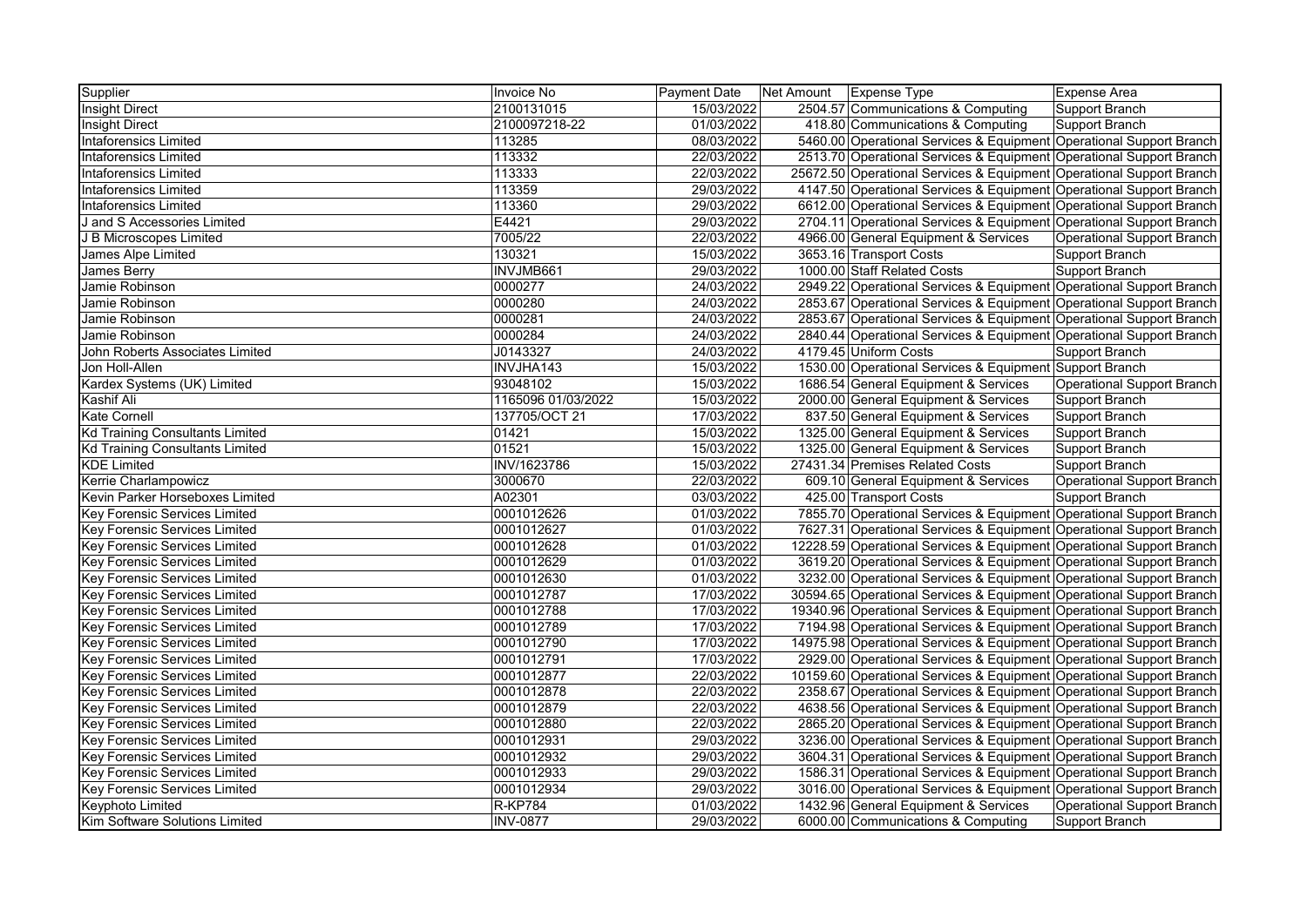| Supplier                                             | <b>Invoice No</b> | <b>Payment Date</b> | Net Amount   Expense Type                                            | Expense Area               |
|------------------------------------------------------|-------------------|---------------------|----------------------------------------------------------------------|----------------------------|
| Kim Software Solutions Limited                       | NV-0883           | 15/03/2022          | 6000.00 Communications & Computing                                   | Support Branch             |
| Lancashire Lock & Safe Company Limited               | 128464            | 24/03/2022          | 686.00 Premises Related Costs                                        | Support Branch             |
| Laser Tech UK Limited                                | 64260             | 15/03/2022          | 4998.00 Operational Services & Equipment Territorial Policing        |                            |
| Laser Tech UK Limited                                | 64335             | 29/03/2022          | 434.00 Operational Services & Equipment Operational Support Branch   |                            |
| <b>Ledco Limited</b>                                 | 208992            | 15/03/2022          | 780.75 Capital Expenditure                                           | Operational Support Branch |
| Leicestershire Police Authority                      | 2006684           | 03/03/2022          | 1164.00 General Equipment & Services                                 | Operational Support Branch |
| Level Peaks Associates Ltd                           | INV-123505        | 22/03/2022          | 2387.34 Operational Services & Equipment Operational Support Branch  |                            |
| Level Peaks Associates Ltd                           | <b>INV-123537</b> | 29/03/2022          | 10500.76 Operational Services & Equipment Operational Support Branch |                            |
| Lindstrom Limited                                    | 708475            | 08/03/2022          | 603.17 Transport Costs                                               | Support Branch             |
| Lindstrom Limited                                    | 721061            | 01/03/2022          | 603.17 Transport Costs                                               | Support Branch             |
| <b>Lindstrom Limited</b>                             | 724350            | 01/03/2022          | 603.17 Transport Costs                                               | Support Branch             |
| <b>Lindstrom Limited</b>                             | 727106            | 29/03/2022          | 603.17 Transport Costs                                               | Support Branch             |
| ockie Limited T/A JW Products                        | 014657            | 08/03/2022          | 775.75 Operational Services & Equipment Operational Support Branch   |                            |
| Lockie Limited T/A JW Products                       | 014719            | 01/03/2022          | 565.75 Operational Services & Equipment Territorial Policing         |                            |
| Lockie Limited T/A JW Products                       | 014738            | 15/03/2022          | 425.75 Operational Services & Equipment Territorial Policing         |                            |
| Lockie Limited T/A JW Products                       | 014740            | 15/03/2022          | 495.75 Operational Services & Equipment Operational Support Branch   |                            |
| London and Scottish Property Asset Mangement Limited | 101419            | 15/03/2022          | 15758.00 Premises Related Costs                                      | Support Branch             |
| London and Scottish Property Asset Mangement Limited | 101420            | 15/03/2022          | 7288.00 Premises Related Costs                                       | Support Branch             |
| <b>London School Of Economics</b>                    | ARI005571         | 15/03/2022          | 6000.00 General Equipment & Services                                 | Support Branch             |
| <b>Lookers Preston</b>                               | 11478969          | 03/03/2022          | 559.63 Transport Costs                                               | Support Branch             |
| M24Seven                                             | 3G0000013857      | 22/03/2022          | 2174.40 Communications & Computing                                   | Support Branch             |
| M24Seven                                             | 3G0000013961      | 22/03/2022          | 3003.09 Communications & Computing                                   | Support Branch             |
| M24Seven                                             | 3G0000014067      | 22/03/2022          | 2948.27 Communications & Computing                                   | Support Branch             |
| M24Seven                                             | 3G0000014187      | 22/03/2022          | 2627.87 Communications & Computing                                   | Support Branch             |
| M24Seven                                             | SIN460012         | 15/03/2022          | 24111.37 Communications & Computing                                  | Support Branch             |
| <b>Magnet Forensics</b>                              | $Q-226600$        | 31/03/2022          | 44540.54 Communications & Computing                                  | Support Branch             |
| Manchester City Council                              | 8500665866        | 15/03/2022          | 37787.00 Premises Related Costs                                      | Support Branch             |
| <b>Manchester City Council</b>                       | 8500665867        | 15/03/2022          | 35489.00 Premises Related Costs                                      | Support Branch             |
| <b>Manchester City Council</b>                       | 8500671287        | 17/03/2022          | 1005.58 General Equipment & Services                                 | Support Branch             |
| Manchester City Council                              | 700162044 MAR22   | 11/03/2022          | 760.00 Premises Related Costs                                        | Support Branch             |
| <b>Manchester City Council</b>                       | 700162112 MAR22   | 11/03/2022          | 14895.00 Premises Related Costs                                      | Support Branch             |
| <b>Manchester City Council</b>                       | 700162138 MAR22   | 11/03/2022          | 896.00 Premises Related Costs                                        | Support Branch             |
| <b>Manchester City Council</b>                       | 700162154 MAR22   | 11/03/2022          | 5632.00 Premises Related Costs                                       | Support Branch             |
| Manchester City Council                              | 700162167 MAR22   | 11/03/2022          | 726.00 Premises Related Costs                                        | Support Branch             |
| Manchester City Council                              | 700162235 MAR22   | 11/03/2022          | 21178.00 Premises Related Costs                                      | Support Branch             |
| <b>Manchester City Council</b>                       | 700162251 MAR22   | 11/03/2022          | 36073.00 Premises Related Costs                                      | Support Branch             |
| Manchester City Council                              | 700162264 MAR22   | 11/03/2022          | 26298.00 Premises Related Costs                                      | Support Branch             |
| Manchester City Council                              | 700162316 MAR22   | 11/03/2022          | 24902.00 Premises Related Costs                                      | Support Branch             |
| Manchester City Council                              | 700162345 MAR22   | 11/03/2022          | 2257.00 Premises Related Costs                                       | Support Branch             |
| Manchester City Council                              | 700162361 MAR22   | 11/03/2022          | 2560.00 Premises Related Costs                                       | Support Branch             |
| Manchester City Council                              | 700209185 MAR22   | 11/03/2022          | 6982.00 Premises Related Costs                                       | Support Branch             |
| Manchester City Council                              | 700646913 MAR22   | 11/03/2022          | 9868.00 Premises Related Costs                                       | Support Branch             |
| <b>Manchester City Council</b>                       | 701102922 MAR22   | 11/03/2022          | 3444.00 Premises Related Costs                                       | Support Branch             |
| Manchester City Council                              | 701102935 MAR22   | 11/03/2022          | 2979.00 Premises Related Costs                                       | Support Branch             |
| Manchester City Council                              | 701402826 MAR22   | 11/03/2022          | 74007.00 Premises Related Costs                                      | Support Branch             |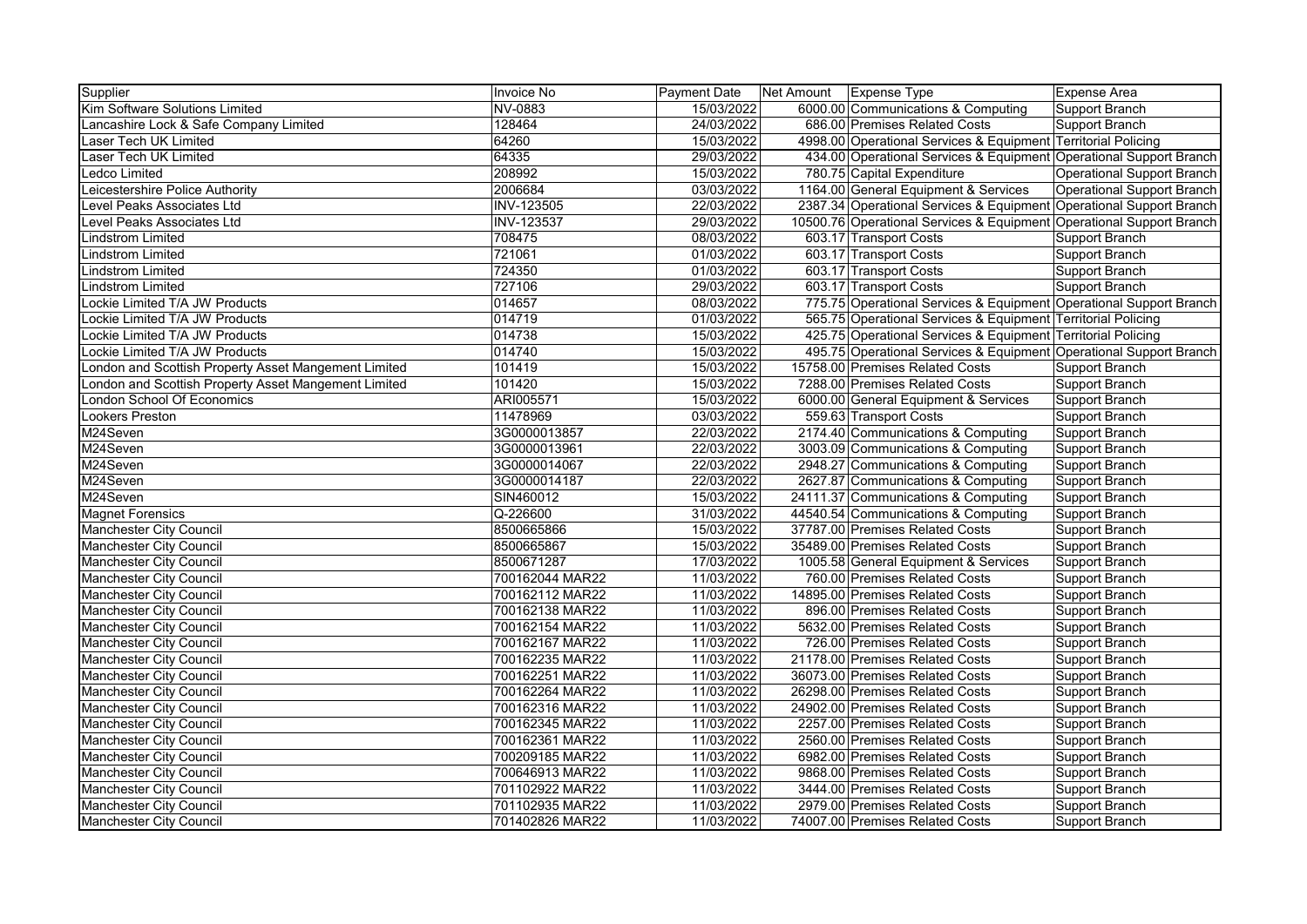| Supplier                                                         | <b>Invoice No</b> | Payment Date |                  | Net Amount Expense Type                                 | Expense Area                |
|------------------------------------------------------------------|-------------------|--------------|------------------|---------------------------------------------------------|-----------------------------|
| Manchester City Council                                          | 701402839 MAR22   | 11/03/2022   |                  | 47942.00 Premises Related Costs                         | Support Branch              |
| Mansfield Group                                                  | 220-029606        | 08/03/2022   |                  | 610.00 General Equipment & Services                     | Support Branch              |
| Mansfield Group                                                  | 220-035275        | 08/03/2022   |                  | 430.00 General Equipment & Services                     | Support Branch              |
| <b>Mansfield Group</b>                                           | 220-035276        | 08/03/2022   |                  | 780.00 General Equipment & Services                     | Support Branch              |
| <b>Mansfield Group</b>                                           | 220-035828        | 15/03/2022   |                  | 0.00 General Equipment & Services                       | Support Branch              |
| <b>Mansfield Group</b>                                           | 220-035829        | 15/03/2022   |                  | 430.00 General Equipment & Services                     | Support Branch              |
| <b>Mansfield Group</b>                                           | 220-035830        | 15/03/2022   |                  | 430.00 General Equipment & Services                     | Support Branch              |
| Mansfield Group                                                  | 220-036151        | 22/03/2022   |                  | 430.00 General Equipment & Services                     | Support Branch              |
| Mansfield Group                                                  | 220-036593        | 24/03/2022   |                  | 479.00 General Equipment & Services                     | Support Branch              |
| <b>Marinus Analytics</b>                                         | $22 - 017$        | 18/03/2022   |                  | 7050.00 General Equipment & Services                    | Support Branch              |
| <b>Mark Spencer</b>                                              | GMP01/22          | 29/03/2022   |                  | 844.50 General Equipment & Services                     | <b>Territorial Policing</b> |
| Marlowe Fire & Security Limited                                  | 55475006          | 01/03/2022   |                  | 662.05 Premises Related Costs                           | Support Branch              |
| Marlowe Fire & Security Limited                                  | 55487712          | 01/03/2022   |                  | 527.54 Premises Related Costs                           | Support Branch              |
| <b>Matthew Holdcroft</b>                                         | INVMJH745         | 29/03/2022   |                  | 1000.00 Staff Related Costs                             | Support Branch              |
| Mayors Office For Policing And Crime                             | Coord/Oct/2020/01 | 22/03/2022   |                  | 3600.00 Police Related Costs                            | Operational Support Branch  |
| <b>Mediafour Limited</b>                                         | 4574              | 22/03/2022   |                  | 8390.00 General Equipment & Services                    | Support Branch              |
| Mehler Vario System Gmbh                                         | 7010965           | 29/03/2022   | 50141.90 Various |                                                         | Support Branch              |
| Mercedes Benz of Manchester Central                              | 77574254          | 15/03/2022   |                  | 417.56 Transport Costs                                  | Support Branch              |
| Merseyside Police Authority                                      | 301346            | 08/03/2022   |                  | 7243.24 Operational Services & Equipment Support Branch |                             |
| Merseyside Police Authority                                      | 301422            | 15/03/2022   |                  | 6826.00 General Equipment & Services                    | Support Branch              |
| Merseyside Police Authority                                      | 301423            | 01/03/2022   | 33578.70 Various |                                                         | Operational Support Branch  |
| <b>MHR International UK Limited</b>                              | SIN147135         | 24/03/2022   |                  | 2595.00 Communications & Computing                      | Support Branch              |
| Michael Lupton Associates Limited                                | 49610             | 24/03/2022   |                  | 12399.60 Uniform Costs                                  | Support Branch              |
| Michael Lupton Associates Limited                                | 49619             | 03/03/2022   |                  | 1897.50 Uniform Costs                                   | Support Branch              |
| Michael Lupton Associates Limited                                | 49726             | 24/03/2022   |                  | 450.00 Uniform Costs                                    | Support Branch              |
| Michael Lupton Associates Limited                                | 49739             | 29/03/2022   |                  | 1010.50 Uniform Costs                                   | Support Branch              |
| Michael Lupton Associates Limited                                | 49759             | 22/03/2022   |                  | 1632.00 Uniform Costs                                   | Support Branch              |
| Michael Lupton Associates Limited                                | 49760             | 22/03/2022   |                  | 1033.50 Uniform Costs                                   | Support Branch              |
| Michael Lupton Associates Limited                                | 49766             | 22/03/2022   |                  | 465.50 Uniform Costs                                    | Support Branch              |
| Michael Lupton Associates Limited                                | 49796             | 22/03/2022   |                  | 1456.00 Uniform Costs                                   | Support Branch              |
| Michael Lupton Associates Limited                                | 49797             | 22/03/2022   |                  | 965.00 Uniform Costs                                    | Support Branch              |
| <b>Microsoft Limited</b>                                         | 9899233113        | 29/03/2022   |                  | 5120.00 Staff Related Costs                             | Support Branch              |
| <b>Militec Limited</b>                                           | $1-2564$          | 03/03/2022   |                  | 34878.00 Capital Expenditure                            | Operational Support Branch  |
| Motor Move - UK- Limited                                         | 00-126287         | 22/03/2022   |                  | 0.00 General Equipment & Services                       | Support Branch              |
| <b>Mount Panels</b>                                              | 186828            | 17/03/2022   |                  | 1207.50 Transport Costs                                 | Support Branch              |
| MSM Environmental Services Limited trading as TECS Group         | <b>INV/16009</b>  | 17/03/2022   |                  | 2983.89 Premises Related Costs                          | Support Branch              |
| MSM Environmental Services Limited trading as TECS Group         | <b>INV/16010</b>  | 22/03/2022   |                  | 2227.33 Premises Related Costs                          | Support Branch              |
| <b>Mustard Tree</b>                                              | 1276              | 29/03/2022   |                  | 5000.00 General Equipment & Services                    | <b>Territorial Policing</b> |
| <b>MVG Industries UK Ltd</b>                                     | $1-24-2022$       | 22/03/2022   |                  | 1395.00 Communications & Computing                      | Operational Support Branch  |
| MWUK Ltd T/A Yaffy                                               | 73211             | 31/03/2022   | 8279.50 Various  |                                                         | Support Branch              |
| MWUK Ltd T/A Yaffy                                               | 73237             | 15/03/2022   |                  | 590.00 Uniform Costs                                    | Support Branch              |
| MWUK Ltd T/A Yaffy                                               | 73254             | 29/03/2022   |                  | 30940.00 Uniform Costs                                  | Support Branch              |
| N D I Technologies Limited                                       | 1849292           | 01/03/2022   |                  | 750.00 Communications & Computing                       | Support Branch              |
| N W Of England & Isle Of Man Reserve Forces & Cadets Association | 5645              | 08/03/2022   |                  | 2420.00 General Equipment & Services                    | Support Branch              |
| N W Of England & Isle Of Man Reserve Forces & Cadets Association | 5680              | 29/03/2022   |                  | 3820.00 General Equipment & Services                    | Support Branch              |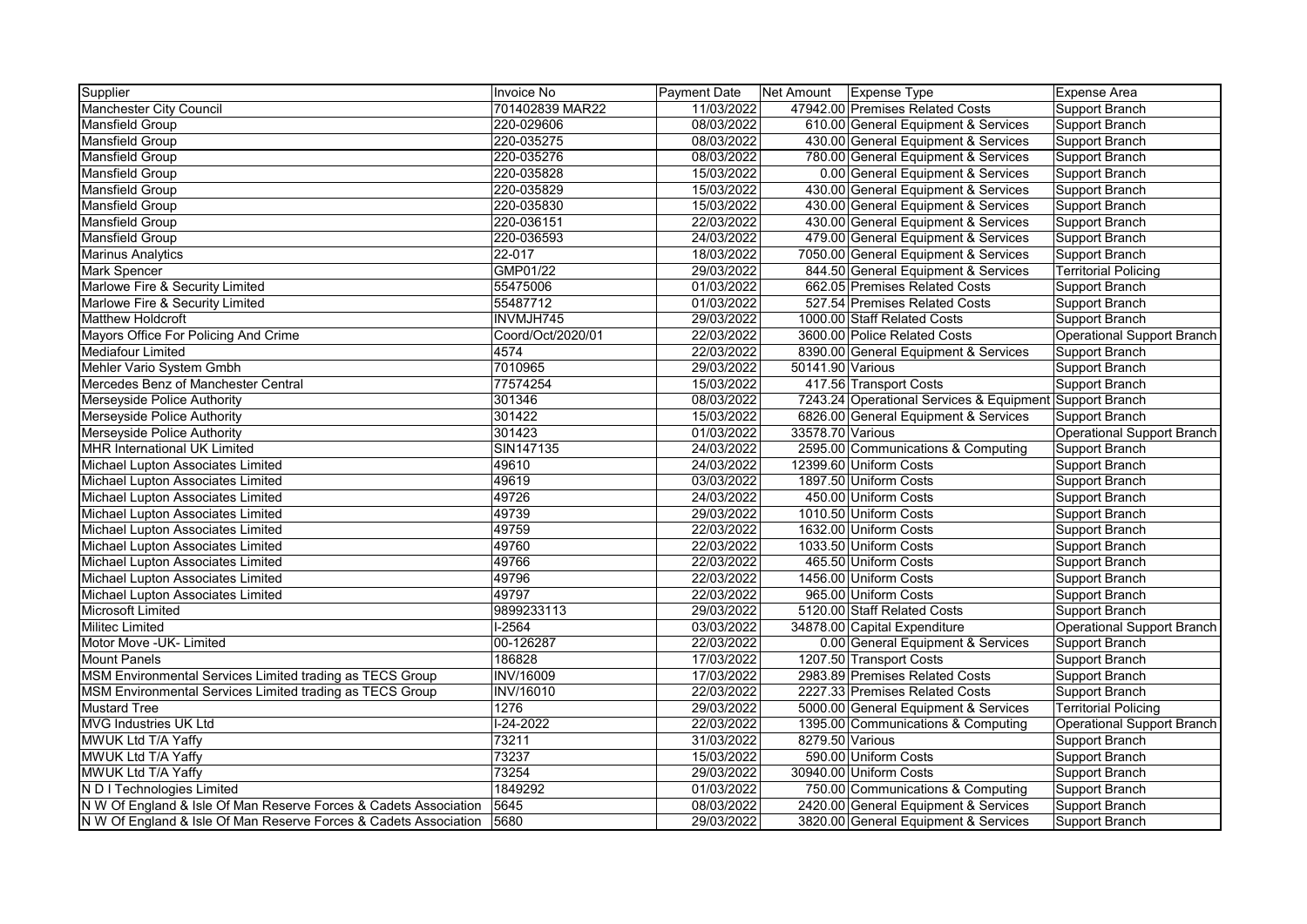| Supplier                                              | Invoice No       | <b>Payment Date</b> | Net Amount   Expense Type |                                                                     | Expense Area                |
|-------------------------------------------------------|------------------|---------------------|---------------------------|---------------------------------------------------------------------|-----------------------------|
| Naomi Carter                                          | NC1862/21        | 01/03/2022          |                           | 2837.78 Operational Services & Equipment Operational Support Branch |                             |
| Naomi Carter                                          | NC1883/21        | 01/03/2022          |                           | 2959.07 Operational Services & Equipment Operational Support Branch |                             |
| National Police Estate Group                          | NPEG 2021/22     | 01/03/2022          |                           | 1500.00 General Equipment & Services                                | Support Branch              |
| National Westminster Business Card                    | DEC21STATE       | 31/03/2022          |                           | 611.98 Various                                                      | Support Branch              |
| National Westminster Business Card                    | NOV21STATE       | 11/03/2022          |                           | 957.93 Various                                                      | Support Branch              |
| <b>National Windscreens</b>                           | 28022022         | 10/03/2022          |                           | 2331.70 Transport Costs                                             | Support Branch              |
| <b>National Windscreens</b>                           | 31012022         | 08/03/2022          |                           | 3430.55 Transport Costs                                             | Support Branch              |
| <b>National Windscreens</b>                           | 31122021         | 10/03/2022          |                           | 2963.18 Transport Costs                                             | Support Branch              |
| NCSC - National Cyber Security Centre                 | 108730           | 22/03/2022          |                           | 500.00 Communications & Computing                                   | Operational Support Branch  |
| Netcompany UK Limited                                 | <b>NCUK59338</b> | 31/03/2022          |                           | 70441.30 Capital Expenditure                                        | <b>Territorial Policing</b> |
| Networx3 Limited a trading division of Networx3 Group | wfm2020-001870   | 29/03/2022          |                           | 1429.00 Capital Expenditure                                         | Operational Support Branch  |
| Networx3 Limited a trading division of Networx3 Group | wfm2020-001891   | 17/03/2022          |                           | 6300.00 Capital Expenditure                                         | <b>Territorial Policing</b> |
| Networx3 Limited a trading division of Networx3 Group | wfm2020-002083   | 17/03/2022          |                           | 6200.00 Capital Expenditure                                         | <b>Territorial Policing</b> |
| Networx3 Limited a trading division of Networx3 Group | wfm2020-002149   | 01/03/2022          |                           | 6604.00 Capital Expenditure                                         | <b>Territorial Policing</b> |
| Networx3 Limited a trading division of Networx3 Group | wfm2020-002207   | 17/03/2022          |                           | 1088.97 General Equipment & Services                                | Operational Support Branch  |
| Networx3 Limited a trading division of Networx3 Group | wfm2020-002237   | 29/03/2022          |                           | 1845.00 Capital Expenditure                                         | <b>Territorial Policing</b> |
| Newton Forge Farriers Limited                         | <b>GMP 127</b>   | 01/03/2022          |                           | 1454.00 Operational Services & Equipment Operational Support Branch |                             |
| North West Drain Services Ltd                         | 13506            | 29/03/2022          |                           | 470.00 Premises Related Costs                                       | Support Branch              |
| North West Drain Services Ltd                         | 13508            | 29/03/2022          |                           | 450.00 Premises Related Costs                                       | Support Branch              |
| North West Drain Services Ltd                         | 13509            | 29/03/2022          |                           | 8210.00 Premises Related Costs                                      | Support Branch              |
| Northern Commercials                                  | 33365130         | 01/03/2022          |                           | 1143.96 Transport Costs                                             | Support Branch              |
| Northern Commercials                                  | 33365420         | 01/03/2022          |                           | 496.96 Transport Costs                                              | Support Branch              |
| Northern Commercials                                  | 33366367         | 08/03/2022          |                           | 510.56 Transport Costs                                              | Support Branch              |
| <b>Northern Commercials</b>                           | 33366373         | 03/03/2022          |                           | 446.21 Transport Costs                                              | Support Branch              |
| Northumbria Police Authority                          | 109110140        | 15/03/2022          |                           | 4528.32 Operational Services & Equipment Support Branch             |                             |
| <b>NSS Testing</b>                                    | <b>INV/13101</b> | 22/03/2022          |                           | 1990.00 Premises Related Costs                                      | Support Branch              |
| <b>NSS Testing</b>                                    | INV/13191        | 29/03/2022          |                           | 19375.00 Premises Related Costs                                     | Support Branch              |
| <b>NSS Testing</b>                                    | <b>INV13183</b>  | 29/03/2022          |                           | 13580.00 Premises Related Costs                                     | Support Branch              |
| Oasis Air Conditioning Limited                        | 11762            | 15/03/2022          |                           | 111607.11 Premises Related Costs                                    | Support Branch              |
| Odgers Interim                                        | 867080           | 01/03/2022          |                           | 31539.73 Staff Related Costs                                        | Support Branch              |
| <b>Odgers Interim</b>                                 | 867385           | 29/03/2022          |                           | 7194.70 General Equipment & Services                                | Support Branch              |
| Oleeo Limited                                         | 36045            | 01/03/2022          |                           | 2464.75 Communications & Computing                                  | Support Branch              |
| Oleeo Limited                                         | 36180            | 29/03/2022          |                           | 2464.75 Communications & Computing                                  | Support Branch              |
| <b>OMNI Facilities Management Limited</b>             | 428298           | 03/03/2022          |                           | 1756.76 Staff Related Costs                                         | Support Branch              |
| <b>OMNI Facilities Management Limited</b>             | 428413           | 10/03/2022          |                           | 1642.68 Staff Related Costs                                         | Support Branch              |
| <b>OMNI Facilities Management Limited</b>             | 428525           | 17/03/2022          |                           | 1574.24 Staff Related Costs                                         | Support Branch              |
| <b>OMNI Facilities Management Limited</b>             | 428647           | 24/03/2022          |                           | 1756.76 Staff Related Costs                                         | Support Branch              |
| On A Roll Sandwich Company                            | 230926           | 01/03/2022          |                           | 1146.05 General Equipment & Services                                | Support Branch              |
| <b>Open University</b>                                | 10010332         | 29/03/2022          |                           | 7000.00 General Equipment & Services                                | Support Branch              |
| <b>Orbis Protect Limited</b>                          | L0532686         | 15/03/2022          |                           | 1044.48 General Equipment & Services                                | <b>Territorial Policing</b> |
| Outdoor and Cycle Concepts Limited                    | 2022062570827    | 03/03/2022          |                           | 1182.50 Operational Services & Equipment Operational Support Branch |                             |
| P H S Group Plc                                       | 68198555         | 15/03/2022          |                           | 449.58 Cleaning & Refuse Collection                                 | Support Branch              |
| P H S Group Plc                                       | 68198564         | 15/03/2022          |                           | 742.47 Cleaning & Refuse Collection                                 | Support Branch              |
| P H S Group Plc                                       | 68198569         | 15/03/2022          |                           | 860.85 Cleaning & Refuse Collection                                 | Support Branch              |
| P H S Group Plc                                       | 68198570         | 15/03/2022          |                           | 728.45 Cleaning & Refuse Collection                                 | Support Branch              |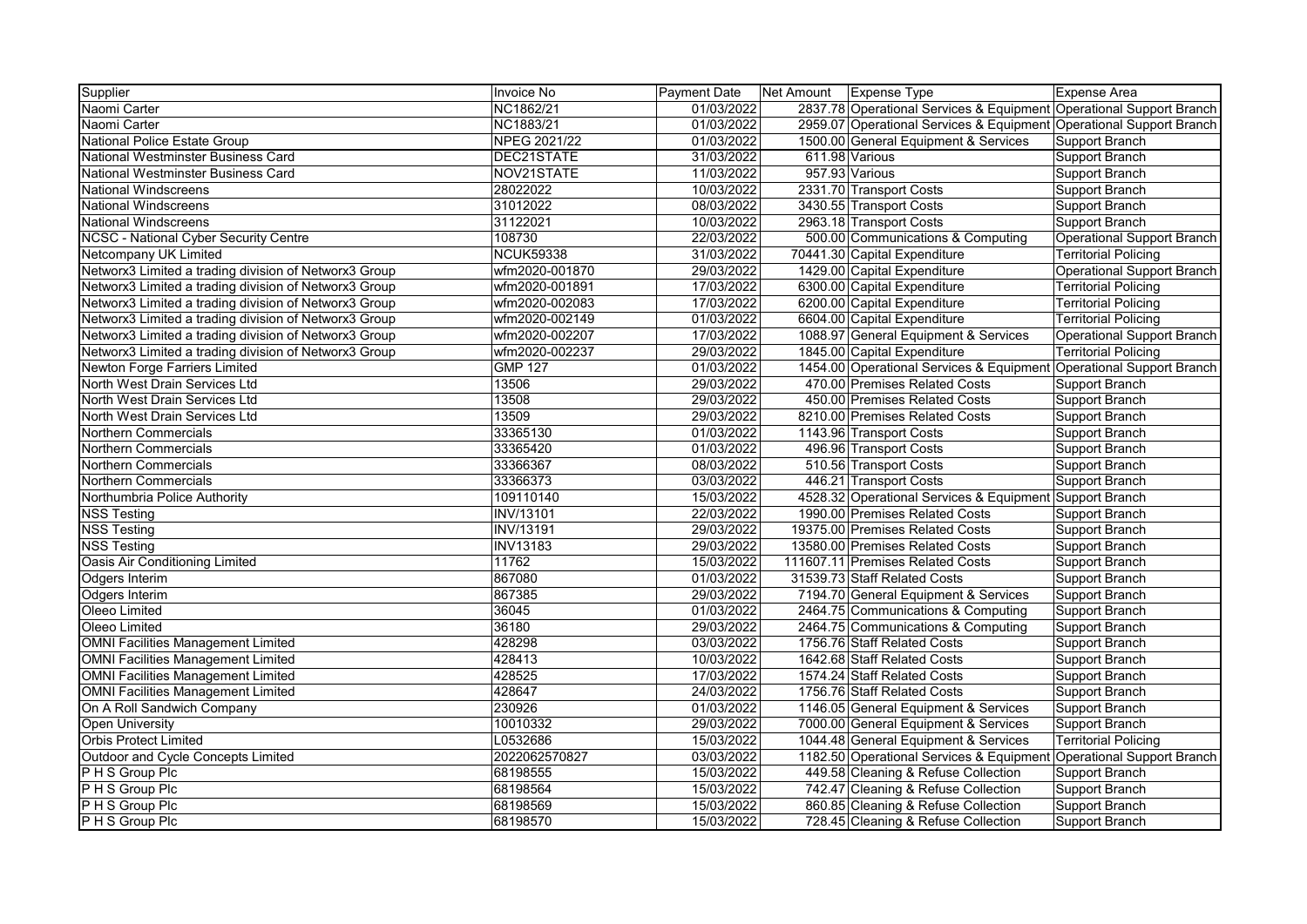| Supplier<br><b>Payment Date</b><br>Invoice No<br>Net Amount   Expense Type                                       | <b>Expense Area</b>                                          |
|------------------------------------------------------------------------------------------------------------------|--------------------------------------------------------------|
| P H S Group Plc<br>15/03/2022<br>68198571<br>643.87 Cleaning & Refuse Collection                                 | Support Branch                                               |
| 17/03/2022<br>P H S Group Plc<br>68385442<br>577.92 Cleaning & Refuse Collection                                 | Support Branch                                               |
| P H S Group Plc<br>68385448<br>22/03/2022<br>419.00 Cleaning & Refuse Collection                                 | Support Branch                                               |
| P H S Group Plc<br>68385457<br>22/03/2022<br>1237.60 Cleaning & Refuse Collection                                | Support Branch                                               |
| 68385463<br>17/03/2022<br>860.85 Cleaning & Refuse Collection<br>P H S Group Plc                                 | <b>Support Branch</b>                                        |
| P H S Group Plc<br>68385464<br>15/03/2022<br>728.45 Cleaning & Refuse Collection                                 | Support Branch                                               |
| 68385465<br>22/03/2022<br>643.87 Cleaning & Refuse Collection<br>P H S Group Plc                                 | Support Branch                                               |
| P H S Group Plc<br>68689009<br>15/03/2022<br>540.70 Cleaning & Refuse Collection                                 | Support Branch                                               |
| P H S Group Plc<br>68689017<br>22/03/2022<br>603.25 Cleaning & Refuse Collection                                 | Support Branch                                               |
| P H S Group Plc<br>68689710<br>17/03/2022<br>577.92 Cleaning & Refuse Collection                                 | Support Branch                                               |
| 68689716<br>22/03/2022<br>P H S Group Plc<br>419.00 Cleaning & Refuse Collection                                 | Support Branch                                               |
| 68689725<br>22/03/2022<br>1237.60 Cleaning & Refuse Collection<br>P H S Group Plc                                | <b>Support Branch</b>                                        |
| 68689731<br>17/03/2022<br>P H S Group Plc<br>860.85 Cleaning & Refuse Collection                                 | Support Branch                                               |
| P H S Group Plc<br>68689733<br>22/03/2022<br>643.87 Cleaning & Refuse Collection                                 | Support Branch                                               |
| 68848720<br>01/03/2022<br>2887.60 Premises Related Costs<br>P H S Group Plc                                      | Support Branch                                               |
| 68913626<br>29/03/2022<br>2887.90 Premises Related Costs<br>P H S Group Plc                                      | Support Branch                                               |
| P3 Medical Limited<br>112674<br>22/03/2022                                                                       | 530.04 Operational Services & Equipment Territorial Policing |
| 0000014663<br>22/03/2022<br>PA Consulting Services Ltd<br>27500.00 Staff Related Costs                           | Operational Support Branch                                   |
| 0000014664<br>22/03/2022<br>PA Consulting Services Ltd<br>16500.00 Staff Related Costs                           | Operational Support Branch                                   |
| 17/03/2022<br>PAL Hire Ltd<br>1200311<br>1218.00 Premises Related Costs                                          | Support Branch                                               |
| 1205680<br>PAL Hire Ltd<br>17/03/2022<br>1334.00 Premises Related Costs                                          | Support Branch                                               |
| 1208067<br>1218.00 Premises Related Costs<br><b>PAL Hire Ltd</b><br>01/03/2022                                   | Support Branch                                               |
| <b>PAL Hire Ltd</b><br><b>I210355</b><br>29/03/2022<br>1160.00 Premises Related Costs                            | Support Branch                                               |
| 5203<br>22/03/2022<br>Pangbourne Musical Dist Limited T/A P M D Magnetics<br>685.00 General Equipment & Services | Operational Support Branch                                   |
| 16779420<br>PartsPlus<br>08/03/2022<br>559.80 Transport Costs                                                    | Support Branch                                               |
| PartsPlus<br>18464693<br>03/03/2022<br>498.47 Transport Costs                                                    | Support Branch                                               |
| <b>PartsPlus</b><br>18519079<br>08/03/2022<br>812.95 Transport Costs                                             | Support Branch                                               |
| PartsPlus<br>18560513<br>08/03/2022<br>460.40 Transport Costs                                                    | Support Branch                                               |
| PartsPlus<br>01/03/2022<br>890.39 Transport Costs<br>18566710                                                    | Support Branch                                               |
| PartsPlus<br>18581010<br>01/03/2022<br>428.37 Transport Costs                                                    | Support Branch                                               |
| <b>PartsPlus</b><br>18581469<br>01/03/2022<br>798.32 Transport Costs                                             | Support Branch                                               |
| PartsPlus<br>18582329<br>15/03/2022<br>610.76 Transport Costs                                                    | Support Branch                                               |
| PartsPlus<br>18660878<br>08/03/2022<br>542.32 Transport Costs                                                    | Support Branch                                               |
| PartsPlus<br>18719126<br>15/03/2022<br>443.18 Transport Costs                                                    | Support Branch                                               |
| PartsPlus<br>555.39 Transport Costs<br>18744844<br>15/03/2022                                                    | Support Branch                                               |
| PartsPlus<br>18750003<br>15/03/2022<br>473.70 Transport Costs                                                    | Support Branch                                               |
| <b>PartsPlus</b><br>18877095<br>29/03/2022<br>632.48 Transport Costs                                             | Support Branch                                               |
| PartsPlus<br>18912592<br>29/03/2022<br>1337.49 Transport Costs                                                   | Support Branch                                               |
| <b>PartsPlus</b><br>18917403<br>29/03/2022<br>933.40 Transport Costs                                             | <b>Support Branch</b>                                        |
| Paypal *ebuyer Uk<br>H72520220324wdcbphvtc<br>44642.00<br>1515.47 Communications & Computing                     | <b>Operational Support Branch</b>                            |
| Paypal *hpincuklimi<br>H72520220318wdpnfjtul<br>44636.00<br>583.33 Communications & Computing                    | <b>Operational Support Branch</b>                            |
| 44621.00<br>H72520220303bsbywkiyr<br>568.13 Communications & Computing<br>Paypal *scancompute                    | Operational Support Branch                                   |
| 110720004058<br>11786.85 Police Related Costs<br><b>PCC For Cheshire</b><br>22/03/2022                           | Operational Support Branch                                   |
| <b>PCC For Cheshire</b><br>110720004059<br>22/03/2022<br>19644.75 Police Related Costs                           | Operational Support Branch                                   |
| <b>PCC For Cheshire</b><br>110720004123<br>29/03/2022<br>993.17 Police Related Costs                             | Operational Support Branch                                   |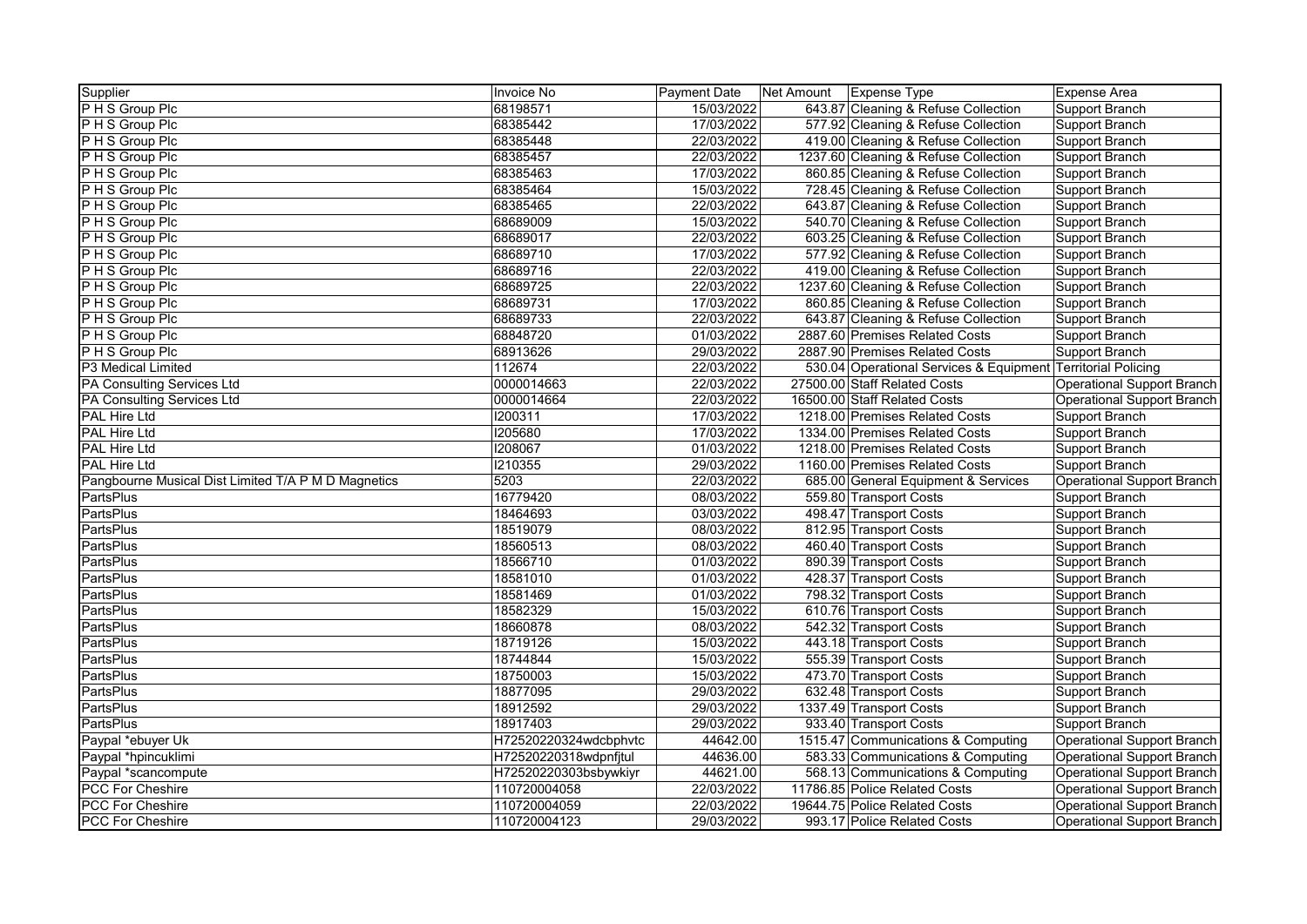| Supplier                                     | Invoice No            | <b>Payment Date</b> | Net Amount Expense Type                                             | Expense Area                |
|----------------------------------------------|-----------------------|---------------------|---------------------------------------------------------------------|-----------------------------|
| <b>PCC For Cheshire</b>                      | 110720004156          | 15/03/2022          | 2342.70 Police Related Costs                                        | Operational Support Branch  |
| <b>PCC For Cheshire</b>                      | 110720004185          | 24/03/2022          | 6877.50 Operational Services & Equipment Support Branch             |                             |
| <b>PCC For Cheshire</b>                      | 110720004187          | 22/03/2022          | 2310.63 Operational Services & Equipment Support Branch             |                             |
| <b>PCC For Cheshire</b>                      | 110720004222          | 15/03/2022          | 23827.36 Police Related Costs                                       | Operational Support Branch  |
| <b>PCC For Cheshire</b>                      | 110720004308          | 29/03/2022          | 6284.26 General Equipment & Services                                | Operational Support Branch  |
| <b>PCC For Cheshire</b>                      | 110720004315          | 29/03/2022          | 14583.96 Police Salaries                                            | Operational Support Branch  |
| <b>PCC For Cheshire</b>                      | 110720004317          | 29/03/2022          | 15562.74 General Equipment & Services                               | Operational Support Branch  |
| PCC For Derbyshire                           | 70985                 | 29/03/2022          | 68100.00 General Equipment & Services                               | Support Branch              |
| <b>PCC For Derbyshire</b>                    | 71323                 | 29/03/2022          | 8739.00 General Equipment & Services                                | Operational Support Branch  |
| <b>PCC For North Wales</b>                   | N0006037              | 15/03/2022          | 1106.30 Police Related Costs                                        | Operational Support Branch  |
| <b>PCC For Staffordshire</b>                 | 3003852               | 15/03/2022          | 3308.90 Operational Services & Equipment Support Branch             |                             |
| Pennine Care Nhs Trust                       | 1010044902            | 22/03/2022          | 1893.60 Police Related Costs                                        | Operational Support Branch  |
| Peter Crome                                  | <b>WILLIAM BOWDEN</b> | 15/03/2022          | 800.00 Operational Services & Equipment Territorial Policing        |                             |
| Petmedics                                    | 1-169587              | 15/03/2022          | 3773.37 Operational Services & Equipment Operational Support Branch |                             |
| Petmedics                                    | 1-181956              | 01/03/2022          | 1815.43 Operational Services & Equipment Operational Support Branch |                             |
| Petmedics                                    | 1-183565              | 22/03/2022          | 1026.78 Operational Services & Equipment Territorial Policing       |                             |
| Petmedics                                    | 1-183581              | 03/03/2022          | 819.00 Operational Services & Equipment Territorial Policing        |                             |
| Petmedics                                    | 1-183912              | 10/03/2022          | 424.21 Operational Services & Equipment Operational Support Branch  |                             |
| <b>Pharos Generator Services Limited</b>     | <b>PSI-4444</b>       | 08/03/2022          | 12728.10 Premises Related Costs                                     | Support Branch              |
| <b>Pharos Generator Services Limited</b>     | <b>PSI-4533</b>       | 29/03/2022          | 961.70 Premises Related Costs                                       | Support Branch              |
| Point South Limited                          | <b>INV-4599</b>       | 03/03/2022          | 4930.00 Operational Services & Equipment Operational Support Branch |                             |
| Point South Limited                          | INV-4663              | 03/03/2022          | 1590.00 Operational Services & Equipment Operational Support Branch |                             |
| Police And Crime Commissioner For Lancashire | 7500013481            | 24/03/2022          | 4008.12 Police Related Costs                                        | Operational Support Branch  |
| Police And Crime Commissioner For Lancashire | 7500013652            | 03/03/2022          | 820.00 Police Related Costs                                         | Operational Support Branch  |
| Police Digital Service (PDS)                 | <b>INV-1440</b>       | 29/03/2022          | 60000.00 General Equipment & Services                               | Support Branch              |
| Pret A Manger (Europe) Lt                    | H72520220329jmwqdtlye | 44645.00            | 597.70 Police Other Costs & Allowances                              | Support Branch              |
| ProBale                                      | 7704                  | 01/03/2022          | 3052.80 Operational Services & Equipment Operational Support Branch |                             |
| Psycho Peacock Limited                       | 109171                | 01/03/2022          | 866.98 General Equipment & Services                                 | <b>Territorial Policing</b> |
| Psycho Peacock Limited                       | 109209                | 08/03/2022          | 729.16 Operational Services & Equipment Operational Support Branch  |                             |
| Psycho Peacock Limited                       | 109291                | 15/03/2022          | 1990.00 General Equipment & Services                                | <b>Territorial Policing</b> |
| Q A Limited                                  | QA-SIN-000104298      | 15/03/2022          | 4542.03 Staff Related Costs                                         | Support Branch              |
| Quay Contracts Management Limited            | 5347                  | 08/03/2022          | 482.00 Premises Related Costs                                       | Support Branch              |
| R S Components                               | 2205379556            | 15/03/2022          | 439.65 General Equipment & Services                                 | Operational Support Branch  |
| R S Components                               | 2205855438            | 03/03/2022          | 466.11 Transport Costs                                              | Support Branch              |
| R S Components                               | 2206204661            | 29/03/2022          | 731.50 General Equipment & Services                                 | Operational Support Branch  |
| R S G Engineering Limited                    | 93092                 | 03/03/2022          | 935.69 Transport Costs                                              | Support Branch              |
| R S G Engineering Limited                    | 93719                 | 22/03/2022          | 1074.94 Capital Expenditure                                         | Support Branch              |
| Rafferty Specialist Access Services Limited  | 7522                  | 01/03/2022          | 870.00 Premises Related Costs                                       | Support Branch              |
| Ralph Livesey Ltd                            | H72520220312qgbfyvrnc | 44630.00            | 1112.72 General Equipment & Services                                | Support Branch              |
| Ralph Livesey Ltd                            | H72520220322dsiuafeie | 44638.00            | 1116.78 General Equipment & Services                                | Support Branch              |
| Recipero Limited                             | RL-MINV-0287          | 29/03/2022          | 18568.42 General Equipment & Services                               | Support Branch              |
| Reed Specialist Recruitment Limited          | E020981699M           | 01/03/2022          | 133645.40 Staff Related Costs                                       | Support Branch              |
| <b>Reed Specialist Recruitment Limited</b>   | E020982910M           | 15/03/2022          | 123438.65 Staff Related Costs                                       | Support Branch              |
| <b>Reed Specialist Recruitment Limited</b>   | E020984046M           | 17/03/2022          | 119715.43 Staff Related Costs                                       | Support Branch              |
| <b>Reed Specialist Recruitment Limited</b>   | E020984365M           | 22/03/2022          | 14683.30 Staff Related Costs                                        | Operational Support Branch  |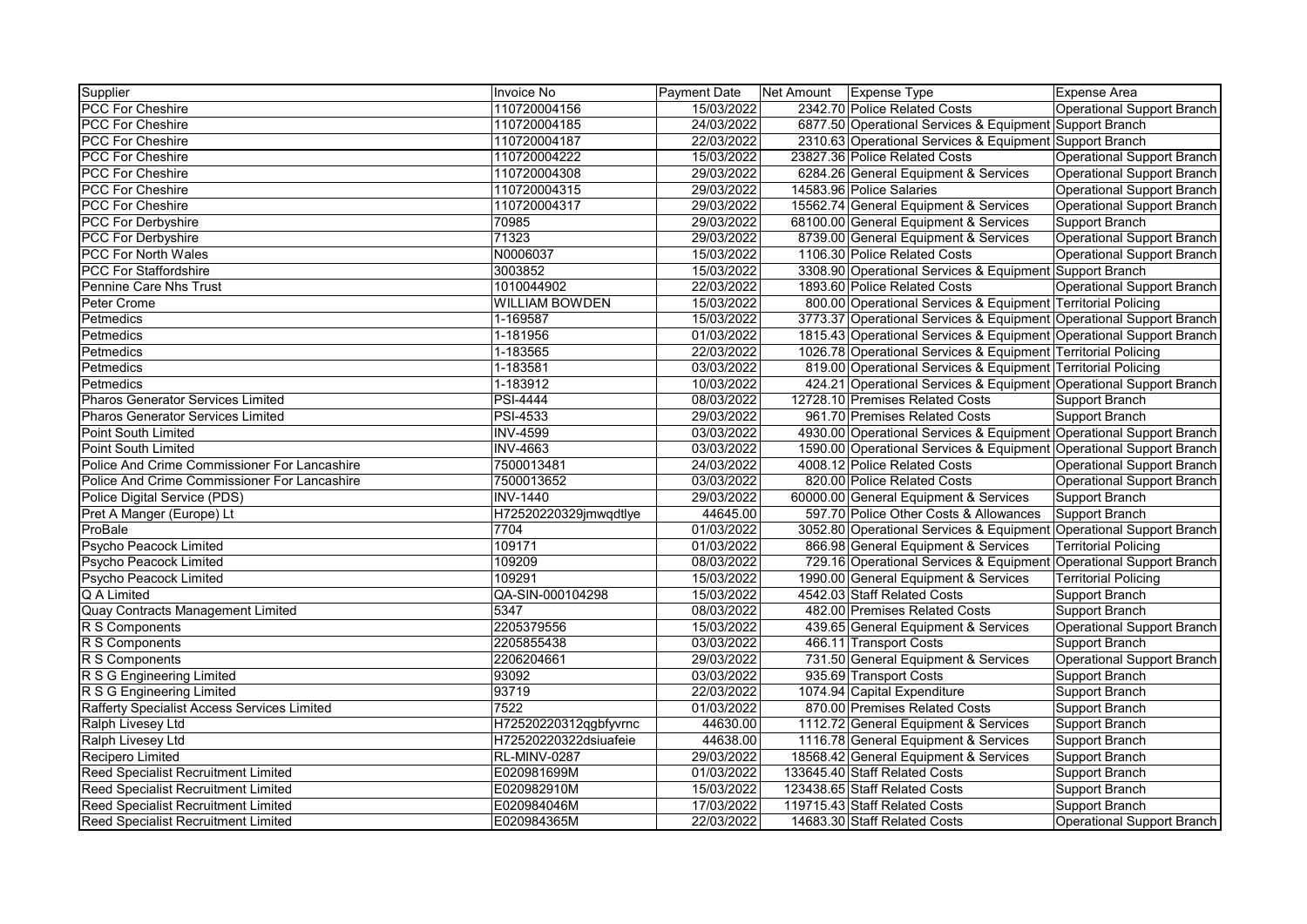| Supplier                                   | Invoice No    | Payment Date | Net Amount   Expense Type            | Expense Area                      |
|--------------------------------------------|---------------|--------------|--------------------------------------|-----------------------------------|
| <b>Reed Specialist Recruitment Limited</b> | E020985262M   | 22/03/2022   | 124323.97 Staff Related Costs        | Support Branch                    |
| <b>Reed Specialist Recruitment Limited</b> | E020986652M   | 29/03/2022   | 137031.88 Staff Related Costs        | Support Branch                    |
| <b>Reed Specialist Recruitment Limited</b> | E020986968M   | 29/03/2022   | 16115.11 Staff Related Costs         | <b>Operational Support Branch</b> |
| <b>Reed Specialist Recruitment Limited</b> | E0237915472C1 | 01/03/2022   | 16981.05 Staff Related Costs         | Operational Support Branch        |
| <b>Reed Specialist Recruitment Limited</b> | E0237935586   | 15/03/2022   | 16855.52 Staff Related Costs         | Operational Support Branch        |
| Reed Specialist Recruitment Limited        | E0237972712   | 22/03/2022   | 14863.84 Staff Related Costs         | Operational Support Branch        |
| Reed Specialist Recruitment Limited        | E0237988414   | 22/03/2022   | 6299.18 Staff Related Costs          | Operational Support Branch        |
| Remi Reichhold                             | 134261        | 08/03/2022   | 650.00 General Equipment & Services  | Support Branch                    |
| Robins & Day Limited                       | 14116636      | 08/03/2022   | 1255.47 Transport Costs              | Support Branch                    |
| Robins & Day Limited                       | 14147361      | 24/03/2022   | 541.44 Transport Costs               | Support Branch                    |
| Robins & Day Limited                       | 14148593      | 15/03/2022   | 464.39 Transport Costs               | Support Branch                    |
| Robins & Day Limited                       | 14150447      | 01/03/2022   | 842.40 Transport Costs               | Support Branch                    |
| Robins & Day Limited                       | 14151924      | 15/03/2022   | 1291.48 Transport Costs              | Support Branch                    |
| Robins & Day Limited                       | 14152361      | 24/03/2022   | 778.70 Transport Costs               | Support Branch                    |
| Robins & Day Limited                       | 14155701      | 01/03/2022   | 477.56 Transport Costs               | Support Branch                    |
| Robins & Day Limited                       | 14157565      | 17/03/2022   | 641.48 Transport Costs               | Support Branch                    |
| Robins & Day Limited                       | 14159897      | 01/03/2022   | 793.86 Transport Costs               | Support Branch                    |
| Robins & Day Limited                       | 14160537      | 01/03/2022   | 2132.01 Transport Costs              | Support Branch                    |
| Robins & Day Limited                       | 14160734      | 01/03/2022   | 714.53 Transport Costs               | Support Branch                    |
| Robins & Day Limited                       | 14161279      | 01/03/2022   | 463.64 Transport Costs               | Support Branch                    |
| Robins & Day Limited                       | 14163011      | 08/03/2022   | 737.43 Transport Costs               | Support Branch                    |
| Robins & Day Limited                       | 14163497      | 08/03/2022   | 467.61 Transport Costs               | Support Branch                    |
| Robins & Day Limited                       | 14163812      | 08/03/2022   | 467.61 Transport Costs               | Support Branch                    |
| Robins & Day Limited                       | 14163864      | 08/03/2022   | 999.08 Transport Costs               | Support Branch                    |
| Robins & Day Limited                       | 14164350      | 22/03/2022   | 477.56 Transport Costs               | Support Branch                    |
| Robins & Day Limited                       | 14166368      | 15/03/2022   | 475.74 Transport Costs               | Support Branch                    |
| Robins & Day Limited                       | 14167640      | 15/03/2022   | 2549.87 Transport Costs              | Support Branch                    |
| Robins & Day Limited                       | 14167944      | 15/03/2022   | 571.52 Transport Costs               | Support Branch                    |
| Robins & Day Limited                       | 14168599      | 15/03/2022   | 602.68 Transport Costs               | Support Branch                    |
| Robins & Day Limited                       | 14171144      | 22/03/2022   | 1489.06 Transport Costs              | Support Branch                    |
| Robins & Day Limited                       | 14173167      | 29/03/2022   | 718.46 Transport Costs               | Support Branch                    |
| Robins & Day Limited                       | 14173523      | 29/03/2022   | 479.67 Transport Costs               | Support Branch                    |
| Robins & Day Limited                       | 14174862      | 29/03/2022   | 1751.53 Transport Costs              | Support Branch                    |
| Robins & Day Limited                       | 14175389      | 31/03/2022   | 858.53 Transport Costs               | Support Branch                    |
| Rolls-Royce Solutions UK Ltd               | 9110016109    | 01/03/2022   | 5807.04 Premises Related Costs       | Support Branch                    |
| Rolls-Royce Solutions UK Ltd               | 9110016112    | 01/03/2022   | 1914.64 Premises Related Costs       | Support Branch                    |
| Rolls-Royce Solutions UK Ltd               | 9110016113    | 01/03/2022   | 2080.85 Premises Related Costs       | Support Branch                    |
| Rolls-Royce Solutions UK Ltd               | 9110016591    | 29/03/2022   | 5807.04 Premises Related Costs       | Support Branch                    |
| Rolls-Royce Solutions UK Ltd               | 9110016594    | 29/03/2022   | 1914.64 Premises Related Costs       | Support Branch                    |
| Rolls-Royce Solutions UK Ltd               | 9110016595    | 29/03/2022   | 2080.85 Premises Related Costs       | Support Branch                    |
| <b>Royal Mail</b>                          | 9064404369    | 04/03/2022   | 4352.36 General Equipment & Services | Support Branch                    |
| <b>Royal Mail</b>                          | 9064442267    | 11/03/2022   | 5431.79 General Equipment & Services | Support Branch                    |
| <b>Royal Mail</b>                          | 9064481026    | 18/03/2022   | 4575.68 General Equipment & Services | Support Branch                    |
| <b>Royal Mail</b>                          | 9064508270    | 08/03/2022   | 1873.44 General Equipment & Services | Support Branch                    |
| <b>Royal Mail</b>                          | 9064526468    | 29/03/2022   | 4241.15 General Equipment & Services | Support Branch                    |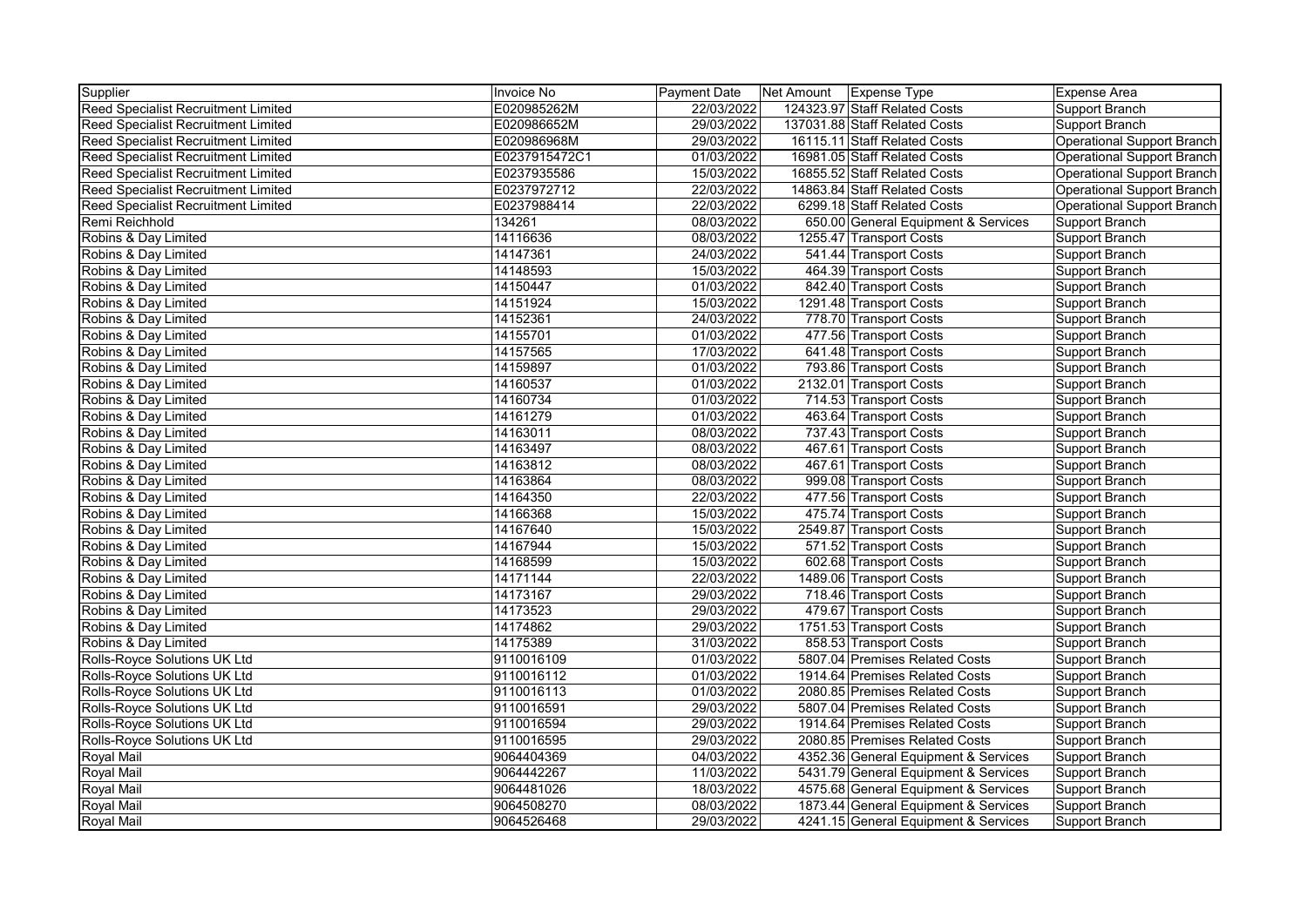| Supplier                          | Invoice No            | Payment Date |                 | Net Amount Expense Type                                             | Expense Area                      |
|-----------------------------------|-----------------------|--------------|-----------------|---------------------------------------------------------------------|-----------------------------------|
| Royal Mail                        | MAR22DD1              | 31/03/2022   |                 | 5570.41 General Equipment & Services                                | Support Branch                    |
| <b>Rs Beaver Ltd</b>              | H72520220309ztjenfwre | 44627.00     |                 | 600.00 General Equipment & Services                                 | <b>Territorial Policing</b>       |
| <b>Russell Fortt</b>              | 122334-03/03/2022     | 24/03/2022   |                 | 1225.00 General Equipment & Services                                | Support Branch                    |
| Rybrook Volvo                     | 42713984              | 08/03/2022   |                 | 1052.41 Transport Costs                                             | <b>Support Branch</b>             |
| Rybrook Volvo                     | 42714320              | 15/03/2022   |                 | 816.75 Transport Costs                                              | <b>Support Branch</b>             |
| Rybrook Volvo                     | 42714660              | 29/03/2022   |                 | 1294.69 Transport Costs                                             | Support Branch                    |
| Safariland UK Limited             | 35953                 | 15/03/2022   | 3176.65 Various |                                                                     | Support Branch                    |
| Sahar Dawson                      | 31                    | 08/03/2022   |                 | 4950.00 Operational Services & Equipment Operational Support Branch |                                   |
| Scenesafe Limited                 | SIN358731             | 03/03/2022   |                 | 459.00 Operational Services & Equipment Operational Support Branch  |                                   |
| Scenesafe Limited                 | SIN360427             | 08/03/2022   |                 | 435.86 Various                                                      | <b>Territorial Policing</b>       |
| Scenesafe Limited                 | SIN361162             | 01/03/2022   | 2198.64 Various |                                                                     | <b>Operational Support Branch</b> |
| Scenesafe Limited                 | SIN361164             | 01/03/2022   |                 | 725.20 Operational Services & Equipment Territorial Policing        |                                   |
| <b>Scenesafe Limited</b>          | SIN361715             | 03/03/2022   |                 | 450.00 Operational Services & Equipment Operational Support Branch  |                                   |
| <b>Scenesafe Limited</b>          | SIN361832             | 03/03/2022   |                 | 495.22 Operational Services & Equipment Territorial Policing        |                                   |
| Scenesafe Limited                 | SIN361902             | 03/03/2022   |                 | 430.85 Operational Services & Equipment Operational Support Branch  |                                   |
| <b>Scenesafe Limited</b>          | SIN362006             | 03/03/2022   |                 | 460.00 General Equipment & Services                                 | <b>Operational Support Branch</b> |
| Scenesafe Limited                 | SIN362399             | 22/03/2022   |                 | 609.27 Operational Services & Equipment Operational Support Branch  |                                   |
| Scenesafe Limited                 | SIN362526             | 17/03/2022   |                 | 598.47 Operational Services & Equipment Operational Support Branch  |                                   |
| Scenesafe Limited                 | SIN362804             | 22/03/2022   |                 | 809.48 Various                                                      | <b>Territorial Policing</b>       |
| Scenesafe Limited                 | SIN363084             | 15/03/2022   |                 | 597.75 Various                                                      | Operational Support Branch        |
| <b>Scenesafe Limited</b>          | SIN363085             | 15/03/2022   |                 | 642.28 Operational Services & Equipment Operational Support Branch  |                                   |
| Scenesafe Limited                 | SIN363089             | 15/03/2022   |                 | 791.10 Various                                                      | <b>Operational Support Branch</b> |
| Scenesafe Limited                 | SIN363131             | 15/03/2022   |                 | 1229.96 Operational Services & Equipment Operational Support Branch |                                   |
| <b>Scenesafe Limited</b>          | SIN363149             | 22/03/2022   |                 | 521.70 Operational Services & Equipment Operational Support Branch  |                                   |
| <b>Scenesafe Limited</b>          | SIN363491             | 22/03/2022   |                 | 977.50 Operational Services & Equipment Operational Support Branch  |                                   |
| <b>Scenesafe Limited</b>          | SIN363885             | 29/03/2022   |                 | 446.15 Operational Services & Equipment Operational Support Branch  |                                   |
| <b>Scenesafe Limited</b>          | SIN363888             | 29/03/2022   |                 | 1041.56 Operational Services & Equipment Operational Support Branch |                                   |
| Scenesafe Limited                 | SIN363943             | 29/03/2022   |                 | 882.62 Operational Services & Equipment Operational Support Branch  |                                   |
| Scenesafe Limited                 | SIN363944             | 29/03/2022   |                 | 900.00 Operational Services & Equipment Operational Support Branch  |                                   |
| Scenesafe Limited                 | SIN364102             | 29/03/2022   |                 | 954.81 Various                                                      | <b>Territorial Policing</b>       |
| <b>Scenesafe Limited</b>          | SIN364306             | 29/03/2022   |                 | 920.00 General Equipment & Services                                 | <b>Operational Support Branch</b> |
| Scenesafe Limited                 | SIN364308             | 29/03/2022   |                 | 665.14 Various                                                      | Operational Support Branch        |
| <b>Scottish Police Authority</b>  | S0022835              | 03/03/2022   |                 | 37700.00 Communications & Computing                                 | <b>Support Branch</b>             |
| <b>Securex Doors LLP</b>          | 8195                  | 17/03/2022   |                 | 5200.00 General Equipment & Services                                | Support Branch                    |
| Security Plus Limited             | 895856                | 01/03/2022   |                 | 456.20 General Equipment & Services                                 | Support Branch                    |
| <b>Security Plus Limited</b>      | 898731                | 29/03/2022   |                 | 459.24 General Equipment & Services                                 | <b>Support Branch</b>             |
| Security Solutions (Northern) Ltd | <b>INV19390</b>       | 15/03/2022   |                 | 9848.03 Premises Related Costs                                      | Support Branch                    |
| Sellick Partnership               | <b>INV393295</b>      | 17/03/2022   |                 | 2360.00 Staff Related Costs                                         | Support Branch                    |
| <b>Sellick Partnership</b>        | <b>INV394610</b>      | 17/03/2022   |                 | 2950.00 Staff Related Costs                                         | <b>Support Branch</b>             |
| Sellick Partnership               | <b>INV395373</b>      | 17/03/2022   |                 | 2950.00 Staff Related Costs                                         | <b>Support Branch</b>             |
| Sellick Partnership               | <b>INV396508</b>      | 17/03/2022   |                 | 2950.00 Staff Related Costs                                         | Support Branch                    |
| Sellick Partnership               | <b>INV397986</b>      | 17/03/2022   |                 | 2950.00 Staff Related Costs                                         | Support Branch                    |
| Sellick Partnership               | INV398760             | 17/03/2022   |                 | 2950.00 Staff Related Costs                                         | Support Branch                    |
| <b>Sellick Partnership</b>        | <b>INV400288</b>      | 17/03/2022   |                 | 2950.00 Staff Related Costs                                         | Support Branch                    |
| Sellick Partnership               | <b>INV401626</b>      | 17/03/2022   |                 | 2950.00 Staff Related Costs                                         | <b>Support Branch</b>             |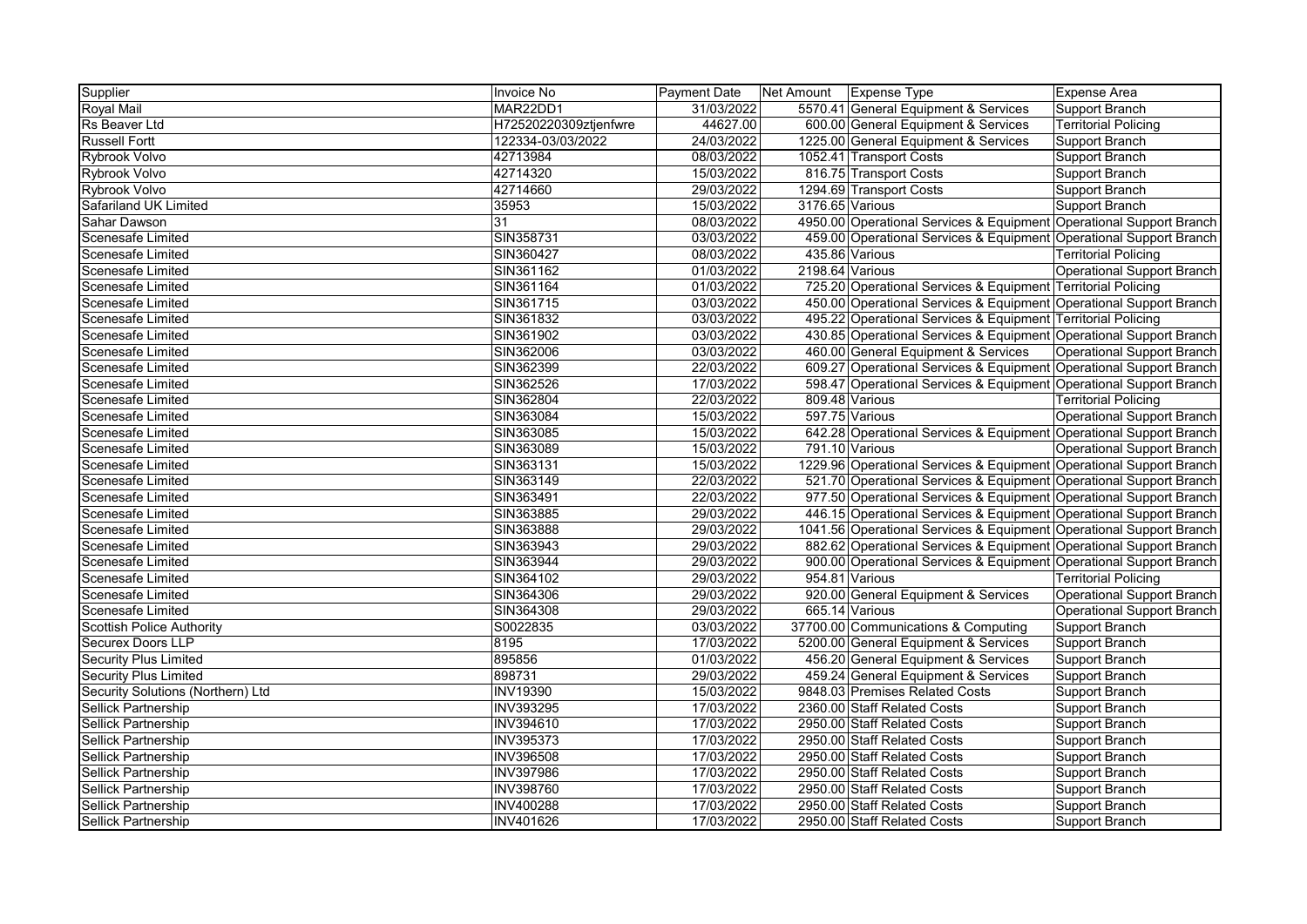| Supplier                                 | Invoice No       | <b>Payment Date</b> | Net Amount   Expense Type |                                                                     | <b>Expense Area</b>         |
|------------------------------------------|------------------|---------------------|---------------------------|---------------------------------------------------------------------|-----------------------------|
| Sellick Partnership                      | INV402436        | 22/03/2022          |                           | 2360.00 Staff Related Costs                                         | Support Branch              |
| <b>Sentrex Support Services</b>          | 55957            | 10/03/2022          |                           | 648.24 Staff Related Costs                                          | Support Branch              |
| <b>Sentrex Support Services</b>          | 55959            | 08/03/2022          |                           | 438.00 Staff Related Costs                                          | Support Branch              |
| <b>Sentrex Support Services</b>          | 55960            | 10/03/2022          |                           | 438.00 Staff Related Costs                                          | Support Branch              |
| <b>Sentrex Support Services</b>          | 56001            | 10/03/2022          |                           | 683.28 Staff Related Costs                                          | Support Branch              |
| <b>Sentrex Support Services</b>          | 56003            | 10/03/2022          |                           | 700.80 Staff Related Costs                                          | Support Branch              |
| <b>Sentrex Support Services</b>          | 56004            | 08/03/2022          |                           | 438.00 Staff Related Costs                                          | Support Branch              |
| <b>Sentrex Support Services</b>          | 56005            | 10/03/2022          |                           | 700.80 Staff Related Costs                                          | Support Branch              |
| <b>Sentrex Support Services</b>          | 56415            | 17/03/2022          |                           | 613.20 Staff Related Costs                                          | Support Branch              |
| <b>Sentrex Support Services</b>          | 56416            | 17/03/2022          |                           | 613.20 Staff Related Costs                                          | Support Branch              |
| <b>Sentrex Support Services</b>          | 56807            | 01/03/2022          |                           | 700.80 Staff Related Costs                                          | Support Branch              |
| <b>Sentrex Support Services</b>          | 56808            | 01/03/2022          |                           | 661.32 Staff Related Costs                                          | Support Branch              |
| <b>Sentrex Support Services</b>          | 56838            | 01/03/2022          |                           | 642.95 Staff Related Costs                                          | Support Branch              |
| <b>Sentrex Support Services</b>          | 56839            | 01/03/2022          |                           | 700.80 Staff Related Costs                                          | Support Branch              |
| <b>Sentrex Support Services</b>          | 56841            | 01/03/2022          |                           | 438.00 Staff Related Costs                                          | Support Branch              |
| <b>Sentrex Support Services</b>          | 56842            | 08/03/2022          |                           | 438.00 Staff Related Costs                                          | Support Branch              |
| <b>Sentrex Support Services</b>          | 56849            | 15/03/2022          |                           | 700.80 Staff Related Costs                                          | Support Branch              |
| <b>Sentrex Support Services</b>          | 56852            | 15/03/2022          |                           | 438.00 Staff Related Costs                                          | Support Branch              |
| <b>Sentrex Support Services</b>          | 56875            | 22/03/2022          |                           | 700.80 Staff Related Costs                                          | Support Branch              |
| <b>Sentrex Support Services</b>          | 56877            | 22/03/2022          |                           | 700.80 Staff Related Costs                                          | Support Branch              |
| <b>Sentrex Support Services</b>          | 57194            | 29/03/2022          |                           | 613.20 Staff Related Costs                                          | Support Branch              |
| Sentrex Support Services                 | 57195            | 29/03/2022          |                           | 700.80 Staff Related Costs                                          | Support Branch              |
| Sepura Limited                           | PLC-IN052472     | 22/03/2022          |                           | 907.20 Communications & Computing                                   | Support Branch              |
| Services Support (Manchester) Limited    | SIN000245        | 10/03/2022          |                           | 6000.00 Capital Expenditure                                         | <b>Territorial Policing</b> |
| Services Support (Manchester) Limited    | SIN000246        | 10/03/2022          |                           | 4868.00 Capital Expenditure                                         | <b>Territorial Policing</b> |
| Services Support (Manchester) Limited    | SIN000247        | 10/03/2022          |                           | 712387.35 Capital Expenditure                                       | <b>Territorial Policing</b> |
| Services Support (Manchester) Limited    | SIN000248        | 10/03/2022          |                           | 3000.00 Capital Expenditure                                         | <b>Territorial Policing</b> |
| Services Support (Manchester) Limited    | SIN000249        | 22/03/2022          | 1261305.93 Various        |                                                                     | Support Branch              |
| Services Support (Manchester) Limited    | SIN000250        | 29/03/2022          |                           | 876565.71 Capital Expenditure                                       | <b>Territorial Policing</b> |
| Services Support (Manchester) Limited    | SIN000251        | 29/03/2022          |                           | 26703.60 Capital Expenditure                                        | <b>Territorial Policing</b> |
| <b>Shared Services Connected Limited</b> | 2247865          | 01/03/2022          |                           | 672.55 Cleaning & Refuse Collection                                 | Operational Support Branch  |
| <b>Shared Services Connected Limited</b> | 2248214          | 15/03/2022          |                           | 672.59 Cleaning & Refuse Collection                                 | Operational Support Branch  |
| <b>Shared Services Connected Limited</b> | 2248231          | 15/03/2022          |                           | 809.93 Cleaning & Refuse Collection                                 | Operational Support Branch  |
| <b>Shared Services Connected Limited</b> | 2248571          | 22/03/2022          |                           | 690.61 Cleaning & Refuse Collection                                 | Operational Support Branch  |
| <b>Shared Services Connected Limited</b> | 2248613          | 29/03/2022          |                           | 680.14 Cleaning & Refuse Collection                                 | Operational Support Branch  |
| Sheridan Lifts Limited                   | 712              | 08/03/2022          |                           | 16236.70 Capital Expenditure                                        | Support Branch              |
| Sheridan Lifts Limited                   | 48980            | 01/03/2022          |                           | 2471.22 Premises Related Costs                                      | Support Branch              |
| Sheridan Lifts Limited                   | 49649            | 29/03/2022          |                           | 2181.55 Premises Related Costs                                      | Support Branch              |
| Simon Constables Equine Vets             | 2024586          | 15/03/2022          |                           | 616.50 Operational Services & Equipment Operational Support Branch  |                             |
| Simon Heaney                             | 1183185          | 22/03/2022          |                           | 1900.00 General Equipment & Services                                | Support Branch              |
| <b>SKA</b>                               | 220302           | 17/03/2022          |                           | 7840.00 Operational Services & Equipment Operational Support Branch |                             |
| <b>SKA</b>                               | V220302          | 17/03/2022          |                           | 429.06 Operational Services & Equipment Operational Support Branch  |                             |
| <b>SKD</b>                               | 02/2022/GMP Vet  | 15/03/2022          |                           | 793.07 Operational Services & Equipment Operational Support Branch  |                             |
| <b>SKD</b>                               | 02/22/GMP Kennel | 15/03/2022          |                           | 6292.00 Operational Services & Equipment Operational Support Branch |                             |
| Smartdesk Systems Ltd                    | 16013            | 29/03/2022          |                           | 8700.00 General Equipment & Services                                | Support Branch              |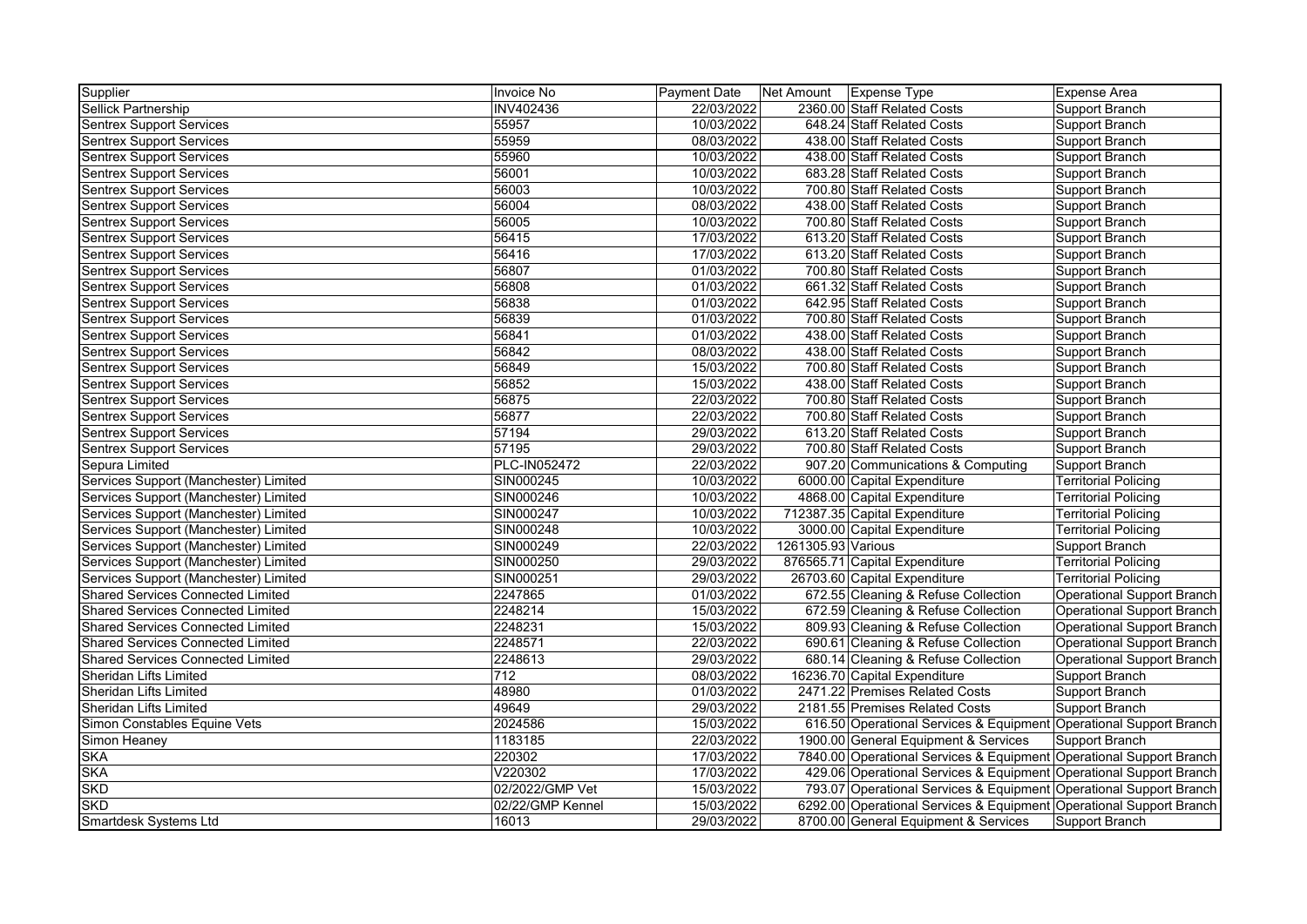| Supplier                           | Invoice No    | <b>Payment Date</b> | Net Amount   Expense Type |                                                                      | Expense Area                |
|------------------------------------|---------------|---------------------|---------------------------|----------------------------------------------------------------------|-----------------------------|
| Snap on Diagnostics                | 12221962      | 08/03/2022          |                           | 13427.27 Transport Costs                                             | Support Branch              |
| Snap on Diagnostics                | 12222022      | 08/03/2022          |                           | 5200.00 Transport Costs                                              | Support Branch              |
| Snap-on Business Solutions Limited | 10141578      | 29/03/2022          |                           | 4838.00 Transport Costs                                              | Support Branch              |
| Socotec UK Limited                 | 0000934343    | 01/03/2022          |                           | 6347.21 Operational Services & Equipment Operational Support Branch  |                             |
| Socotec UK Limited                 | 0000936192    | 15/03/2022          |                           | 6181.45 Operational Services & Equipment Operational Support Branch  |                             |
| Socotec UK Limited                 | 0000939927    | 29/03/2022          |                           | 17766.29 Operational Services & Equipment Operational Support Branch |                             |
| Softcat PLC                        | INV03321630   | 01/03/2022          |                           | 105878.76 Capital Expenditure                                        | <b>Territorial Policing</b> |
| Softcat PLC                        | INV03360956   | 29/03/2022          |                           | 4255.22 Capital Expenditure                                          | <b>Territorial Policing</b> |
| <b>SOM Enterprises Ltd</b>         | <b>SEO477</b> | 22/03/2022          |                           | 1780.00 General Equipment & Services                                 | <b>Territorial Policing</b> |
| <b>Spanset Limited</b>             | T194613       | 29/03/2022          |                           | 6209.00 Operational Services & Equipment Operational Support Branch  |                             |
| <b>SRCL Limited</b>                | 0001648980    | 24/03/2022          |                           | 2640.30 Cleaning & Refuse Collection                                 | Support Branch              |
| <b>SRCL Limited</b>                | 0001648981    | 24/03/2022          |                           | 4305.09 Cleaning & Refuse Collection                                 | Support Branch              |
| <b>SRCL Limited</b>                | 0001658152    | 24/03/2022          |                           | 2471.96 Cleaning & Refuse Collection                                 | Support Branch              |
| <b>SRCL Limited</b>                | 0001658153    | 24/03/2022          |                           | 1273.38 Cleaning & Refuse Collection                                 | Support Branch              |
| <b>SRCL Limited</b>                | 0001676198    | 22/03/2022          |                           | 1529.97 Cleaning & Refuse Collection                                 | Support Branch              |
| <b>SRCL Limited</b>                | 0001677981    | 22/03/2022          |                           | 1731.77 Cleaning & Refuse Collection                                 | Support Branch              |
| <b>SRCL Limited</b>                | 0001677982    | 22/03/2022          |                           | 2075.25 Cleaning & Refuse Collection                                 | Support Branch              |
| <b>SRCL Limited</b>                | 0001686714    | 29/03/2022          |                           | 916.88 Cleaning & Refuse Collection                                  | Support Branch              |
| <b>SRCL Limited</b>                | 0001686715    | 29/03/2022          |                           | 1400.62 Cleaning & Refuse Collection                                 | Support Branch              |
| <b>SSS Public Safety Limited</b>   | 6060053010    | 15/03/2022          |                           | 99467.00 Communications & Computing                                  | Support Branch              |
| <b>SSS Public Safety Limited</b>   | 6060053372    | 17/03/2022          |                           | 1756.61 Capital Expenditure                                          | <b>Territorial Policing</b> |
| <b>SSS Public Safety Limited</b>   | 6060053507    | 15/03/2022          |                           | 1349.95 Capital Expenditure                                          | <b>Territorial Policing</b> |
| <b>SSS Public Safety Limited</b>   | 6060053541    | 08/03/2022          |                           | 13469.39 Communications & Computing                                  | Support Branch              |
| <b>SSS Public Safety Limited</b>   | 6060053542    | 15/03/2022          |                           | 1498.28 Capital Expenditure                                          | <b>Territorial Policing</b> |
| <b>SSS Public Safety Limited</b>   | 6060053546    | 08/03/2022          |                           | 10430.23 Communications & Computing                                  | Support Branch              |
| <b>SSS Public Safety Limited</b>   | 6060053547    | 08/03/2022          |                           | 2983.26 Communications & Computing                                   | Support Branch              |
| <b>SSS Public Safety Limited</b>   | 6060053556    | 24/03/2022          |                           | 111589.88 Capital Expenditure                                        | Support Branch              |
| <b>SSS Public Safety Limited</b>   | 6060053605    | 15/03/2022          |                           | 13073.61 Communications & Computing                                  | Support Branch              |
| <b>SSS Public Safety Limited</b>   | 6060053606    | 15/03/2022          |                           | 29738.45 Communications & Computing                                  | Support Branch              |
| <b>SSS Public Safety Limited</b>   | 6060053612    | 15/03/2022          |                           | 1343.29 Capital Expenditure                                          | <b>Territorial Policing</b> |
| <b>SSS Public Safety Limited</b>   | 6060053717    | 22/03/2022          |                           | 738.46 Communications & Computing                                    | Support Branch              |
| <b>SSS Public Safety Limited</b>   | 6060053858    | 22/03/2022          |                           | 7440.96 Communications & Computing                                   | Support Branch              |
| <b>SSS Public Safety Limited</b>   | 6060053859    | 22/03/2022          |                           | 3804.50 Communications & Computing                                   | Support Branch              |
| <b>Standard Fuel Oils</b>          | 178969        | 15/03/2022          |                           | 3505.60 Transport Costs                                              | Support Branch              |
| <b>Standard Fuel Oils</b>          | 178970        | 15/03/2022          |                           | 3451.62 Transport Costs                                              | Support Branch              |
| <b>Standard Fuel Oils</b>          | 179570        | 22/03/2022          |                           | 495.00 Transport Costs                                               | Support Branch              |
| <b>Standard Fuel Oils</b>          | 179971        | 15/03/2022          |                           | 1729.61 Transport Costs                                              | Support Branch              |
| <b>Standard Fuel Oils</b>          | 182073        | 01/03/2022          |                           | 4718.53 Transport Costs                                              | Support Branch              |
| <b>Standard Fuel Oils</b>          | 182076        | 01/03/2022          |                           | 1774.26 Transport Costs                                              | Support Branch              |
| <b>Standard Fuel Oils</b>          | 182124        | 01/03/2022          |                           | 1149.26 Transport Costs                                              | Support Branch              |
| <b>Standard Fuel Oils</b>          | 182125        | 01/03/2022          |                           | 1200.90 Transport Costs                                              | Support Branch              |
| <b>Standard Fuel Oils</b>          | 182127        | 01/03/2022          |                           | 1202.10 Transport Costs                                              | Support Branch              |
| <b>Standard Fuel Oils</b>          | 182128        | 01/03/2022          |                           | 1199.70 Transport Costs                                              | Support Branch              |
| <b>Standard Fuel Oils</b>          | 182757        | 01/03/2022          |                           | 495.00 Transport Costs                                               | Support Branch              |
| <b>Standard Fuel Oils</b>          | 182807        | 01/03/2022          |                           | 2401.80 Transport Costs                                              | Support Branch              |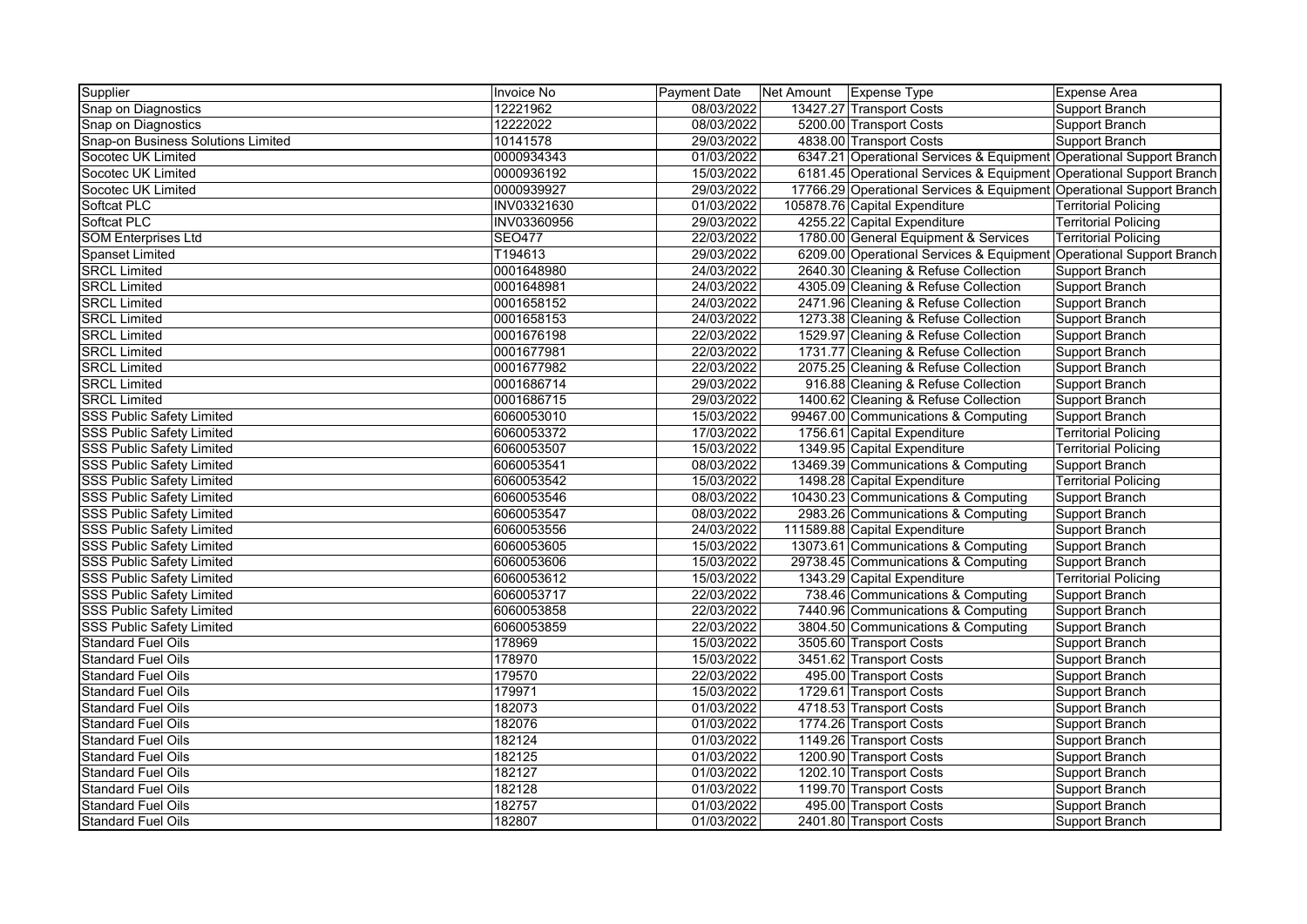| Supplier                  | Invoice No | <b>Payment Date</b> | Net Amount   Expense Type |                          | <b>Expense Area</b> |
|---------------------------|------------|---------------------|---------------------------|--------------------------|---------------------|
| <b>Standard Fuel Oils</b> | 182808     | 01/03/2022          |                           | 3595.20 Transport Costs  | Support Branch      |
| <b>Standard Fuel Oils</b> | 182809     | 01/03/2022          |                           | 2401.80 Transport Costs  | Support Branch      |
| <b>Standard Fuel Oils</b> | 182810     | 01/03/2022          |                           | 2401.80 Transport Costs  | Support Branch      |
| <b>Standard Fuel Oils</b> | 182811     | 01/03/2022          |                           | 3596.40 Transport Costs  | Support Branch      |
| <b>Standard Fuel Oils</b> | 182812     | 01/03/2022          |                           | 1801.35 Transport Costs  | Support Branch      |
| <b>Standard Fuel Oils</b> | 182813     | 01/03/2022          |                           | 9987.06 Transport Costs  | Support Branch      |
| <b>Standard Fuel Oils</b> | 182970     | 03/03/2022          |                           | 1207.21 Transport Costs  | Support Branch      |
| <b>Standard Fuel Oils</b> | 182973     | 08/03/2022          |                           | 1042.40 Transport Costs  | Support Branch      |
| <b>Standard Fuel Oils</b> | 182976     | 08/03/2022          |                           | 828.82 Transport Costs   | Support Branch      |
| <b>Standard Fuel Oils</b> | 182978     | 03/03/2022          |                           | 1206.00 Transport Costs  | Support Branch      |
| <b>Standard Fuel Oils</b> | 182979     | 08/03/2022          |                           | 1208.41 Transport Costs  | Support Branch      |
| <b>Standard Fuel Oils</b> | 182980     | 08/03/2022          |                           | 840.96 Transport Costs   | Support Branch      |
| <b>Standard Fuel Oils</b> | 183192     | 01/03/2022          |                           | 1775.43 Transport Costs  | Support Branch      |
| <b>Standard Fuel Oils</b> | 183632     | 08/03/2022          |                           | 3008.75 Transport Costs  | Support Branch      |
| <b>Standard Fuel Oils</b> | 183633     | 08/03/2022          |                           | 3610.50 Transport Costs  | Support Branch      |
| <b>Standard Fuel Oils</b> | 183636     | 08/03/2022          |                           | 12072.45 Transport Costs | Support Branch      |
| <b>Standard Fuel Oils</b> | 183637     | 15/03/2022          |                           | 1827.90 Transport Costs  | Support Branch      |
| <b>Standard Fuel Oils</b> | 183638     | 08/03/2022          |                           | 3633.37 Transport Costs  | Support Branch      |
| <b>Standard Fuel Oils</b> | 183640     | 15/03/2022          |                           | 4032.04 Transport Costs  | Support Branch      |
| <b>Standard Fuel Oils</b> | 183641     | 08/03/2022          |                           | 11943.36 Transport Costs | Support Branch      |
| <b>Standard Fuel Oils</b> | 183642     | 08/03/2022          |                           | 1811.20 Transport Costs  | Support Branch      |
| <b>Standard Fuel Oils</b> | 183689     | 10/03/2022          |                           | 1209.89 Transport Costs  | Support Branch      |
| <b>Standard Fuel Oils</b> | 183690     | 15/03/2022          |                           | 1211.10 Transport Costs  | Support Branch      |
| <b>Standard Fuel Oils</b> | 183691     | 15/03/2022          |                           | 609.30 Transport Costs   | Support Branch      |
| <b>Standard Fuel Oils</b> | 183692     | 10/03/2022          |                           | 1211.10 Transport Costs  | Support Branch      |
| <b>Standard Fuel Oils</b> | 183694     | 15/03/2022          |                           | 1108.16 Transport Costs  | Support Branch      |
| <b>Standard Fuel Oils</b> | 183695     | 15/03/2022          |                           | 503.28 Transport Costs   | Support Branch      |
| <b>Standard Fuel Oils</b> | 184499     | 17/03/2022          |                           | 3084.50 Transport Costs  | Support Branch      |
| <b>Standard Fuel Oils</b> | 184500     | 17/03/2022          |                           | 3734.71 Transport Costs  | Support Branch      |
| <b>Standard Fuel Oils</b> | 184501     | 15/03/2022          |                           | 3006.77 Transport Costs  | Support Branch      |
| <b>Standard Fuel Oils</b> | 184502     | 15/03/2022          |                           | 3703.87 Transport Costs  | Support Branch      |
| <b>Standard Fuel Oils</b> | 184503     | 15/03/2022          |                           | 4023.67 Transport Costs  | Support Branch      |
| <b>Standard Fuel Oils</b> | 184528     | 17/03/2022          |                           | 1236.30 Transport Costs  | Support Branch      |
| <b>Standard Fuel Oils</b> | 184529     | 22/03/2022          |                           | 572.15 Transport Costs   | Support Branch      |
| <b>Standard Fuel Oils</b> | 184533     | 17/03/2022          |                           | 1236.30 Transport Costs  | Support Branch      |
| <b>Standard Fuel Oils</b> | 184535     | 22/03/2022          |                           | 856.98 Transport Costs   | Support Branch      |
| <b>Standard Fuel Oils</b> | 185542     | 22/03/2022          |                           | 495.00 Transport Costs   | Support Branch      |
| <b>Standard Fuel Oils</b> | 185592     | 24/03/2022          |                           | 4298.26 Transport Costs  | Support Branch      |
| <b>Standard Fuel Oils</b> | 185594     | 24/03/2022          |                           | 7613.42 Transport Costs  | Support Branch      |
| <b>Standard Fuel Oils</b> | 185595     | 24/03/2022          |                           | 2151.45 Transport Costs  | Support Branch      |
| <b>Standard Fuel Oils</b> | 185596     | 29/03/2022          |                           | 4544.70 Transport Costs  | Support Branch      |
| <b>Standard Fuel Oils</b> | 185597     | 24/03/2022          |                           | 5727.20 Transport Costs  | Support Branch      |
| <b>Standard Fuel Oils</b> | 185862     | 24/03/2022          |                           | 1432.87 Transport Costs  | Support Branch      |
| <b>Standard Fuel Oils</b> | 185863     | 29/03/2022          |                           | 1441.53 Transport Costs  | Support Branch      |
| <b>Standard Fuel Oils</b> | 185865     | 24/03/2022          |                           | 1434.30 Transport Costs  | Support Branch      |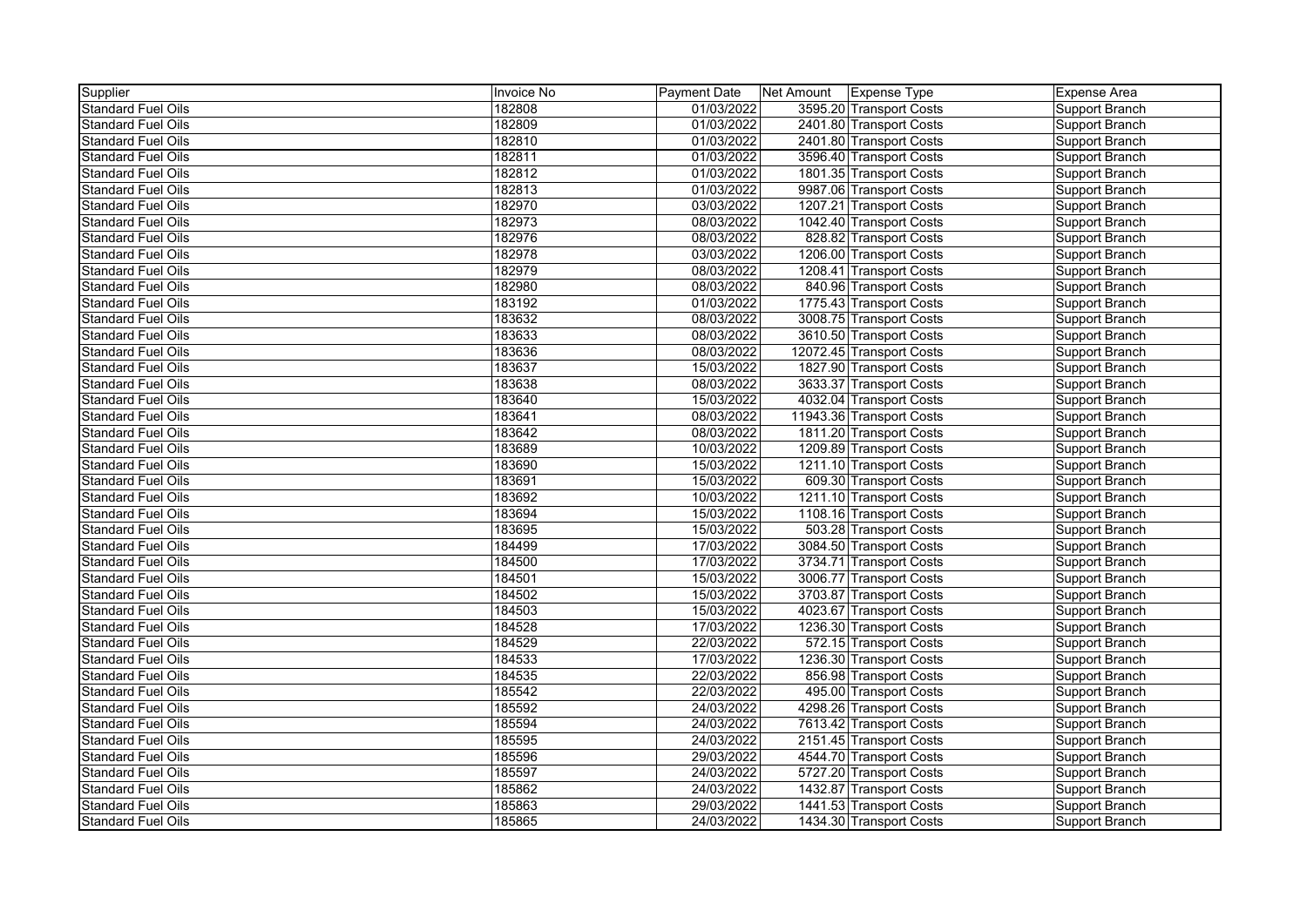| Supplier                                      | Invoice No            | <b>Payment Date</b> | Net Amount   Expense Type |                                                                     | <b>Expense Area</b>               |
|-----------------------------------------------|-----------------------|---------------------|---------------------------|---------------------------------------------------------------------|-----------------------------------|
| <b>Standard Fuel Oils</b>                     | 185866                | 29/03/2022          |                           | 1517.40 Transport Costs                                             | Support Branch                    |
| <b>Stapletons Tyres</b>                       | WN645084              | 03/03/2022          |                           | 1017.95 Transport Costs                                             | Support Branch                    |
| <b>Stapletons Tyres</b>                       | WN671909              | 22/03/2022          |                           | 832.75 Transport Costs                                              | Support Branch                    |
| <b>Stapletons Tyres</b>                       | WN672231              | 22/03/2022          |                           | 584.40 Transport Costs                                              | Support Branch                    |
| <b>Stapletons Tyres</b>                       | WN677685              | 15/03/2022          |                           | 487.95 Transport Costs                                              | Support Branch                    |
| <b>Stapletons Tyres</b>                       | WN697226              | 29/03/2022          |                           | 528.00 Transport Costs                                              | Support Branch                    |
| Stephanie Dootson                             | 00056                 | 22/03/2022          |                           | 1496.25 Operational Services & Equipment Operational Support Branch |                                   |
| <b>Stockport Events</b>                       | INV000473             | 08/03/2022          |                           | 2842.67 General Equipment & Services                                | Support Branch                    |
| <b>Style North</b>                            | <b>SNO-7287</b>       | 08/03/2022          |                           | 418.00 Premises Related Costs                                       | Support Branch                    |
| <b>Style North</b>                            | SNO-7299              | 08/03/2022          |                           | 1295.00 Premises Related Costs                                      | Support Branch                    |
| Surelock McGill                               | SI-160703             | 08/03/2022          |                           | 2313.47 General Equipment & Services                                | <b>Operational Support Branch</b> |
| Surveymonkey                                  | H72520220302klfnftrds | 44620.00            |                           | 2250.00 General Equipment & Services                                | Support Branch                    |
| <b>Systems Technology Consultants Limited</b> | 2005427               | 08/03/2022          |                           | 580.00 Operational Services & Equipment Operational Support Branch  |                                   |
| <b>Systems Technology Consultants Limited</b> | 2005432               | 08/03/2022          |                           | 440.00 Operational Services & Equipment Operational Support Branch  |                                   |
| <b>Systems Technology Consultants Limited</b> | 2005444               | 08/03/2022          |                           | 710.00 Operational Services & Equipment Operational Support Branch  |                                   |
| <b>Systems Technology Consultants Limited</b> | 2005447               | 08/03/2022          |                           | 580.00 Operational Services & Equipment Operational Support Branch  |                                   |
| <b>Systems Technology Consultants Limited</b> | 2005453               | 08/03/2022          |                           | 580.00 Operational Services & Equipment Operational Support Branch  |                                   |
| <b>Systems Technology Consultants Limited</b> | 2005463               | 08/03/2022          |                           | 690.00 Operational Services & Equipment Operational Support Branch  |                                   |
| <b>Systems Technology Consultants Limited</b> | 2005537               | 22/03/2022          |                           | 580.00 Operational Services & Equipment Operational Support Branch  |                                   |
| <b>Systems Technology Consultants Limited</b> | 2005545               | 22/03/2022          |                           | 580.00 Operational Services & Equipment Operational Support Branch  |                                   |
| Systems Technology Consultants Limited        | 2005546               | 22/03/2022          |                           | 580.00 Operational Services & Equipment Operational Support Branch  |                                   |
| <b>Systems Technology Consultants Limited</b> | 2005547               | 22/03/2022          |                           | 580.00 Operational Services & Equipment Operational Support Branch  |                                   |
| Systems Technology Consultants Limited        | 2005548               | 22/03/2022          |                           | 870.00 Operational Services & Equipment Operational Support Branch  |                                   |
| Systems Technology Consultants Limited        | 2005550               | 22/03/2022          |                           | 580.00 Operational Services & Equipment Operational Support Branch  |                                   |
| Systems Technology Consultants Limited        | 2005551               | 22/03/2022          |                           | 580.00 Operational Services & Equipment Operational Support Branch  |                                   |
| <b>Systems Technology Consultants Limited</b> | 2005611               | 29/03/2022          |                           | 685.00 Operational Services & Equipment Operational Support Branch  |                                   |
| <b>Tactical Kit Ltd</b>                       | <b>INV-4257</b>       | 01/03/2022          |                           | 958.28 Operational Services & Equipment Operational Support Branch  |                                   |
| <b>Tactical Kit Ltd</b>                       | <b>INV-4305</b>       | 22/03/2022          |                           | 490.73 Operational Services & Equipment Operational Support Branch  |                                   |
| <b>Tactree Company Uk</b>                     | SI-264254             | 29/03/2022          |                           | 572.95 Police Other Costs & Allowances                              | Operational Support Branch        |
| <b>Tactree Company Uk</b>                     | SI-265486             | 29/03/2022          |                           | 572.95 Operational Services & Equipment Various                     |                                   |
| <b>Tailored Image Limited</b>                 | 681793                | 24/03/2022          |                           | 6247.00 Uniform Costs                                               | Support Branch                    |
| <b>Tameside Transmission Limited</b>          | 44363                 | 15/03/2022          |                           | 695.00 Transport Costs                                              | Support Branch                    |
| Telefónica Tech Northern Ireland              | 33523-C               | 22/03/2022          |                           | 20900.00 Capital Expenditure                                        | <b>Territorial Policing</b>       |
| Telefónica Tech Northern Ireland              | 33683-C               | 29/03/2022          |                           | 1871.00 Communications & Computing                                  | Support Branch                    |
| Telefónica Tech Northern Ireland              | 34017-C               | 15/03/2022          |                           | 12650.00 Capital Expenditure                                        | <b>Territorial Policing</b>       |
| Telefónica Tech Northern Ireland              | 34026-C               | 29/03/2022          |                           | 63253.80 General Equipment & Services                               | <b>Territorial Policing</b>       |
| Telefónica Tech Northern Ireland              | 34120-C               | 15/03/2022          |                           | 12040.12 Communications & Computing                                 | Support Branch                    |
| Telefónica Tech Northern Ireland              | 34265-C               | 29/03/2022          |                           | 19400.00 Capital Expenditure                                        | Support Branch                    |
| Telefónica Tech Northern Ireland              | 34312-C               | 29/03/2022          |                           | 324000.00 Capital Expenditure                                       | Support Branch                    |
| <b>Tetra Tech Limited</b>                     | 30030627              | 22/03/2022          |                           | 1588.33 Premises Related Costs                                      | Support Branch                    |
| <b>Thatcham Research</b>                      | SIN101073666          | 08/03/2022          |                           | 2880.00 Staff Related Costs                                         | Operational Support Branch        |
| The Flag Consultancy Ltd                      | FC6501                | 08/03/2022          |                           | 575.00 Premises Related Costs                                       | Support Branch                    |
| The Investigator                              | TI-C036631A           | 22/03/2022          |                           | 1754.91 General Equipment & Services                                | Support Branch                    |
| Thebigword Interpreting Services Limited      | 80080530              | 29/03/2022          |                           | 1907.30 General Equipment & Services                                | Operational Support Branch        |
| Thebigword Interpreting Services Limited      | 80081090              | 29/03/2022          |                           | 1548.10 General Equipment & Services                                | Operational Support Branch        |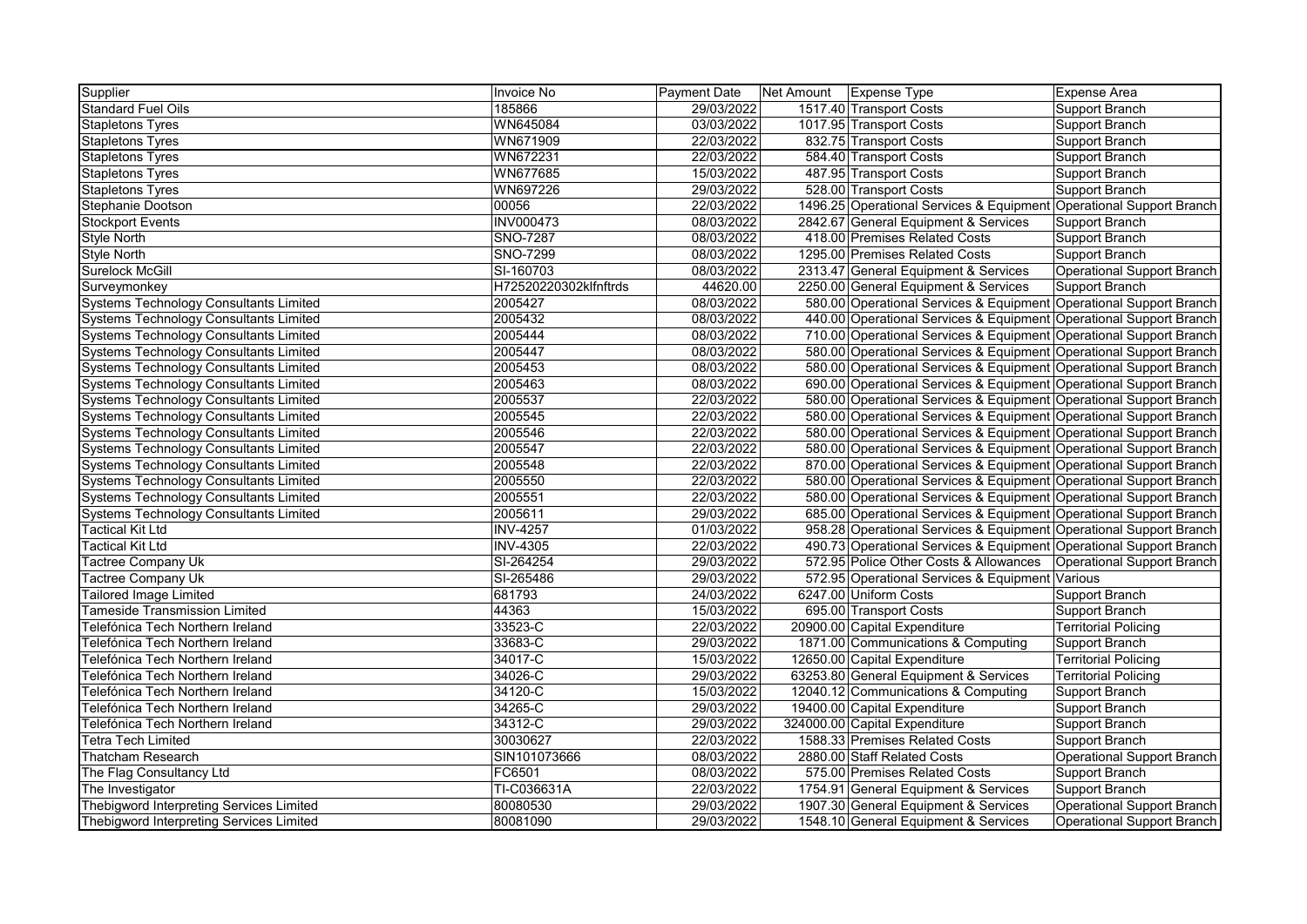| Supplier                                 | <b>Invoice No</b> | Payment Date | Net Amount | Expense Type                                                        | Expense Area                      |
|------------------------------------------|-------------------|--------------|------------|---------------------------------------------------------------------|-----------------------------------|
| Thebigword Interpreting Services Limited | 80081878          | 29/03/2022   |            | 8766.90 General Equipment & Services                                | Operational Support Branch        |
| Thebigword Interpreting Services Limited | 90875107          | 01/03/2022   |            | 7808.00 Operational Services & Equipment Operational Support Branch |                                   |
| Thebigword Interpreting Services Limited | 90875120          | 01/03/2022   |            | 30975.38 General Equipment & Services                               | <b>Operational Support Branch</b> |
| Thebigword Interpreting Services Limited | 90892412          | 29/03/2022   |            | 3882.56 Operational Services & Equipment Operational Support Branch |                                   |
| Thebigword Interpreting Services Limited | 90892420          | 29/03/2022   |            | 30531.31 General Equipment & Services                               | Operational Support Branch        |
| Thebigword Interpreting Services Limited | <b>INV689509</b>  | 01/03/2022   |            | 7183.47 General Equipment & Services                                | Operational Support Branch        |
| Thebigword Interpreting Services Limited | <b>INV691198</b>  | 29/03/2022   |            | 6497.53 General Equipment & Services                                | <b>Operational Support Branch</b> |
| <b>Tibard Laundry Services</b>           | 194722            | 01/03/2022   |            | 1205.48 Cleaning & Refuse Collection                                | <b>Support Branch</b>             |
| <b>Tibard Laundry Services</b>           | 196357            | 29/03/2022   |            | 1221.10 Cleaning & Refuse Collection                                | <b>Support Branch</b>             |
| Timberbuild Dog Kennels Ltd              | <b>INV-02250</b>  | 08/03/2022   |            | 3930.00 Operational Services & Equipment Operational Support Branch |                                   |
| <b>Tokeim Solutions UK Limited</b>       | 825296            | 01/03/2022   |            | 1390.34 Transport Costs                                             | Support Branch                    |
| <b>Total GP</b>                          | 600000259387860   | 01/03/2022   |            | 653.39 Premises Related Costs                                       | Support Branch                    |
| <b>Total GP</b>                          | 600000259387881   | 01/03/2022   |            | 3857.64 Premises Related Costs                                      | <b>Support Branch</b>             |
| <b>Total GP</b>                          | 600000259387892   | 01/03/2022   |            | 2853.31 Premises Related Costs                                      | Support Branch                    |
| <b>Total GP</b>                          | 600000259387914   | 01/03/2022   |            | 6482.41 Premises Related Costs                                      | Support Branch                    |
| Total GP                                 | 600000259387925   | 01/03/2022   |            | 2720.87 Premises Related Costs                                      | Support Branch                    |
| <b>Total GP</b>                          | 600000259387958   | 01/03/2022   |            | 1839.66 Premises Related Costs                                      | Support Branch                    |
| Total GP                                 | 600000259387970   | 01/03/2022   |            | 3169.26 Premises Related Costs                                      | <b>Support Branch</b>             |
| <b>Total GP</b>                          | 600000259387980   | 01/03/2022   |            | 3483.36 Premises Related Costs                                      | Support Branch                    |
| <b>Total GP</b>                          | 600000259388002   | 01/03/2022   |            | 675.53 Premises Related Costs                                       | Support Branch                    |
| <b>Total GP</b>                          | 600000259391192   | 01/03/2022   |            | 1046.03 Premises Related Costs                                      | <b>Support Branch</b>             |
| <b>Total GP</b>                          | 600000259391203   | 01/03/2022   |            | 717.91 Premises Related Costs                                       | <b>Support Branch</b>             |
| <b>Total GP</b>                          | 600000259391214   | 01/03/2022   |            | 3958.48 Premises Related Costs                                      | <b>Support Branch</b>             |
| <b>Total GP</b>                          | 600000259391225   | 01/03/2022   |            | 14358.86 Premises Related Costs                                     | Support Branch                    |
| Total GP                                 | 600000259391247   | 01/03/2022   |            | 2340.70 Premises Related Costs                                      | Support Branch                    |
| <b>Total GP</b>                          | 600000259391270   | 01/03/2022   |            | 1351.26 Premises Related Costs                                      | Support Branch                    |
| Total GP                                 | 600000259391280   | 01/03/2022   |            | 5564.69 Premises Related Costs                                      | Support Branch                    |
| <b>Total GP</b>                          | 600000259391291   | 01/03/2022   |            | 3792.44 Premises Related Costs                                      | Support Branch                    |
| <b>Total GP</b>                          | 600000259391313   | 01/03/2022   |            | 7415.78 Premises Related Costs                                      | Support Branch                    |
| <b>Total GP</b>                          | 600000259391335   | 01/03/2022   |            | 1431.02 Premises Related Costs                                      | Support Branch                    |
| <b>Total GP</b>                          | 600000259391368   | 01/03/2022   |            | 2904.25 Premises Related Costs                                      | <b>Support Branch</b>             |
| <b>Total GP</b>                          | 600000259391379   | 01/03/2022   |            | 3321.47 Premises Related Costs                                      | <b>Support Branch</b>             |
| <b>Total GP</b>                          | 600000259391380   | 01/03/2022   |            | 1362.84 Premises Related Costs                                      | <b>Support Branch</b>             |
| Total GP                                 | 600000259391401   | 01/03/2022   |            | 1479.41 Premises Related Costs                                      | Support Branch                    |
| Total GP                                 | 600000259391412   | 01/03/2022   |            | 12477.21 Premises Related Costs                                     | Support Branch                    |
| Total GP                                 | 600000259391423   | 01/03/2022   |            | 2058.36 Premises Related Costs                                      | <b>Support Branch</b>             |
| <b>Total GP</b>                          | 600000259391434   | 01/03/2022   |            | 1678.96 Premises Related Costs                                      | <b>Support Branch</b>             |
| <b>Total GP</b>                          | 600000259391456   | 01/03/2022   |            | 625.55 Premises Related Costs                                       | Support Branch                    |
| <b>Total GP</b>                          | 600000259391467   | 01/03/2022   |            | 6846.31 Premises Related Costs                                      | <b>Support Branch</b>             |
| <b>Total GP</b>                          | 600000259391478   | 01/03/2022   |            | 2669.05 Premises Related Costs                                      | Support Branch                    |
| <b>Total GP</b>                          | 600000259391489   | 01/03/2022   |            | 11494.67 Premises Related Costs                                     | Support Branch                    |
| <b>Total GP</b>                          | 600000259391511   | 01/03/2022   |            | 600.66 Premises Related Costs                                       | <b>Support Branch</b>             |
| <b>Total GP</b>                          | 600000259391522   | 01/03/2022   |            | 2806.82 Premises Related Costs                                      | Support Branch                    |
| <b>Total GP</b>                          | 600000259391544   | 01/03/2022   |            | 4047.13 Premises Related Costs                                      | Support Branch                    |
| <b>Total GP</b>                          | 600000259391555   | 01/03/2022   |            | 1309.09 Premises Related Costs                                      | <b>Support Branch</b>             |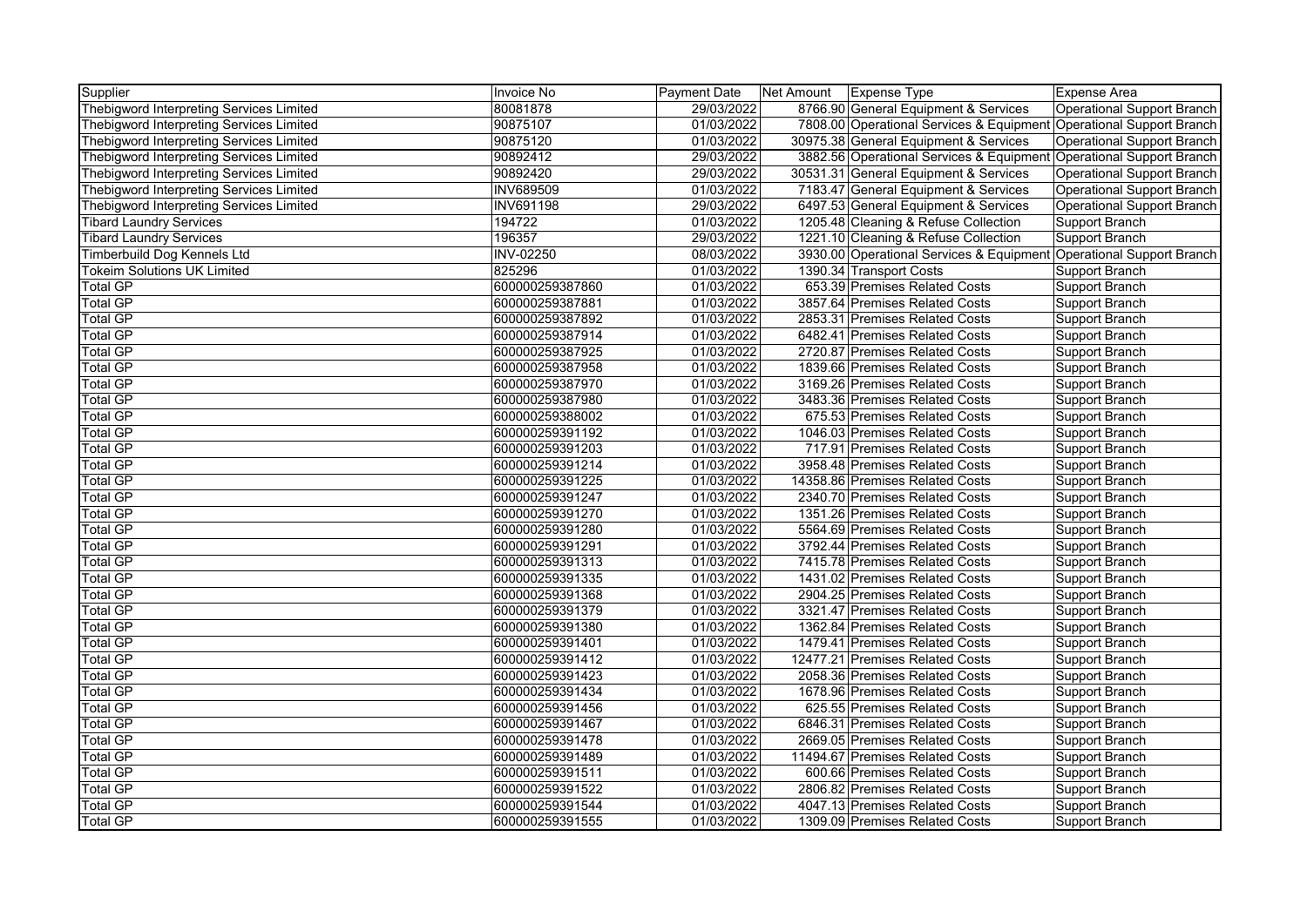| Supplier                       | Invoice No      | Payment Date | Net Amount   Expense Type       | Expense Area   |
|--------------------------------|-----------------|--------------|---------------------------------|----------------|
| <b>Total GP</b>                | 600000259391577 | 01/03/2022   | 3652.11 Premises Related Costs  | Support Branch |
| <b>Total GP</b>                | 600000259391588 | 01/03/2022   | 1190.49 Premises Related Costs  | Support Branch |
| <b>Total GP</b>                | 600000259391599 | 01/03/2022   | 770.90 Premises Related Costs   | Support Branch |
| <b>Total GP</b>                | 600000261652704 | 29/03/2022   | 2162.78 Premises Related Costs  | Support Branch |
| <b>Total GP</b>                | 600000261652715 | 29/03/2022   | 4922.46 Premises Related Costs  | Support Branch |
| <b>Total GP</b>                | 600000261652726 | 29/03/2022   | 474.18 Premises Related Costs   | Support Branch |
| <b>Total GP</b>                | 600000261652737 | 29/03/2022   | 504.27 Premises Related Costs   | Support Branch |
| <b>Total GP</b>                | 600000261652748 | 29/03/2022   | 1419.89 Premises Related Costs  | Support Branch |
| <b>Total GP</b>                | 600000261652759 | 29/03/2022   | 1691.91 Premises Related Costs  | Support Branch |
| <b>Total GP</b>                | 600000261652760 | 29/03/2022   | 10641.88 Premises Related Costs | Support Branch |
| <b>Total GP</b>                | 600000261652770 | 29/03/2022   | 1425.78 Premises Related Costs  | Support Branch |
| <b>Total GP</b>                | 600000261652792 | 29/03/2022   | 1146.64 Premises Related Costs  | Support Branch |
| <b>Total GP</b>                | 600000261652803 | 29/03/2022   | 2649.85 Premises Related Costs  | Support Branch |
| <b>Total GP</b>                | 600000261652814 | 29/03/2022   | 2348.93 Premises Related Costs  | Support Branch |
| <b>Total GP</b>                | 600000261652847 | 29/03/2022   | 1162.23 Premises Related Costs  | Support Branch |
| Total GP                       | 600000261652869 | 29/03/2022   | 5937.47 Premises Related Costs  | Support Branch |
| <b>Total GP</b>                | 600000261652880 | 29/03/2022   | 2754.09 Premises Related Costs  | Support Branch |
| <b>Total GP</b>                | 600000261652891 | 29/03/2022   | 4717.21 Premises Related Costs  | Support Branch |
| <b>Total GP</b>                | 600000261652902 | 29/03/2022   | 1045.67 Premises Related Costs  | Support Branch |
| <b>Total GP</b>                | 600000261652935 | 29/03/2022   | 2002.12 Premises Related Costs  | Support Branch |
| <b>Total GP</b>                | 600000261652957 | 29/03/2022   | 11665.22 Premises Related Costs | Support Branch |
| Total GP                       | 600000261652968 | 29/03/2022   | 3280.28 Premises Related Costs  | Support Branch |
| <b>Total GP</b>                | 600000261652979 | 29/03/2022   | 606.88 Premises Related Costs   | Support Branch |
| <b>Total GP</b>                | 600000261652980 | 29/03/2022   | 1003.82 Premises Related Costs  | Support Branch |
| <b>Total GP</b>                | 600000261653012 | 29/03/2022   | 580.16 Premises Related Costs   | Support Branch |
| <b>Total GP</b>                | 600000261653034 | 29/03/2022   | 3023.13 Premises Related Costs  | Support Branch |
| <b>Total GP</b>                | 600000261653045 | 29/03/2022   | 2207.31 Premises Related Costs  | Support Branch |
| <b>Total GP</b>                | 600000261653067 | 29/03/2022   | 1396.30 Premises Related Costs  | Support Branch |
| <b>Total GP</b>                | 600000261653090 | 29/03/2022   | 2088.77 Premises Related Costs  | Support Branch |
| <b>Total GP</b>                | 600000261653100 | 29/03/2022   | 5138.05 Premises Related Costs  | Support Branch |
| <b>Total GP</b>                | 600000261653122 | 29/03/2022   | 2240.81 Premises Related Costs  | Support Branch |
| <b>Total GP</b>                | 600000261653133 | 29/03/2022   | 3232.21 Premises Related Costs  | Support Branch |
| <b>Total GP</b>                | 600000261653155 | 29/03/2022   | 552.09 Premises Related Costs   | Support Branch |
| <b>Total GP</b>                | 600000261682998 | 29/03/2022   | 629.40 Premises Related Costs   | Support Branch |
| <b>Total GP</b>                | 600000261683009 | 29/03/2022   | 990.58 Premises Related Costs   | Support Branch |
| <b>Total GP</b>                | 600000261683010 | 29/03/2022   | 3255.15 Premises Related Costs  | Support Branch |
| <b>Total GP</b>                | 600000261683031 | 29/03/2022   | 1135.78 Premises Related Costs  | Support Branch |
| Total GP                       | 600000261683042 | 29/03/2022   | 3144.91 Premises Related Costs  | Support Branch |
| Total GP                       | 600000261683064 | 29/03/2022   | 2276.59 Premises Related Costs  | Support Branch |
| <b>Total GP</b>                | 600000261683075 | 29/03/2022   | 464.23 Premises Related Costs   | Support Branch |
| <b>Total GP</b>                | 600000261683108 | 29/03/2022   | 9169.85 Premises Related Costs  | Support Branch |
| Toye Kenning & Spencer Limited | SI0000032642    | 01/03/2022   | 912.50 Various                  | Support Branch |
| Toyota (G B) Limited           | YF878339        | 01/03/2022   | 18772.05 Capital Expenditure    | Support Branch |
| Toyota (G B) Limited           | YF878340        | 08/03/2022   | 18772.05 Capital Expenditure    | Support Branch |
| Toyota (G B) Limited           | YF878341        | 01/03/2022   | 18772.05 Capital Expenditure    | Support Branch |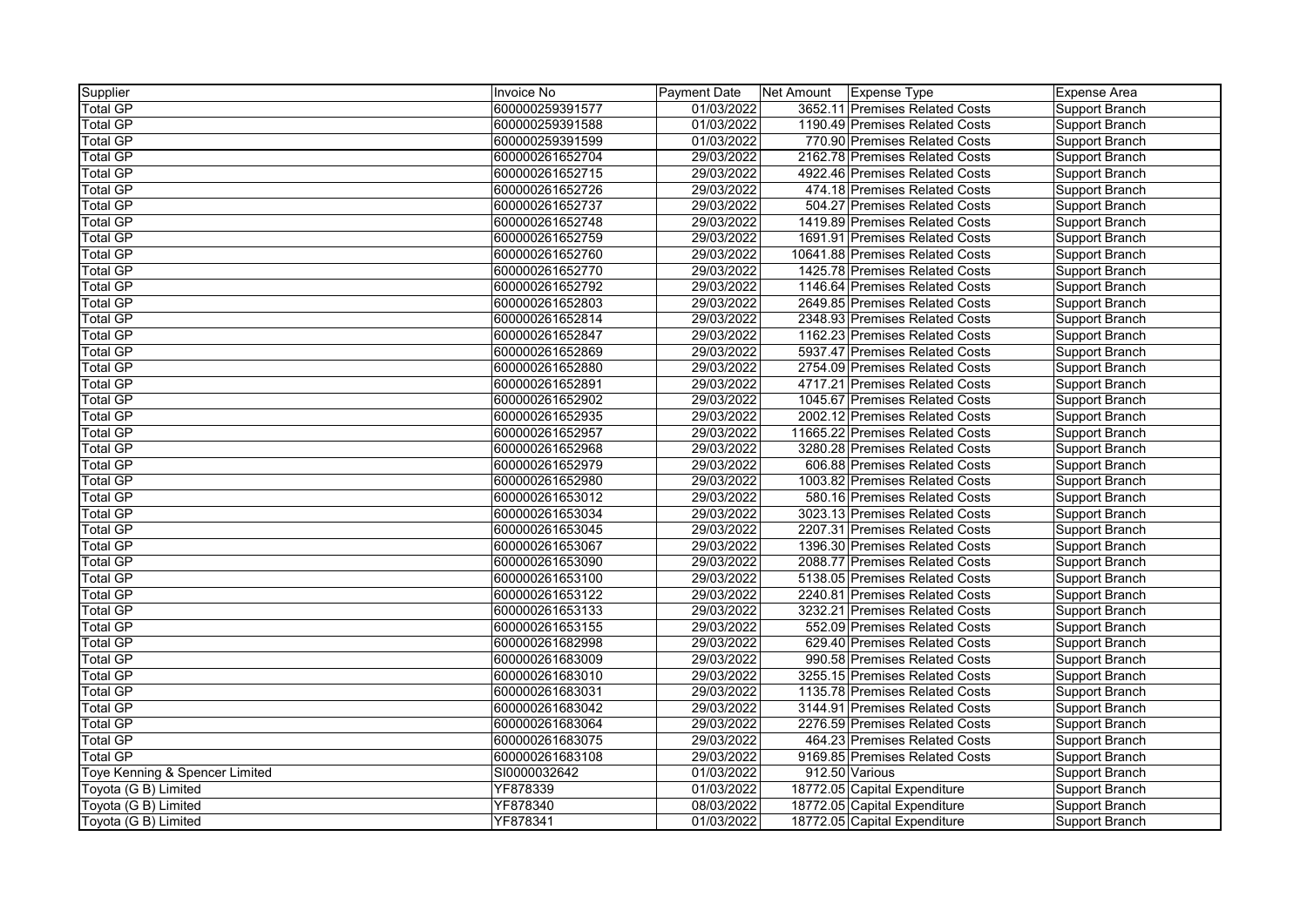| Supplier                                    | Invoice No          | <b>Payment Date</b> | Net Amount   Expense Type |                                                                     | <b>Expense Area</b>        |
|---------------------------------------------|---------------------|---------------------|---------------------------|---------------------------------------------------------------------|----------------------------|
| Toyota (G B) Limited                        | YF878342            | 01/03/2022          |                           | 18772.05 Capital Expenditure                                        | Support Branch             |
| <b>Trade Parts Specialist</b>               | 227426036           | 15/03/2022          |                           | 667.93 Transport Costs                                              | Support Branch             |
| <b>Trade Parts Specialist</b>               | 227588854           | 15/03/2022          |                           | 608.05 Transport Costs                                              | Support Branch             |
| Trade Parts Specialist                      | 227837835           | 15/03/2022          |                           | 749.18 Transport Costs                                              | Support Branch             |
| <b>Trade Parts Specialist</b>               | 228452769           | 01/03/2022          |                           | 1287.76 Transport Costs                                             | Support Branch             |
| <b>Trade Parts Specialist</b>               | 228545372           | 15/03/2022          |                           | 977.45 Transport Costs                                              | Support Branch             |
| <b>Trade Parts Specialist</b>               | 228560153           | 15/03/2022          |                           | 947.01 Transport Costs                                              | Support Branch             |
| <b>Trade Parts Specialist</b>               | 228598466           | 15/03/2022          |                           | 688.16 Transport Costs                                              | Support Branch             |
| <b>Trade Parts Specialist</b>               | 228598468           | 01/03/2022          |                           | 476.23 Transport Costs                                              | Support Branch             |
| <b>Trade Parts Specialist</b>               | 228614918           | 01/03/2022          |                           | 848.04 Transport Costs                                              | Support Branch             |
| <b>Trade Parts Specialist</b>               | 228632468           | 03/03/2022          |                           | 531.57 Transport Costs                                              | Support Branch             |
| <b>Trade Parts Specialist</b>               | 228730891           | 08/03/2022          |                           | 875.08 Transport Costs                                              | Support Branch             |
| Trade Parts Specialist                      | 228904096           | 10/03/2022          |                           | 629.51 Transport Costs                                              | Support Branch             |
| <b>Trade Parts Specialist</b>               | 228940956           | 15/03/2022          |                           | 1085.53 Transport Costs                                             | Support Branch             |
| <b>Trade Parts Specialist</b>               | 228957582           | 15/03/2022          |                           | 505.45 Transport Costs                                              | Support Branch             |
| <b>Trade Parts Specialist</b>               | 229010908           | 22/03/2022          |                           | 649.77 Transport Costs                                              | Support Branch             |
| <b>Trade Parts Specialist</b>               | 229039408           | 22/03/2022          |                           | 468.79 Transport Costs                                              | Support Branch             |
| <b>Trade Parts Specialist</b>               | 229046796           | 22/03/2022          |                           | 543.42 Transport Costs                                              | Support Branch             |
| Treble 5 Treble 1 Limited                   | SIT004749           | 29/03/2022          |                           | 23326.00 General Equipment & Services                               | Operational Support Branch |
| <b>Triscan Systems Limited</b>              | 0000014036          | 08/03/2022          |                           | 495.00 Transport Costs                                              | Support Branch             |
| Try & Lilly Limited                         | 78069               | 24/03/2022          |                           | 2832.80 Uniform Costs                                               | Support Branch             |
| Try & Lilly Limited                         | 78124               | 29/03/2022          | 2976.06 Various           |                                                                     | Support Branch             |
| Try & Lilly Limited                         | 78130               | 29/03/2022          |                           | 708.20 Uniform Costs                                                | Support Branch             |
| <b>UK Tactical</b>                          | <b>INV-206334</b>   | 22/03/2022          |                           | 2210.00 Operational Services & Equipment Various                    |                            |
| United Kingdom Accreditation Service (Ukas) | IUK200028370        | 15/03/2022          |                           | 1350.00 Staff Related Costs                                         | Operational Support Branch |
| United Kingdom Accreditation Service (Ukas) | IUK200028371        | 15/03/2022          |                           | 1020.00 Staff Related Costs                                         | Operational Support Branch |
| United Kingdom Accreditation Service (Ukas) | IUK200028977        | 01/03/2022          |                           | 2367.50 General Equipment & Services                                | Operational Support Branch |
| United Kingdom Accreditation Service (Ukas) | IUK200029715        | 15/03/2022          |                           | 15420.75 General Equipment & Services                               | Operational Support Branch |
| University Of Manchester                    | 31430158            | 22/03/2022          |                           | 2000.00 General Equipment & Services                                | Support Branch             |
| <b>University of Portsmouth</b>             | 2044309-4/0002      | 01/03/2022          |                           | 2250.00 General Equipment & Services                                | Operational Support Branch |
| Veolia Environmental Services (Uk) Limited  | 8761147424          | 08/03/2022          |                           | 682.48 Cleaning & Refuse Collection                                 | Support Branch             |
| Veolia Environmental Services (Uk) Limited  | 8761149019          | 08/03/2022          |                           | 482.48 Cleaning & Refuse Collection                                 | Support Branch             |
| Veolia Environmental Services (Uk) Limited  | 8761149024          | 08/03/2022          |                           | 617.74 Cleaning & Refuse Collection                                 | Support Branch             |
| Veolia Environmental Services (Uk) Limited  | 8761149031          | 08/03/2022          |                           | 507.10 Cleaning & Refuse Collection                                 | Support Branch             |
| Veolia Environmental Services (Uk) Limited  | 8761149035          | 08/03/2022          |                           | 1337.06 Cleaning & Refuse Collection                                | Support Branch             |
| Veolia Environmental Services (Uk) Limited  | 8761149037          | 08/03/2022          |                           | 812.81 Cleaning & Refuse Collection                                 | Support Branch             |
| Veolia Environmental Services (Uk) Limited  | 8761149039          | 08/03/2022          |                           | 430.32 Cleaning & Refuse Collection                                 | Support Branch             |
| Veolia Environmental Services (Uk) Limited  | 8761149051          | 08/03/2022          |                           | 663.84 Cleaning & Refuse Collection                                 | Support Branch             |
| Version 1 Solutions Limited                 | <b>INVSOL012104</b> | 01/03/2022          |                           | 38447.94 Capital Expenditure                                        | Support Branch             |
| Version 1 Solutions Limited                 | <b>INVSOL012391</b> | 29/03/2022          |                           | 16460.14 Capital Expenditure                                        | Support Branch             |
| <b>Viking Arms Limited</b>                  | INV0081106          | 22/03/2022          |                           | 2368.00 Operational Services & Equipment Operational Support Branch |                            |
| Virgin Media Business                       | 930333-090          | 01/03/2022          |                           | 3170.65 Communications & Computing                                  | Support Branch             |
| Virgin Media Business                       | 930333-093          | 01/03/2022          |                           | 3170.96 Communications & Computing                                  | Support Branch             |
| Virgin Media Business                       | 930333-094          | 29/03/2022          |                           | 3184.66 Communications & Computing                                  | Support Branch             |
| Vodafone Corporate Limited                  | 100296371           | 15/03/2022          |                           | 478.90 Communications & Computing                                   | Support Branch             |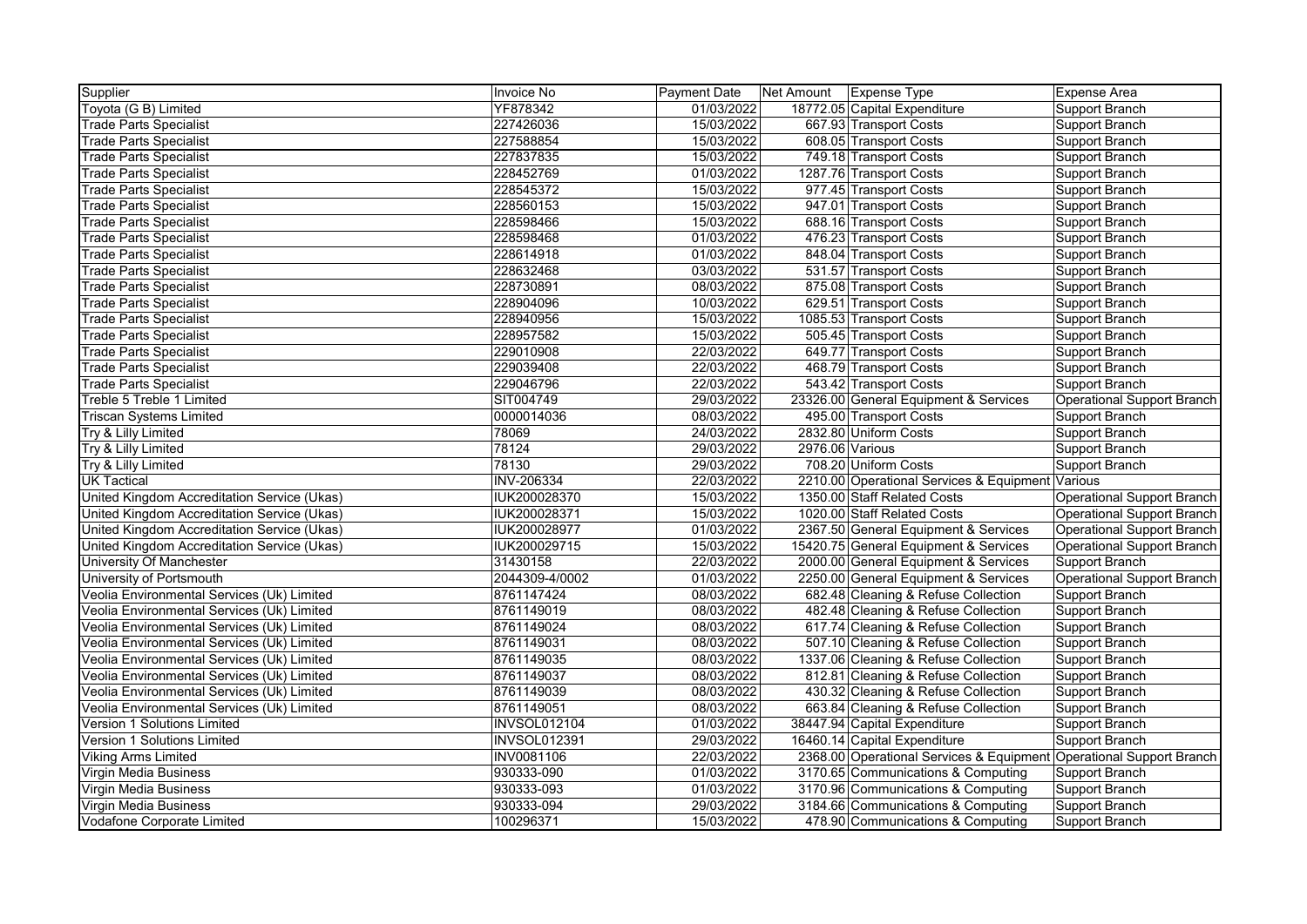| Supplier                                                    | Invoice No            | <b>Payment Date</b> | Net Amount   Expense Type |                                                                      | Expense Area               |
|-------------------------------------------------------------|-----------------------|---------------------|---------------------------|----------------------------------------------------------------------|----------------------------|
| Vodafone Corporate Limited                                  | 100425802             | 08/03/2022          |                           | 2150.00 Communications & Computing                                   | Operational Support Branch |
| Vodafone Corporate Limited                                  | 100458871             | 15/03/2022          |                           | 1395.00 Communications & Computing                                   | Operational Support Branch |
| Vodafone Corporate Limited                                  | 100458872             | 08/03/2022          |                           | 1063.56 Communications & Computing                                   | Support Branch             |
| Vodafone Corporate Limited                                  | 100538638             | 15/03/2022          |                           | 859.40 Communications & Computing                                    | Support Branch             |
| <b>Vodafone Corporate Limited</b>                           | 100561664             | 15/03/2022          |                           | 495.35 Communications & Computing                                    | Support Branch             |
| Vodafone Corporate Limited                                  | 100689102             | 22/03/2022          |                           | 2150.00 Communications & Computing                                   | Operational Support Branch |
| Vodafone Corporate Limited                                  | 100716203             | 24/03/2022          |                           | 1401.00 Communications & Computing                                   | Operational Support Branch |
| <b>Vodafone Corporate Limited</b>                           | RC86586               | 29/03/2022          |                           | 22896.00 Communications & Computing                                  | Support Branch             |
| Vodafone Limited                                            | 376030                | 08/03/2022          |                           | 1776.00 Communications & Computing                                   | Support Branch             |
| Vodafone Limited                                            | UK10/012022/701       | 08/03/2022          |                           | 7989.00 Communications & Computing                                   | Support Branch             |
| <b>VTS Installations Limited</b>                            | <b>VTSi2659</b>       | 15/03/2022          |                           | 11884.44 Operational Services & Equipment Operational Support Branch |                            |
| <b>VTS Installations Limited</b>                            | <b>VTSi2673</b>       | 29/03/2022          |                           | 4880.00 Capital Expenditure                                          | Operational Support Branch |
| W & M Autos                                                 | 11034                 | 01/03/2022          |                           | 1289.30 Transport Costs                                              | Support Branch             |
| W & M Autos                                                 | 11035                 | 01/03/2022          |                           | 4516.20 Transport Costs                                              | Support Branch             |
| W & M Autos                                                 | 11036                 | 01/03/2022          |                           | 5523.96 Transport Costs                                              | Support Branch             |
| W & M Autos                                                 | 11037                 | 01/03/2022          |                           | 2026.87 Transport Costs                                              | Support Branch             |
| W & M Autos                                                 | 11038                 | 01/03/2022          |                           | 1653.25 Transport Costs                                              | Support Branch             |
| <b>Warden Construction Ltd</b>                              | W15470                | 15/03/2022          |                           | 4520.10 Capital Expenditure                                          | Support Branch             |
| <b>Warden Construction Ltd</b>                              | W15471                | 15/03/2022          |                           | 63586.58 Capital Expenditure                                         | Support Branch             |
| <b>Warden Construction Ltd</b>                              | W15472                | 15/03/2022          |                           | 33942.91 Capital Expenditure                                         | Support Branch             |
| <b>Water Plus</b>                                           | uu-INV07219633        | 22/03/2022          |                           | 35349.96 Premises Related Costs                                      | Support Branch             |
| <b>Water Plus</b>                                           | uu-INV07314566        | 17/03/2022          |                           | 55210.81 Premises Related Costs                                      | Support Branch             |
| Waterlogic GB Limited                                       | 6606046               | 08/03/2022          |                           | 863.75 Premises Related Costs                                        | Support Branch             |
| <b>Waterlogic GB Limited</b>                                | 6712072               | 15/03/2022          |                           | 880.41 Premises Related Costs                                        | Support Branch             |
| Weir and Carmichael                                         | 3114953               | 22/03/2022          |                           | 1355.00 Cleaning & Refuse Collection                                 | Support Branch             |
| West Mercia Police and Crime Commissioner                   | W0036445              | 08/03/2022          |                           | 3766.11 Operational Services & Equipment Support Branch              |                            |
| West Mercia Police and Crime Commissioner                   | W0036446              | 08/03/2022          |                           | 4306.66 Operational Services & Equipment Support Branch              |                            |
| <b>West Midlands Police</b>                                 | 209624                | 22/03/2022          |                           | 4161.68 Operational Services & Equipment Support Branch              |                            |
| <b>West Midlands Police</b>                                 | 209700                | 22/03/2022          |                           | 5092.00 Police Related Costs                                         | Operational Support Branch |
| <b>West Midlands Police</b>                                 | 209731                | 24/03/2022          |                           | 1002.00 Police Related Costs                                         | Support Branch             |
| <b>Westlakes Consulting</b>                                 | 7161                  | 17/03/2022          |                           | 1452.46 Capital Expenditure                                          | Support Branch             |
| <b>Wex Photo Video</b>                                      | COSI009371            | 01/03/2022          |                           | 476.21 Operational Services & Equipment Operational Support Branch   |                            |
| Wex Photo Video                                             | COSI009502            | 01/03/2022          |                           | 6953.70 Capital Expenditure                                          | Operational Support Branch |
| Wex Photo Video                                             | COSI009989            | 15/03/2022          |                           | 564.45 Capital Expenditure                                           | Operational Support Branch |
| Wex Photo Video                                             | COSI010061            | 15/03/2022          |                           | 11951.45 Capital Expenditure                                         | Operational Support Branch |
| Wex Photo Video                                             | COSI010191            | 22/03/2022          |                           | 967.75 Capital Expenditure                                           | Operational Support Branch |
| Wex Photo Video                                             | COSI010581            | 29/03/2022          |                           | 7523.17 General Equipment & Services                                 | Operational Support Branch |
| Wilds of Oldham                                             | <b>IN039695</b>       | 29/03/2022          |                           | 873.98 General Equipment & Services                                  | Support Branch             |
| Wilds of Oldham                                             | <b>IN050296</b>       | 22/03/2022          |                           | 1383.01 General Equipment & Services                                 | Support Branch             |
| Wilds of Oldham                                             | <b>IN051507</b>       | 17/03/2022          |                           | 496.24 General Equipment & Services                                  | Support Branch             |
| Wilds of Oldham                                             | IN052225              | 24/03/2022          |                           | 627.88 General Equipment & Services                                  | Support Branch             |
| Wilds of Oldham                                             | <b>INV048703</b>      | 22/03/2022          |                           | 1018.66 General Equipment & Services                                 | Support Branch             |
| William Sugden And Sons Limited                             | 121955                | 29/03/2022          |                           | 4664.78 Various                                                      | Support Branch             |
| Woodall Nicholson Ltd T/A VCS - Police and Special Projects | 800092                | 08/03/2022          |                           | 1188.70 Transport Costs                                              | Support Branch             |
| Wp-Cd-Writer.Com Ltd                                        | H72520220308tvuihfdik | 44622.00            |                           | 808.00 Operational Services & Equipment Operational Support Branch   |                            |